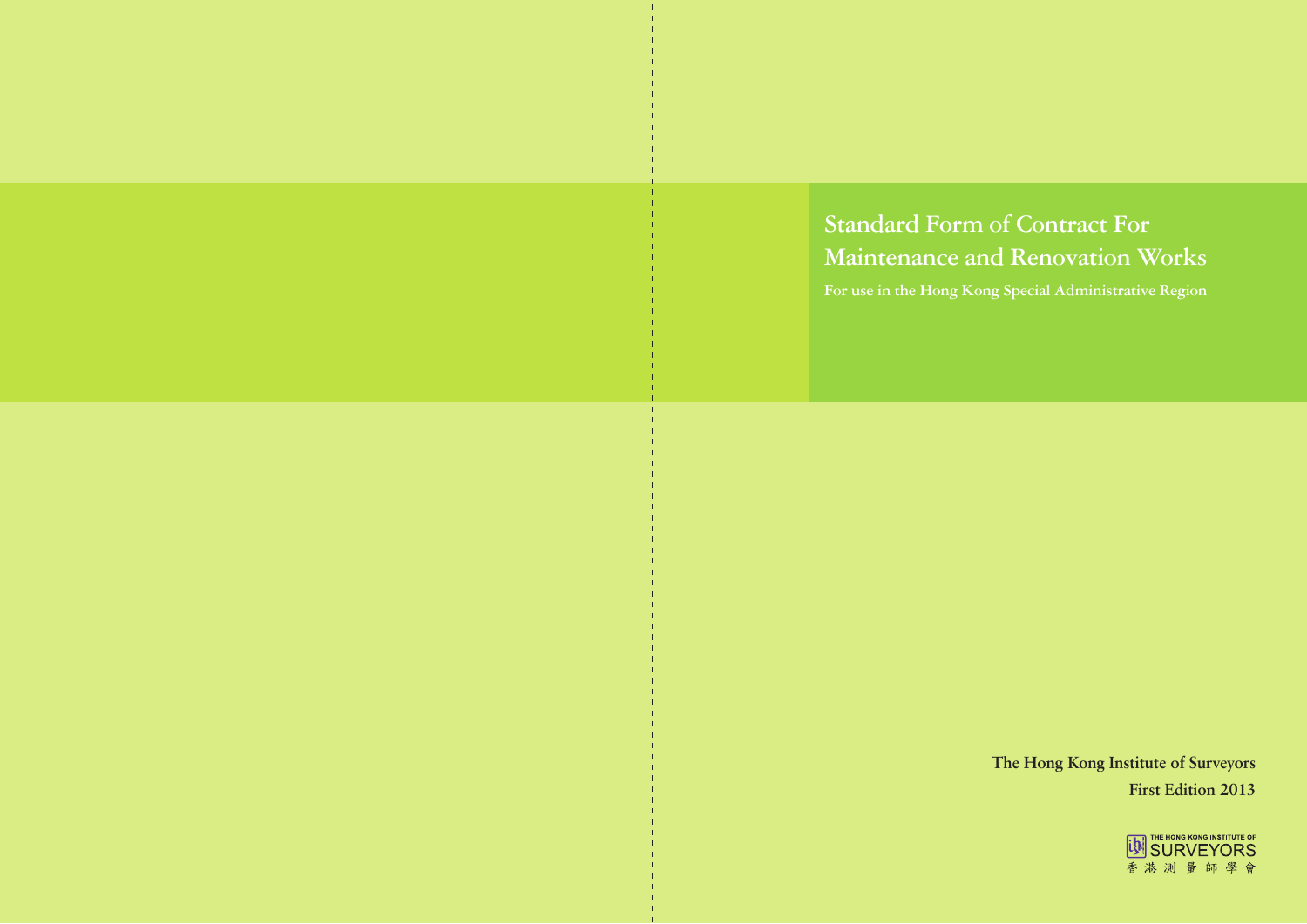## **STANDARD FORM OF CONTRACT FOR MAINTENANCE AND RENOVATION WORKS**

### **This Agreement**

read in conjunction with the Particulars of Agreement hereto is made on the Contract Signing Date between the Employer of the one part and the Contractor of the other part.

### **Whereas:**

- Recital 1: The Employer wishes to have the Works carried out at the Site.
- Recital 2: The Employer has provided the Contractor with the Tender Documents showing and describing the whole of the Works to be done.
- Recital 3: The Contractor has submitted a tender ("the Tender") based on the Tender Documents (as may be modified by any tender addenda issued by the Employer to the Contractor prior to the submission of the Tender).
- Recital 4: To the extent that the Employer and the Contractor ("the Contract Parties") have further clarified or adjusted the requirements of the Tender Documents and the proposals in the Tender, such clarifications or adjustments have been exchanged in writing after the submission of and before the acceptance of the Tender and accepted by the Contract Parties to form part of this Contract ("Tender Correspondence").

### **Now**

the Contract Parties hereby agree as follows:

Article 1: Object of this Contract

The Contractor will carry out and complete the Works shown or described in the Contract Documents defined in Article 4.1 hereof for the consideration hereinafter provided.

Article 2: Contract Price

The Employer will pay to the Contractor the Contract Price stated at Item 17 of the Particulars of Agreement, or such other sum as shall become payable at the times and in the manner stated in this Contract.

### Article 3: Contract Periods

The Contractor will complete the Works Sections within the respective Contract Period or Periods or such extended period or periods as may be authorized under this Contract.

### Article 4: Contract Documents

- 4.1 The documents constituting this Contract ("the Contract Documents") consist of the following:
	- (a) this Contract Agreement (including the Particulars of Agreement);
	- (b) the Tender Correspondence;
	- (c) the Contract Conditions and Appendix A both annexed hereto as may be modified by the Special Contract Conditions included in the Tender Documents; and
	- (d) the Tender Documents as completed by the Contractor when submitting the Tender.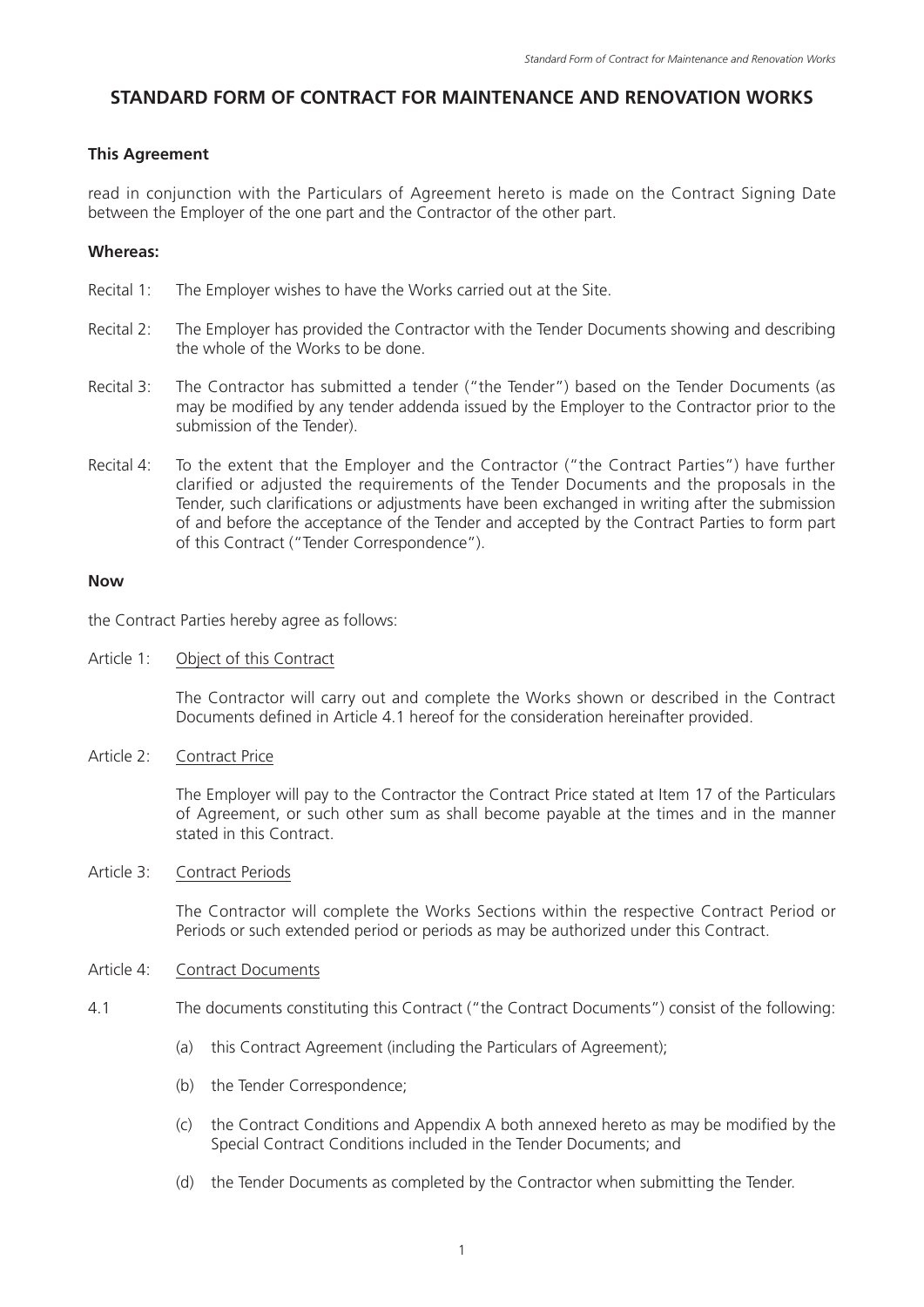- 4.2 Three sets of the Contract Documents are signed. One set contains the original and the two other sets are duplicates. The original is to be kept by the Contract Administrator and the duplicates are to be kept each by the Employer and the Contractor.
- 4.3 This Contract shall be deemed to have taken effect from the Contract Award Date.

### **\*SIGNED SEALED AND DELIVERED** as a deed/**SIGNED** by the Employer

| *SIGNED SEALED AND DELIVERED as a deed/SIGNED by the Contractor |  |
|-----------------------------------------------------------------|--|
|                                                                 |  |
|                                                                 |  |
|                                                                 |  |
|                                                                 |  |
|                                                                 |  |
|                                                                 |  |
|                                                                 |  |
|                                                                 |  |
|                                                                 |  |

\*delete as appropriate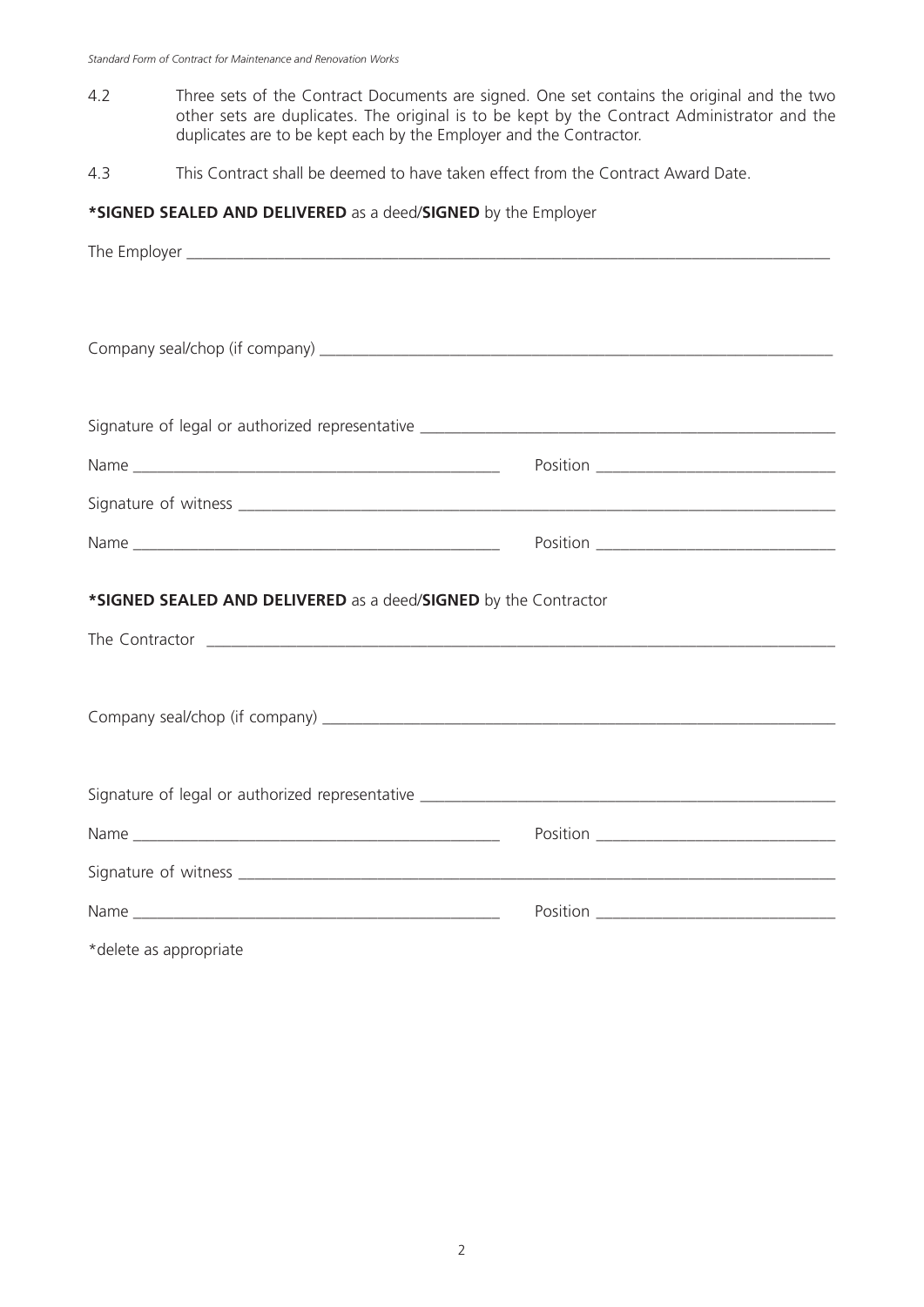|                | <b>Particulars of Agreement</b>                                                                                                                                                                                                              |                                   |      |               |     |
|----------------|----------------------------------------------------------------------------------------------------------------------------------------------------------------------------------------------------------------------------------------------|-----------------------------------|------|---------------|-----|
| Item           | <b>Entities or Defined Terms</b>                                                                                                                                                                                                             | <b>Particulars or Definitions</b> |      |               |     |
|                | <b>Contract</b>                                                                                                                                                                                                                              |                                   |      |               |     |
| 1              | <b>Contract Signing Date</b>                                                                                                                                                                                                                 |                                   |      |               |     |
| $\overline{2}$ | Contract Award Date (being the date of the<br>letter issued by or on behalf of the Employer<br>awarding this Contract to the Contractor)                                                                                                     |                                   |      |               |     |
| $\mathsf{3}$   | Project Title                                                                                                                                                                                                                                |                                   |      |               |     |
| $\sqrt{4}$     | Project Address                                                                                                                                                                                                                              |                                   |      |               |     |
| 5              | Contract Title                                                                                                                                                                                                                               |                                   |      |               |     |
| 6              | Works (brief description)                                                                                                                                                                                                                    |                                   |      |               |     |
| $\overline{7}$ | Locations of Site (same as the Project<br>Address if not stated)                                                                                                                                                                             |                                   |      |               |     |
|                | <b>Contract Parties</b>                                                                                                                                                                                                                      | The Employer and the Contractor   |      |               |     |
| $\,8\,$        | Name of the Employer                                                                                                                                                                                                                         |                                   |      |               |     |
| 9              | Registered Address of the Employer                                                                                                                                                                                                           |                                   |      |               |     |
| 10             | Name of the Contractor                                                                                                                                                                                                                       |                                   |      |               |     |
| 11             | Registered Address of the Contractor                                                                                                                                                                                                         |                                   |      |               |     |
|                | <b>Consultants</b>                                                                                                                                                                                                                           |                                   |      |               |     |
| 12             | Name of the Contract Administrator (role<br>taken up by the Employer if not stated)                                                                                                                                                          |                                   |      |               |     |
| 13             | Registered Address of the Contract<br>Administrator                                                                                                                                                                                          |                                   |      |               |     |
| 14             | Name of the Quantity Surveyor (role taken up<br>by the Contract Administrator if not stated)                                                                                                                                                 |                                   |      |               |     |
| 15             | Registered Address of the Quantity Surveyor                                                                                                                                                                                                  |                                   |      |               |     |
|                | <b>Contract Type and Price</b>                                                                                                                                                                                                               |                                   |      |               |     |
| 16             | Contract Type (delete 'Yes' where inapplicable)                                                                                                                                                                                              | Lump Sum Contract                 | Yes  | Clause 6.6.2  |     |
|                |                                                                                                                                                                                                                                              | Remeasurement Contract            | Yes  | apply to this | Yes |
|                |                                                                                                                                                                                                                                              | Rates Only Contract               | Yes  | Contract      |     |
| 17             | Contract Price (for Lump Sum Contract or<br>Remeasurement Contract only, leave it blank<br>for Rates Only Contract, Contract Price for<br>Rates Only Contract to be determined from<br>time to time according to the Contract<br>Conditions) | (HK\$<br>$\mathcal{E}$            |      |               |     |
|                | Time                                                                                                                                                                                                                                         |                                   |      |               |     |
| 18             | Date for Access to the Site                                                                                                                                                                                                                  | Portions of the Site              | Date |               |     |
|                |                                                                                                                                                                                                                                              |                                   |      |               |     |
|                |                                                                                                                                                                                                                                              |                                   |      |               |     |
|                |                                                                                                                                                                                                                                              |                                   |      |               |     |
|                |                                                                                                                                                                                                                                              |                                   |      |               |     |
|                |                                                                                                                                                                                                                                              |                                   |      |               |     |
|                |                                                                                                                                                                                                                                              |                                   |      |               |     |
|                |                                                                                                                                                                                                                                              |                                   |      |               |     |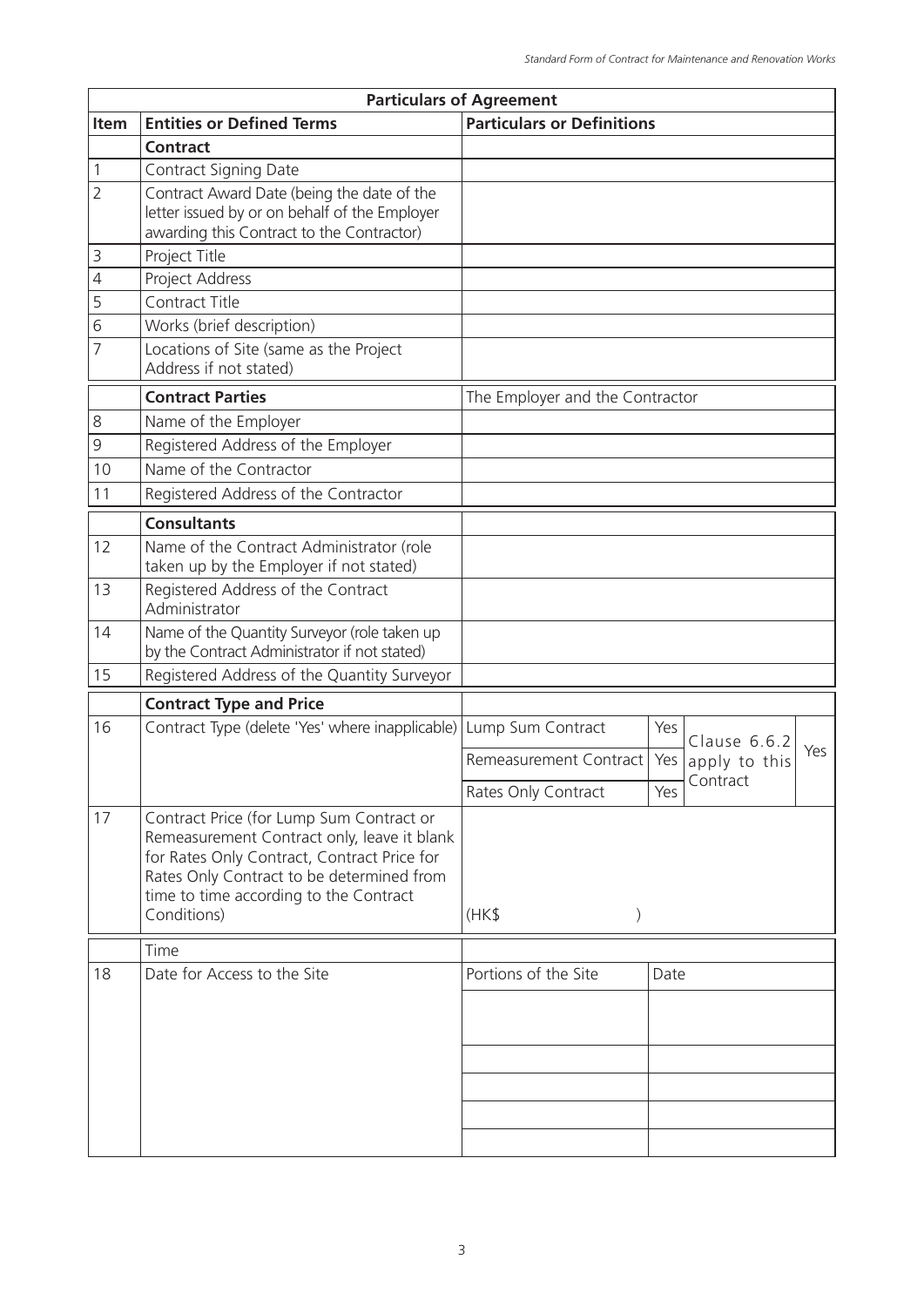| 19 | Names of Works Sections                                                                                  |                       | Phase / Section / Stage                                                              | Description                                                                      |                                                       |                                  |  |
|----|----------------------------------------------------------------------------------------------------------|-----------------------|--------------------------------------------------------------------------------------|----------------------------------------------------------------------------------|-------------------------------------------------------|----------------------------------|--|
|    |                                                                                                          |                       |                                                                                      |                                                                                  |                                                       |                                  |  |
|    |                                                                                                          |                       |                                                                                      |                                                                                  |                                                       |                                  |  |
|    |                                                                                                          |                       |                                                                                      |                                                                                  |                                                       |                                  |  |
|    |                                                                                                          |                       |                                                                                      |                                                                                  |                                                       |                                  |  |
|    |                                                                                                          |                       |                                                                                      |                                                                                  |                                                       |                                  |  |
|    |                                                                                                          |                       |                                                                                      |                                                                                  |                                                       |                                  |  |
|    |                                                                                                          |                       |                                                                                      |                                                                                  |                                                       |                                  |  |
| 20 | <b>Contract Periods</b>                                                                                  | Works<br>Sections     | Commencement<br>Date (or a<br>mechanism to<br>determine the<br>Commencement<br>Date) | Date (or a<br>the<br>Date)                                                       | Completion<br>mechanism<br>to determine<br>Completion | Durations<br>in calendar<br>days |  |
|    |                                                                                                          |                       |                                                                                      |                                                                                  |                                                       |                                  |  |
|    |                                                                                                          |                       |                                                                                      |                                                                                  |                                                       |                                  |  |
|    |                                                                                                          |                       |                                                                                      |                                                                                  |                                                       |                                  |  |
|    |                                                                                                          |                       |                                                                                      |                                                                                  |                                                       |                                  |  |
|    |                                                                                                          |                       |                                                                                      |                                                                                  |                                                       |                                  |  |
| 21 |                                                                                                          |                       |                                                                                      |                                                                                  |                                                       |                                  |  |
|    | Rate of Liquidated Damages for Delayed<br>Completion (If none or "N/A" stated,<br>general damages apply) |                       | <b>Works Sections</b>                                                                |                                                                                  | Rate HK\$/calendar day                                |                                  |  |
|    |                                                                                                          |                       |                                                                                      |                                                                                  |                                                       |                                  |  |
|    |                                                                                                          |                       |                                                                                      |                                                                                  |                                                       |                                  |  |
|    |                                                                                                          |                       |                                                                                      |                                                                                  |                                                       |                                  |  |
|    |                                                                                                          |                       |                                                                                      |                                                                                  |                                                       |                                  |  |
|    |                                                                                                          |                       |                                                                                      |                                                                                  |                                                       |                                  |  |
| 22 | Defects Liability Period                                                                                 | <b>Works Sections</b> |                                                                                      |                                                                                  |                                                       |                                  |  |
|    |                                                                                                          |                       |                                                                                      | Durations in calendar<br>months from Completion<br>Date of each Works<br>Section |                                                       |                                  |  |
|    |                                                                                                          |                       |                                                                                      |                                                                                  |                                                       |                                  |  |
|    |                                                                                                          |                       |                                                                                      |                                                                                  |                                                       |                                  |  |
|    |                                                                                                          |                       |                                                                                      |                                                                                  |                                                       |                                  |  |
|    |                                                                                                          |                       |                                                                                      |                                                                                  |                                                       |                                  |  |
|    |                                                                                                          |                       |                                                                                      |                                                                                  |                                                       |                                  |  |
|    |                                                                                                          |                       |                                                                                      |                                                                                  |                                                       |                                  |  |
| 23 | <b>Documents</b>                                                                                         |                       |                                                                                      |                                                                                  |                                                       |                                  |  |
|    | Tender Documents comprising<br>Conditions of Tendering<br>(a)                                            | Attached hereto       | (delete "Yes" if not applicable)                                                     |                                                                                  | Yes                                                   |                                  |  |
|    |                                                                                                          |                       | Bound separately and signed                                                          |                                                                                  | Yes                                                   |                                  |  |
|    |                                                                                                          | Not provided          |                                                                                      |                                                                                  | Yes                                                   |                                  |  |
|    | Form of Tender<br>(b)                                                                                    | Attached hereto       |                                                                                      |                                                                                  | Yes                                                   |                                  |  |
|    |                                                                                                          |                       | Bound separately and signed                                                          |                                                                                  | Yes                                                   |                                  |  |
|    |                                                                                                          | Not provided          |                                                                                      |                                                                                  | Yes                                                   |                                  |  |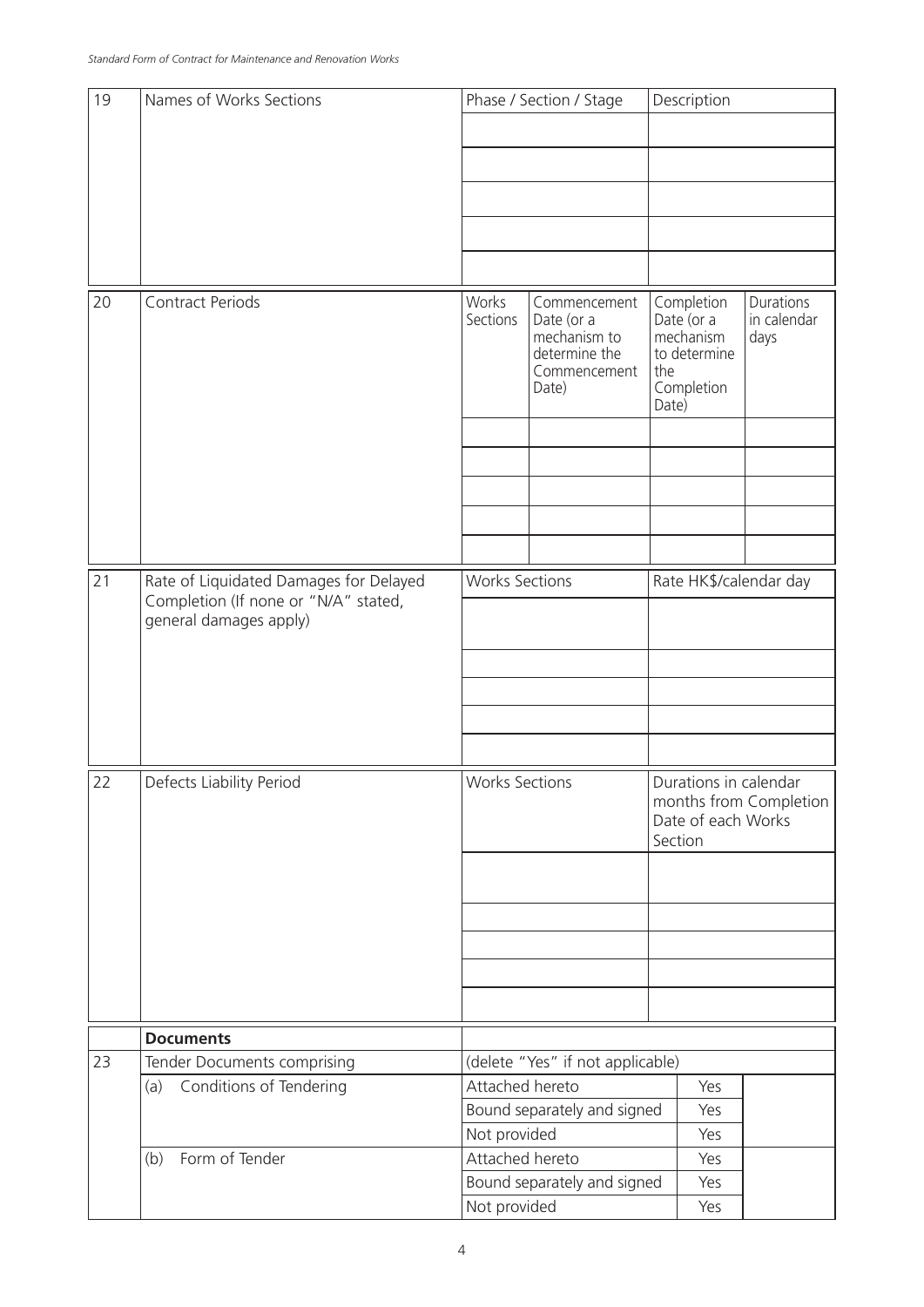|    | <b>Special Contract Conditions</b><br>(c)                                             |      | Attached hereto             |               |      | Yes |                     |           |
|----|---------------------------------------------------------------------------------------|------|-----------------------------|---------------|------|-----|---------------------|-----------|
|    |                                                                                       |      | Bound separately and signed |               |      | Yes |                     |           |
|    |                                                                                       |      | Not provided                |               |      | Yes |                     |           |
|    | Specification<br>(d)                                                                  |      | Attached hereto             |               |      | Yes |                     |           |
|    |                                                                                       |      | Bound separately and signed |               |      | Yes |                     |           |
|    |                                                                                       |      | Not provided                |               |      | Yes |                     |           |
|    | Schedule of Works<br>(e)                                                              |      | Attached hereto             |               |      | Yes |                     |           |
|    |                                                                                       |      | Bound separately and signed |               |      | Yes |                     |           |
|    |                                                                                       |      | Not provided                |               |      | Yes |                     |           |
|    | (f)<br>Schedule of Drawings                                                           |      | Attached hereto             |               |      | Yes |                     |           |
|    |                                                                                       |      | Bound separately and signed |               |      | Yes |                     |           |
|    |                                                                                       |      | Not provided                |               |      | Yes |                     |           |
| 24 | Tender Correspondence (being documents<br>submitted by the Contractor with the Tender | Date | Ref.                        | Media<br>Type | From | To  | With<br>Attachments |           |
|    | in addition to the Tender Documents and<br>further written exchanges referred to in   |      |                             |               |      |     | Yes                 | <b>No</b> |
|    | Recital 4, and accepted by the Contract                                               |      |                             |               |      |     | Yes                 | <b>No</b> |
|    | Parties to form part of this Contract)                                                |      |                             |               |      |     | Yes                 | <b>No</b> |
|    |                                                                                       |      |                             |               |      |     | Yes                 | <b>No</b> |
|    |                                                                                       |      |                             |               |      |     | Yes                 | <b>No</b> |
|    |                                                                                       |      |                             |               |      |     | Yes                 | <b>No</b> |
|    |                                                                                       |      |                             |               |      |     | Yes                 | <b>No</b> |
|    |                                                                                       |      |                             |               |      |     | Yes                 | <b>No</b> |
|    |                                                                                       |      |                             |               |      |     | Yes                 | <b>No</b> |
|    |                                                                                       |      |                             |               |      |     | Yes                 | <b>No</b> |
|    |                                                                                       |      |                             |               |      |     | Yes                 | <b>No</b> |
|    |                                                                                       |      |                             |               |      |     | Yes                 | <b>No</b> |
|    |                                                                                       |      |                             |               |      |     | Yes                 | <b>No</b> |
|    |                                                                                       |      |                             |               |      |     | Yes                 | <b>No</b> |
|    |                                                                                       |      |                             |               |      |     | Yes                 | <b>No</b> |
|    |                                                                                       |      |                             |               |      |     | Yes                 | <b>No</b> |
|    |                                                                                       |      |                             |               |      |     | Yes                 | <b>No</b> |
|    |                                                                                       |      |                             |               |      |     | Yes                 | <b>No</b> |
|    |                                                                                       |      |                             |               |      |     | Yes                 | <b>No</b> |
|    |                                                                                       |      |                             |               |      |     | Yes                 | <b>No</b> |
|    |                                                                                       |      | Abbreviations:              |               |      |     |                     |           |
|    | <b>Payment terms</b>                                                                  |      |                             |               |      |     |                     |           |
| 25 | Amount of advance payment                                                             |      |                             |               |      |     |                     |           |
| 26 | Method of recovery of advance payment                                                 |      |                             |               |      |     |                     |           |
| 27 | Retention Percentage                                                                  |      |                             |               |      |     |                     |           |
| 28 | Maximum Retention                                                                     |      |                             |               |      |     |                     |           |
| 29 | Period for Honouring Payment                                                          |      |                             |               |      |     |                     |           |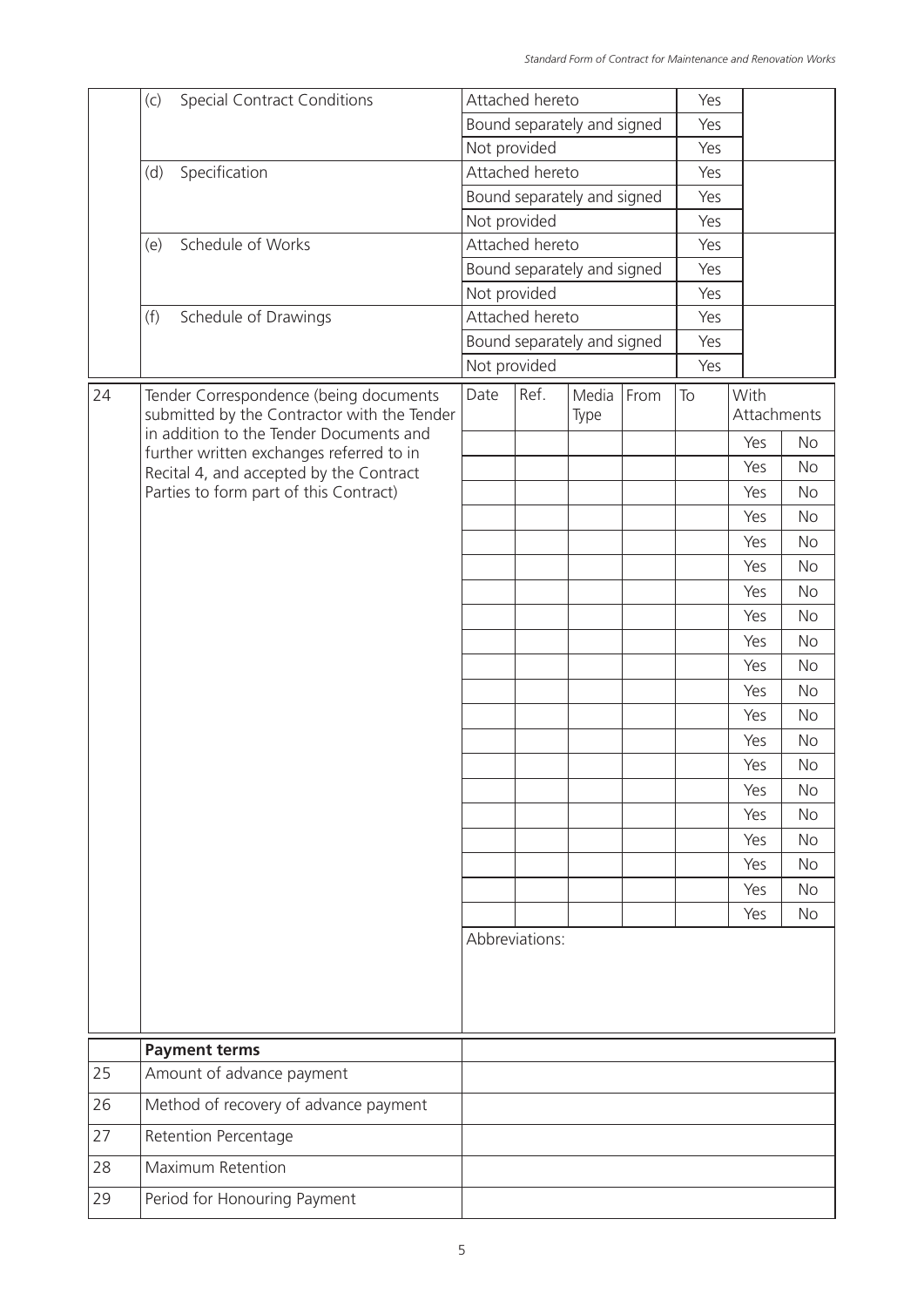|    |           | <b>Insurances and bond</b>                                                                                                                        |                                                                                                                                       |
|----|-----------|---------------------------------------------------------------------------------------------------------------------------------------------------|---------------------------------------------------------------------------------------------------------------------------------------|
| 30 | Insurance | Contractors' All Risks and Third Party Liability                                                                                                  |                                                                                                                                       |
|    | (a)       | Party responsible for taking out the<br>insurance (delete as appropriate)                                                                         | The Employer / the Contractor                                                                                                         |
|    | (b)       | Percentage of professional fees in case<br>of reinstatement                                                                                       | $\frac{1}{\sqrt{2}}$                                                                                                                  |
|    | (c)       | Amount for the removal of debris                                                                                                                  | \$                                                                                                                                    |
|    | (d)       | Percentage for escalation clause                                                                                                                  | $\frac{0}{0}$                                                                                                                         |
|    | (e)       | Material Damage insurance excess in<br>respect of each and every occurrence of<br>loss or damage                                                  |                                                                                                                                       |
|    | (i)       | Generally                                                                                                                                         | $\frac{1}{2}$<br><u> 1989 - Johann Barn, mars ar breithinn ar breithinn ar breithinn ar breithinn ar breithinn ar breithinn ar br</u> |
|    | (ii)      | Loss of or damage to scaffolding,<br>shuttering, formwork, timbering,<br>screens, fencing and hoardings                                           | ____% of loss or damage                                                                                                               |
|    | (iii)     | Loss of or damage to the Insured<br>Property caused by water                                                                                      | % of loss or damage                                                                                                                   |
|    | (f))      | Limit of indemnity for third party liability                                                                                                      |                                                                                                                                       |
|    | (i)       | Generally                                                                                                                                         | one occurrence but unlimited in the aggregate<br>amount for the period of insurance                                                   |
|    | (ii)      | Loss or damage arising from<br>subsidence, collapse, vibration,<br>or the weakening or removal of<br>support to any property, land or<br>building | maximum for any<br>$\frac{1}{2}$<br>one occurrence and any one period of insurance                                                    |
|    | (iii)     | Loss or damage to Principals'<br>properties which are not covered<br>by the Materials Damage section<br>of the insurance                          | \$<br>maximum for any<br>one occurrence and any one period of insurance                                                               |
|    | (g)       | Third party liability insurance excess in<br>respect of each and every occurrence of<br>loss or damage                                            |                                                                                                                                       |
|    | (i)       | Generally                                                                                                                                         | \$                                                                                                                                    |
|    | (ii)      | Loss or damage arising from<br>subsidence, collapse, vibration,<br>or the weakening or removal of<br>support to any property, land or<br>building | % of loss or damage                                                                                                                   |
|    | (iii)     | Loss or damage to Principals'<br>properties which are not covered<br>by the Materials Damage section<br>of the insurance                          | % of loss or damage                                                                                                                   |
|    | (iv)      | Loss of or damage caused by<br>water                                                                                                              | % of loss or damage                                                                                                                   |
|    | (v)       | Loss of or damage to existing<br>underground services                                                                                             | % of loss or damage                                                                                                                   |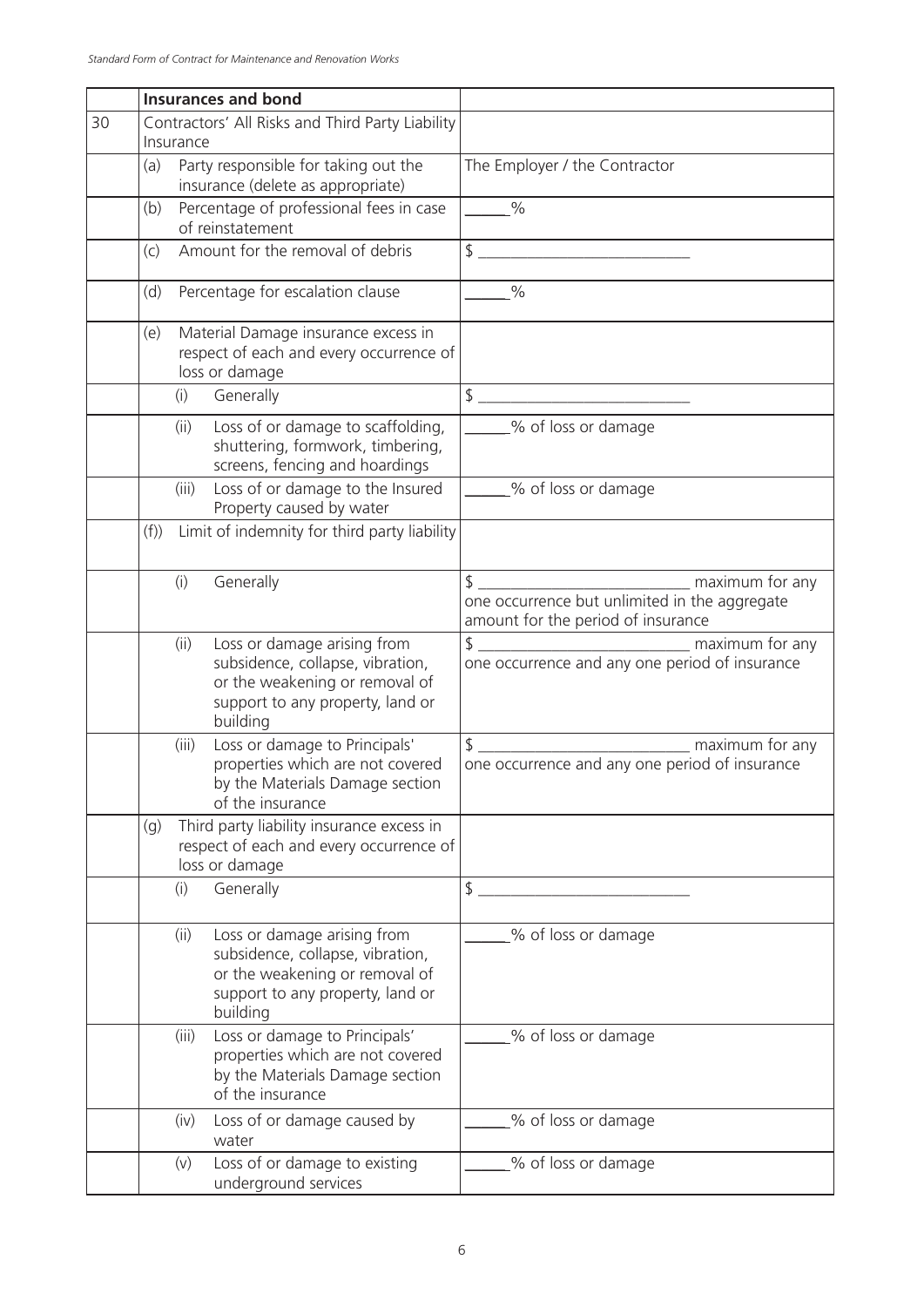|    | Loss of or damage to oil filled<br>(vi)<br>cable, fibre-optic cable or<br>telephone cable of 4,000 pairs or<br>more                   | % of loss or damage |
|----|---------------------------------------------------------------------------------------------------------------------------------------|---------------------|
| 31 | Amount of surety bond (consideration<br>should be given to the amount of advance<br>payment when fixing the amount of surety<br>bond) |                     |
|    | Other terms and conditions                                                                                                            |                     |
| 32 |                                                                                                                                       |                     |
|    |                                                                                                                                       |                     |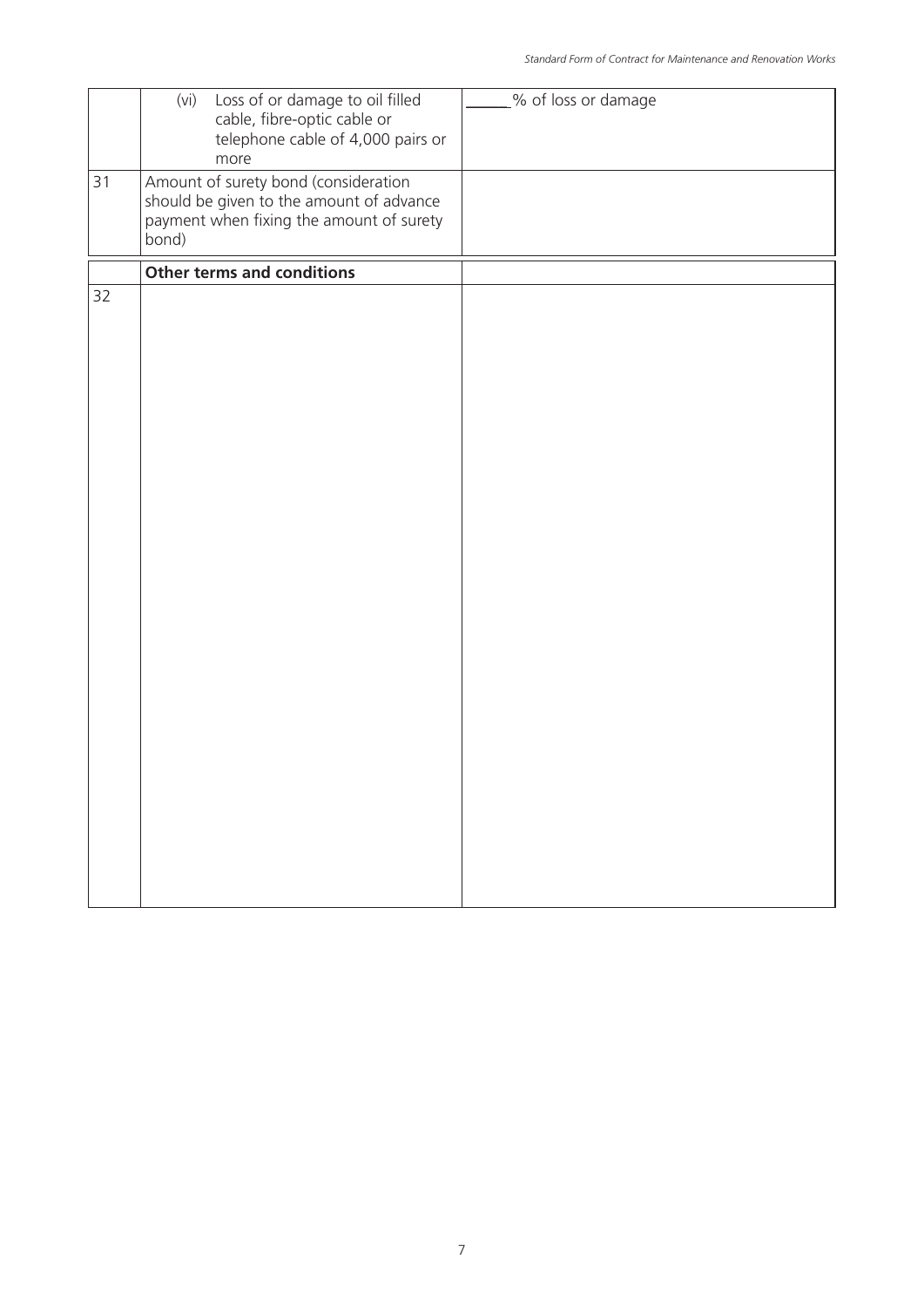# **CONTRACT CONDITIONS**

### CONTENTS

### **1. INTERPRETATIONS**

- 1.1 Building Manager
- 1.2 Clerk of Works
- 1.3 Contractor
- 1.4 Contract Administrator
- 1.5 Contract Drawings
- 1.6 Contract Rates
- 1.7 Contract Specification
- 1.8 Day and counting of periods
- 1.9 Defects Rectification Certificate
- 1.10 Employer
- 1.11 Excepted Risks
- 1.12 Excusable and Compensable Events
- 1.13 Headings
- 1.14 Materials
- 1.15 Money recoverable from Contractor
- 1.16 Money recoverable from Employer
- 1.17 Plant
- 1.18 Quantity Surveyor
- 1.19 Schedule of Works
- 1.20 Separate Contractor
- 1.21 Site
- 1.22 Substantial Completion Certificate
- 1.23 Temporary site facilities
- 1.24 Variation

# **2. SITE**

- 2.1 Provision of Site
- 2.2 Site access
- 2.3 House rules of Building Manager
- 2.4 Protection of access routes
- 2.5 Off-site areas
- 2.6 Site visit
- 2.7 Site investigation and condition survey reports
- 2.8 Access during Defects Liability Period
- 2.9 Objects of antiquity

### **3. WORKS**

- 3.1 Definitions
- 3.2 Design of permanent work
- 3.3 Development of design
- 3.4 Design of temporary work
- 3.5 Contractor's design to be approved
- 3.6 Testing and commissioning
- 3.7 Contractor's alternative proposals

### **4. TIME**

- 4.1 Contract commencement
- 4.2 Consent to commencement
- 4.3 Commencement of Works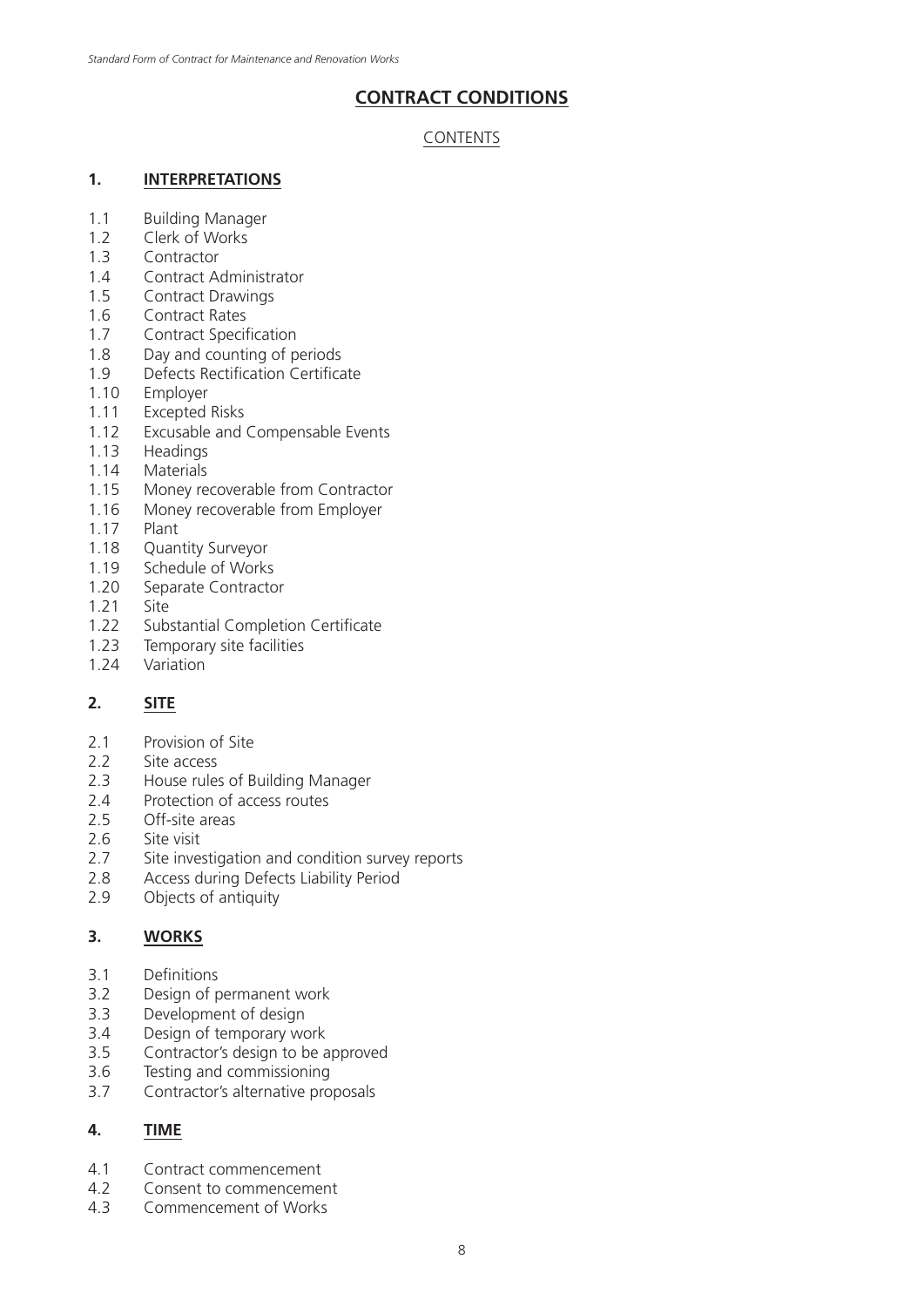- 4.4 Working hours
- 4.5 Notices and claims
- 4.6 Mitigation of delay or disruption
- 4.7 Determining time effect
- 4.8 Valuing cost effect
- 4.9 Damages for delayed completion
- 4.10 Substantial completion

### **5. CONTRACT BASIS**

- 5.1 Interpretation of Contract Documents
- 5.2 Clarification of discrepancy or divergence
- 5.3 Supplementary information
- 5.4 Number of copies of Contract Documents and supplementary information
- 5.5 Instructions
- 5.6 Documents on site
- 5.7 Use of drawings

### **6. PRICES**

- 6.1 Lump Sum Contract
- 6.2 Remeasurement Contract
- 6.3 Rates Only Contract
- 6.4 No adjustment for rises or falls in costs of labour and materials
- 6.5 Arithmetical errors
- 6.6 Quantities for Lump Sum Contract
- 6.7 Provisional quantities
- 6.8 Method of measurement
- 6.9 Provisional sums
- 6.10 Prime cost rates
- 6.11 Variations
- 6.12 Valuation of Variations and provisional sum items
- 6.13 Contractor's claims for extras
- 6.14 Invoices, receipts, etc.
- 6.15 Payment
- 6.16 Final Account
- 6.17 Final Certificate

### **7. QUALITY**

- 7.1 Quality liability<br>7.2 Materials, work
- Materials, workmanship and method to comply with Contract
- 7.3 Approval
- 7.4 Samples
- 7.5 Testing and inspection
- 7.6 Defects liability
- 7.7 Warranties and guarantees

### **8. CONTRACTOR'S DOCUMENTS**

- 8.1 Shop drawings
- 8.2 Construction method statement and programme
- 8.3 Progress reports
- 8.4 As-built records

### **9. GENERAL OBLIGATIONS**

9.1 Statutory obligations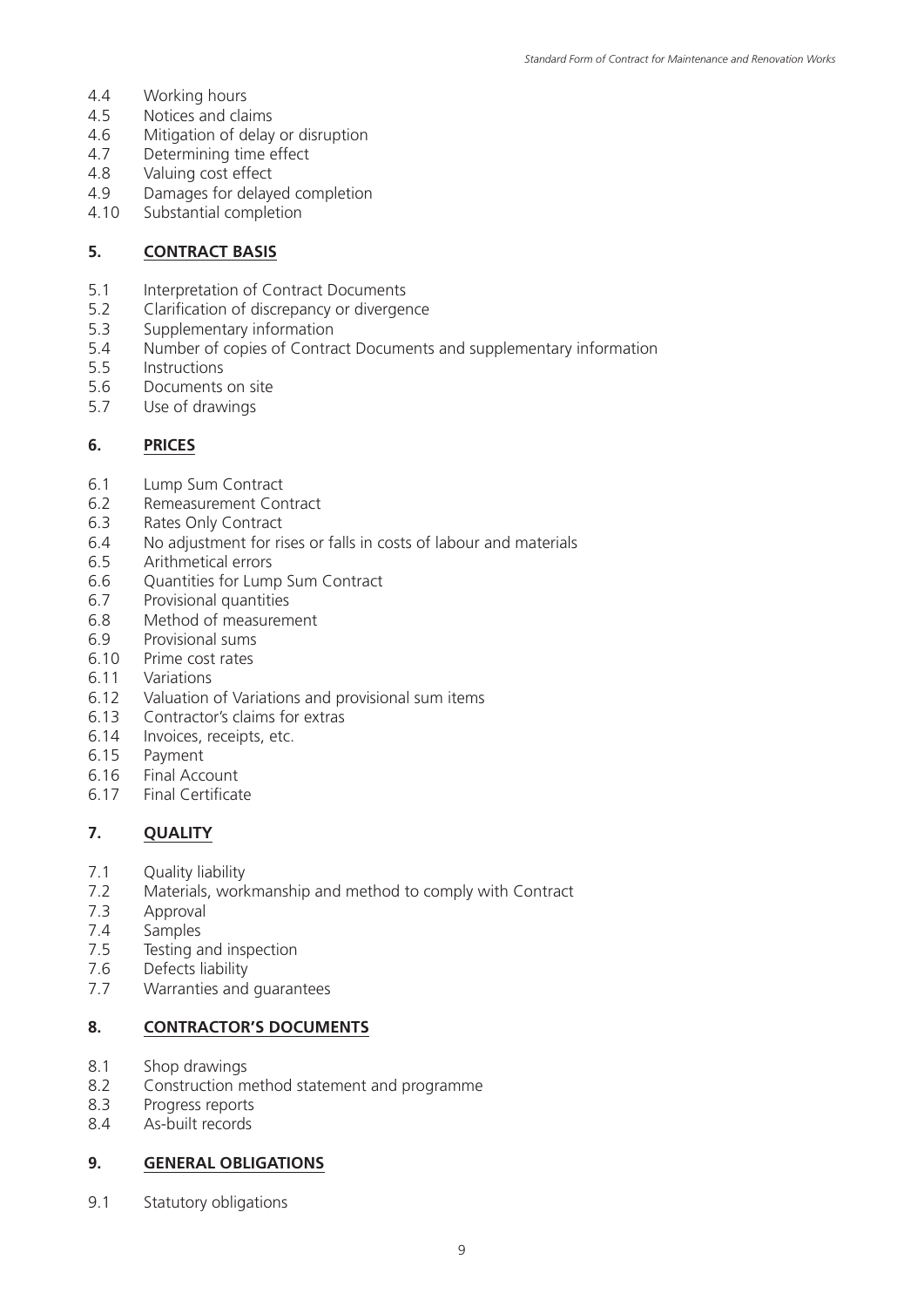- 9.2 Intellectual property
- 9.3 Assignment
- 9.4 Care of Works
- 9.5 Injury to persons and property and indemnity to Employer
- 9.6 Provision of all things necessary
- 9.7 Labour and site management team
- 9.8 Temporary site facilities
- 9.9 Setting out
- 9.10 Cleanliness and tidiness
- 9.11 Protection
- 9.12 Visitors
- 9.13 Prevention of bribery offences

# **10. INSURANCES AND BOND**

- 10.1 Employees' Compensation Insurance
- 10.2 Contractors' All Risks and Third Party Liability Insurance
- 10.3 Taking out insurances<br>10.4 Company master polic
- 10.4 Company master policy or annual policy<br>10.5 Maintaining insurances
- Maintaining insurances
- 10.6 Remedy for failure to insure
- 10.7 Compliance with insurance conditions
- 10.8 Reporting incidents
- 10.9 Insurances not affecting Contractor's liability
- 10.10 Surety bond or cash security

# **11. DETERMINATION**

- 11.1 Determination by Employer
- 11.2 Determination by Contractor
- 11.3 Consequences of determination

# **12. DISPUTE RESOLUTION**

- 12.1 Procedures
- 12.2 Reference to Designated Representatives
- 12.3 Reference to mediation
- 12.4 Reference to arbitration
- 12.5 Arbitrator's powers
- 12.6 Contractor to continue to proceed diligently
- 12.7 Governing law

APPENDIX A - SURETY BOND (PRO-FORMA)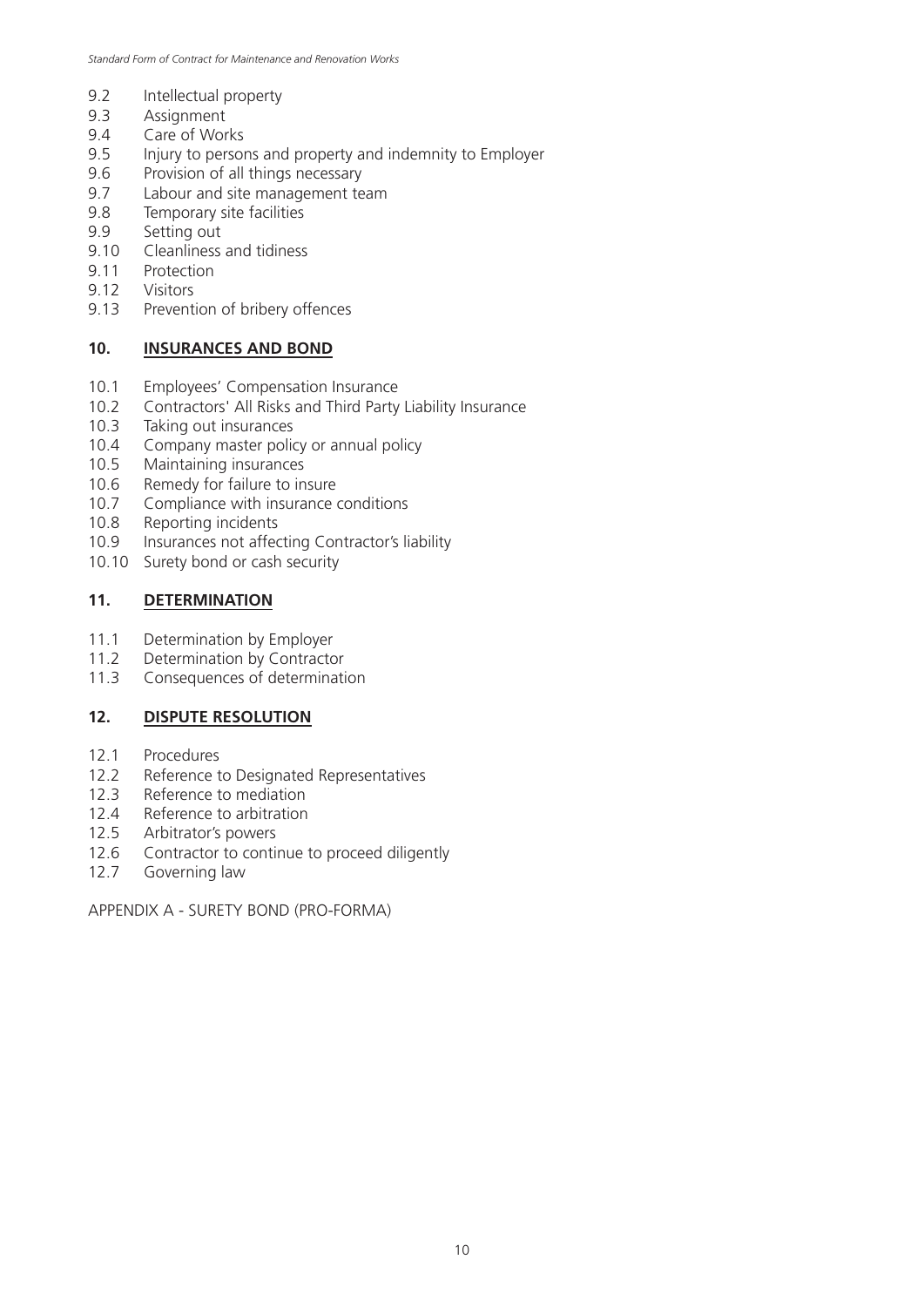### **CONTRACT CONDITIONS**

### **1. INTERPRETATIONS**

### 1.1 Building Manager

"the Building Manager" means the person providing estate, property or facility management services to the premises where the Site is.

### 1.2 Clerk of Works

"the Clerk of Works" means the person or persons appointed by the Employer or the Contract Administrator on site and acting under the direction of the Contract Administrator to watch, inspect, check, and record the Works, any resources, facilities and activities on the Site.

### 1.3 Contractor

"the Contractor" means the person named in the Contract Agreement who has been appointed by the Employer to carry out and complete the Works required under this Contract.

### 1.4 Contract Administrator

- 1.4.1 "the Contract Administrator" means the person named in the Contract Agreement who has been appointed by the Employer to supervise, on behalf of the Employer, the Contractor in carrying out the Works. When required by these Contract Conditions to issue any certificate, the Contract Administrator shall act independently and fairly as between the Contract Parties.
- 1.4.2 If the person named in the Contract Agreement as the Contract Administrator ceases to have authority or capability to act, the Employer shall appoint another person to whose appointment the Contractor has no reasonable objection as a replacement. The replacement Contract Administrator shall not overrule the validity of any certification as to quality or extension of time issued by the previous Contract Administrator to the disadvantage of the Contractor.

### 1.5 Contract Drawings

"the Contract Drawings" means the Tender Drawings included in the Tender Documents, and any other drawings as may be prepared by the Contractor and submitted with his Tender and expressly accepted in the Tender Correspondence by the Employer to form part of this Contract.

### 1.6 Contract Rates

- 1.6.1 "Contract Rates" means the rates inserted in the Schedule of Works as may be modified by the Tender Correspondence.
- 1.6.2 A Contract Rate shall be deemed to include for all labour costs, material costs, plant costs, indirect costs, management costs, overheads, profits, taxes, and costs of all ancillary work and liability indispensably necessary for the item of work to which the Contract Rate applies, and shall not be adjusted for error made by the Contractor in building up the Contract Rate.

### 1.7 Contract Specification

"the Contract Specification" means the Specification included in the Tender Documents, and any other specification as may be prepared by the Contractor and submitted with his Tender and expressly accepted in the Tender Correspondence by the Employer to form part of this Contract.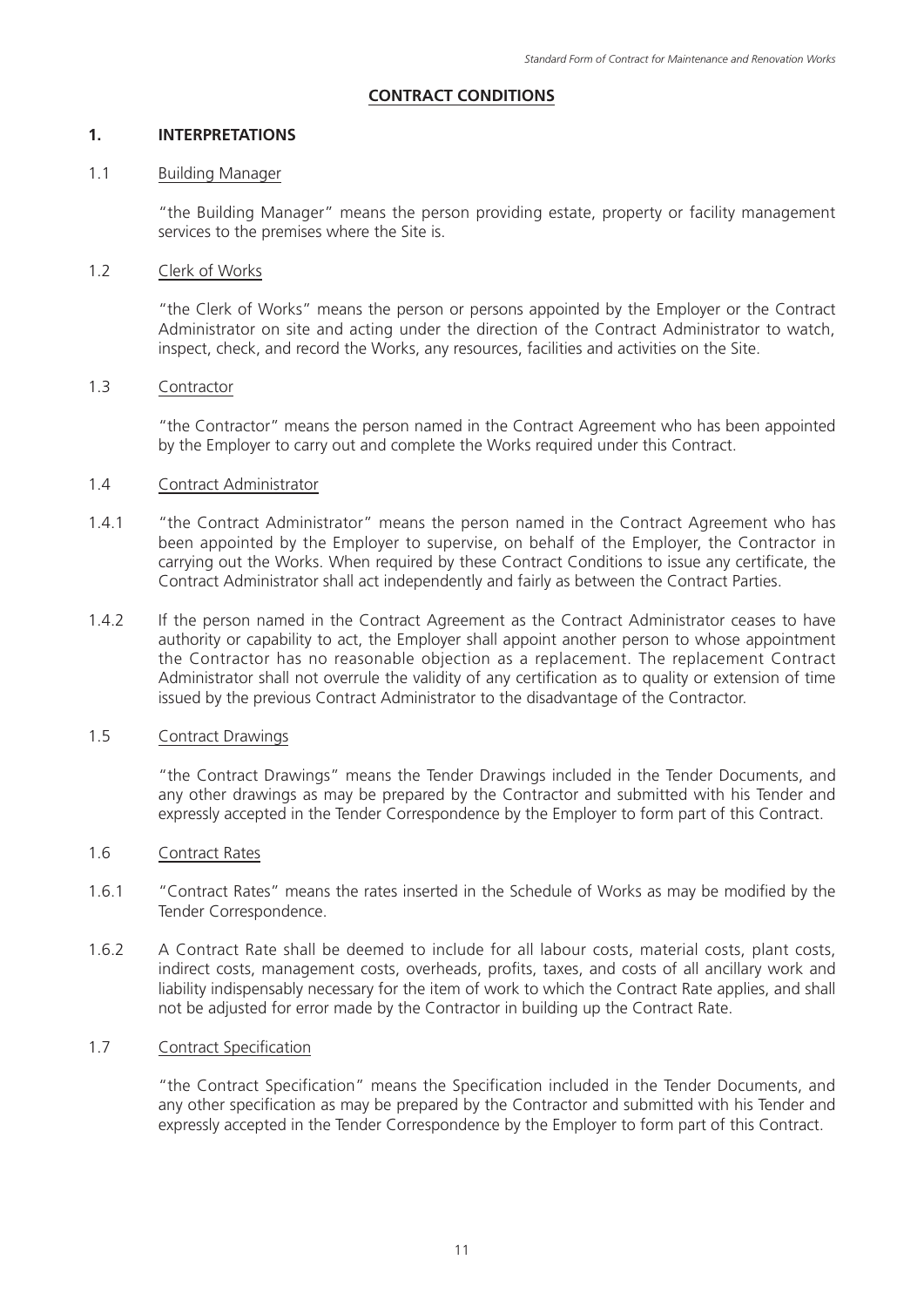### 1.8 Day and counting of periods

A day means a calendar day unless otherwise stated. When counting days, 1 day means 24 hours. Within 1 day means within 24 hours, not within the same day. "Commencing or starting from a certain day" means that certain day is day 1 for counting. "Commencing or starting after a certain day" means the day following that certain day is day 1 for counting.

### 1.9 Defects Rectification Certificate

"Defects Rectification Certificate" means a certificate issued by the Contract Administrator after completion by the Contractor of rectification of all defects notified to him in respect of a Works Section.

### 1.10 Employer

"the Employer" means the person named in the Contract Agreement who has appointed the Contractor to carry out and complete the Works required under this Contract and who has undertaken to pay the Contractor for executing the Works.

### 1.11 Excepted Risks

"Excepted Risks" means:

- (a) any consequence of war (whether war be declared or not) in which Hong Kong is actively engaged, the invasion of Hong Kong, acts of terrorists in Hong Kong, civil war, rebellion, revolution or military or usurped power in Hong Kong, riot, commotion or disorder in Hong Kong other than amongst the employees of the Contractor or any person for whom the Contractor is responsible;
- (b) any direct consequence of the faulty design provided by the Contract Administrator or other designers engaged by the Employer or the Contract Administrator;
- (c) ionising radiation or contamination by radioactivity from any nuclear fuel or from any nuclear waste from the combustion of nuclear fuel, radioactive toxic explosive or other hazardous properties of any explosive nuclear assembly or nuclear component thereof; and
- (d) pressure waves caused by aircraft or other aerial devices travelling at sonic or supersonic speeds.

### 1.12 Excusable and Compensable Events

1.12.1 "Excusable Events" are events the occurrence of which are at the risk of the Employer in so far as the time to complete the Works is concerned. "Compensable Events" are events the occurrence of which are at the risks of the Employer in so far as the price of the Works is concerned. "Excusable Events" and "Compensable Events" are respectively defined as follows:

| Event<br>Code | Delays or disruptions by reason of                                                                                                                                                                                                                                                          | Excusa-ble<br><b>Events</b> | Compen-sable<br><b>Events</b> |
|---------------|---------------------------------------------------------------------------------------------------------------------------------------------------------------------------------------------------------------------------------------------------------------------------------------------|-----------------------------|-------------------------------|
| А             | Force majeure                                                                                                                                                                                                                                                                               | Yes                         | <b>No</b>                     |
| B             | Inclement weather conditions, being rainfall in excess of<br>twenty millimetres in a twenty-four hour period (midnight)<br>to midnight) as recorded by the Hong Kong Observatory<br>station nearest to the Site, and/or their consequences<br>adversely affecting the progress of the Works | Yes                         | <b>No</b>                     |
|               | The hoisting of tropical cyclone warning signal No. 8<br>or above or the announcement of a Black Rainstorm<br>Warning, and/or its consequences adversely affecting<br>the progress of the Works                                                                                             | Yes                         | <b>No</b>                     |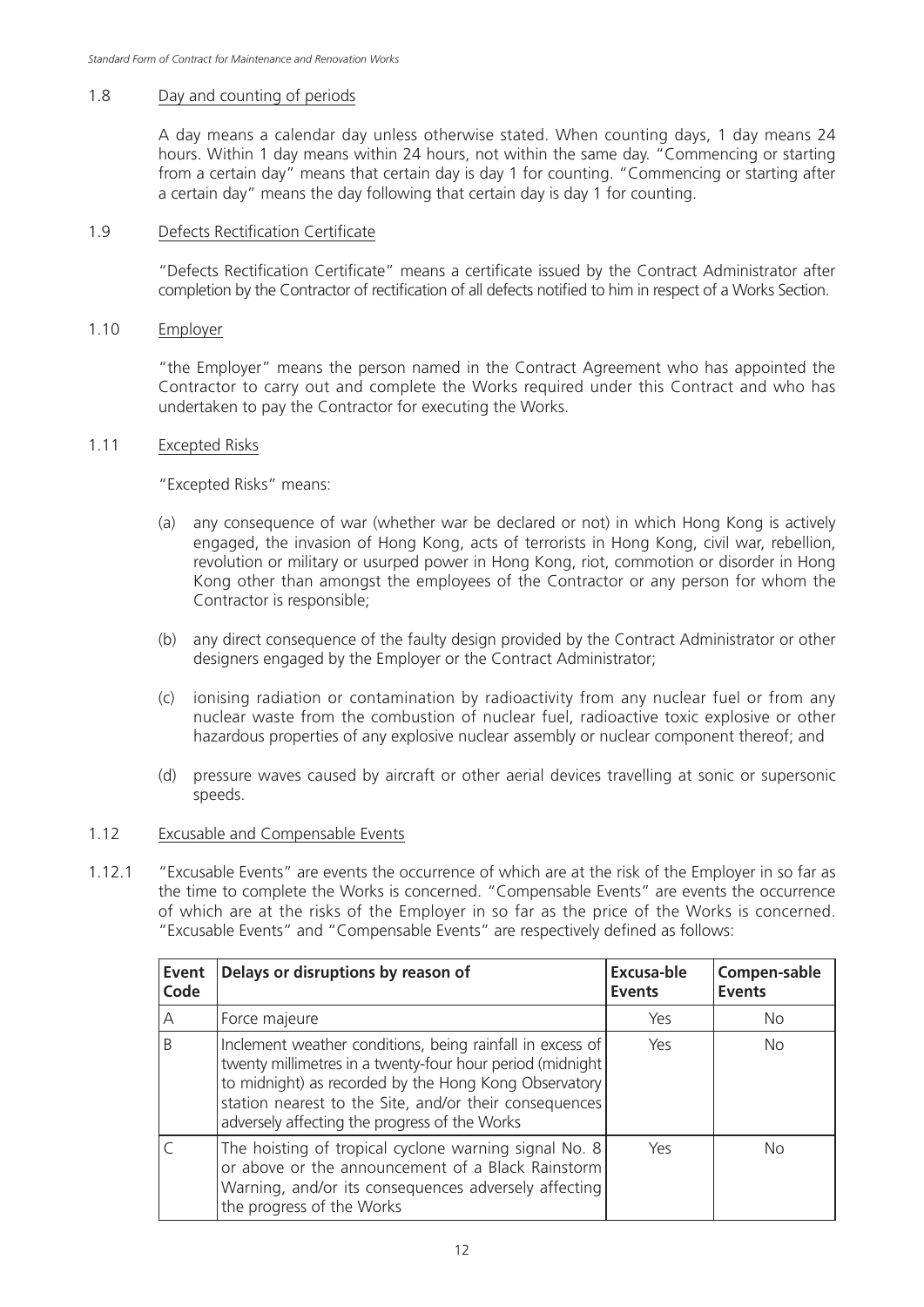| D  | An Excepted Risk                                                                                                                                                                                                                                                                                                                                                                                                                                                                                                                                                              | Yes | Yes       |
|----|-------------------------------------------------------------------------------------------------------------------------------------------------------------------------------------------------------------------------------------------------------------------------------------------------------------------------------------------------------------------------------------------------------------------------------------------------------------------------------------------------------------------------------------------------------------------------------|-----|-----------|
| E  | Fire, lightning, explosion, flood, bursting or<br>overflowing of water tanks, apparatus or pipes,<br>earthquake, aircraft and other aerial devices or articles<br>dropped from them, not caused by the Contractor or<br>people for whom the Contractor is responsible                                                                                                                                                                                                                                                                                                         | Yes | <b>No</b> |
| F  | Late provision of Contract Administrator's instructions<br>expressly required by this Contract to be provided by a<br>specific time or before implementation of the matter<br>being instructed                                                                                                                                                                                                                                                                                                                                                                                | Yes | Yes       |
| G  | Late provision by the Contract Administrator of<br>instructions or information (including clarification of<br>any ambiguity, discrepancy in or divergence between<br>documents provided by the Employer or the Contract<br>Administrator, and including outstanding or new<br>information) required for the progressing of the<br>Works, after taking into account any mitigating effect<br>which could have been afforded if the Contractor<br>had requested for such instructions or information<br>reasonably in advance of the occurrence of the delays<br>or disruptions | Yes | Yes       |
| H. | The opening up for inspection of work covered up or<br>the testing of materials or work and the consequential<br>making good which are additional to the Contract<br>requirements and instructed by the Contract<br>Administrator, provided that such materials and work<br>are in accordance with this Contract                                                                                                                                                                                                                                                              | Yes | Yes       |
|    | The carrying out of a Variation or the happening of an<br>event deemed to be a Variation                                                                                                                                                                                                                                                                                                                                                                                                                                                                                      | Yes | Yes       |
| J  | Increase in the work to be carried out pursuant<br>to provisional items in this Contract of sufficient<br>magnitude that the increase was not apparent from<br>the Contract Documents                                                                                                                                                                                                                                                                                                                                                                                         | Yes | Yes       |
| K  | A postponement of the Date for Access to any portion<br>of the Site unless this Contract has provided for such<br>occurrence                                                                                                                                                                                                                                                                                                                                                                                                                                                  | Yes | Yes       |
| L  | A postponement of the Commencement Date of a<br>Works Section unless this Contract has provided for<br>such occurrence                                                                                                                                                                                                                                                                                                                                                                                                                                                        | Yes | Yes       |
| M  | A suspension of the provision of the whole or a<br>portion of the Site as instructed by the Contract<br>Administrator beyond any provided for in this Contract<br>and not being due to a breach of contract or other<br>default by the Contractor or any person for whom the<br>Contractor is responsible                                                                                                                                                                                                                                                                     | Yes | Yes       |
| N  | A suspension of the progress of the whole or a part<br>of a Works Section as instructed by the Contract<br>Administrator beyond any provided for in this Contract<br>and not being due to a breach of contract or other<br>default by the Contractor or any person for whom the<br>Contractor is responsible                                                                                                                                                                                                                                                                  | Yes | Yes       |
| 0  | A delay or disruption caused by a Separate Contractor                                                                                                                                                                                                                                                                                                                                                                                                                                                                                                                         | Yes | Yes       |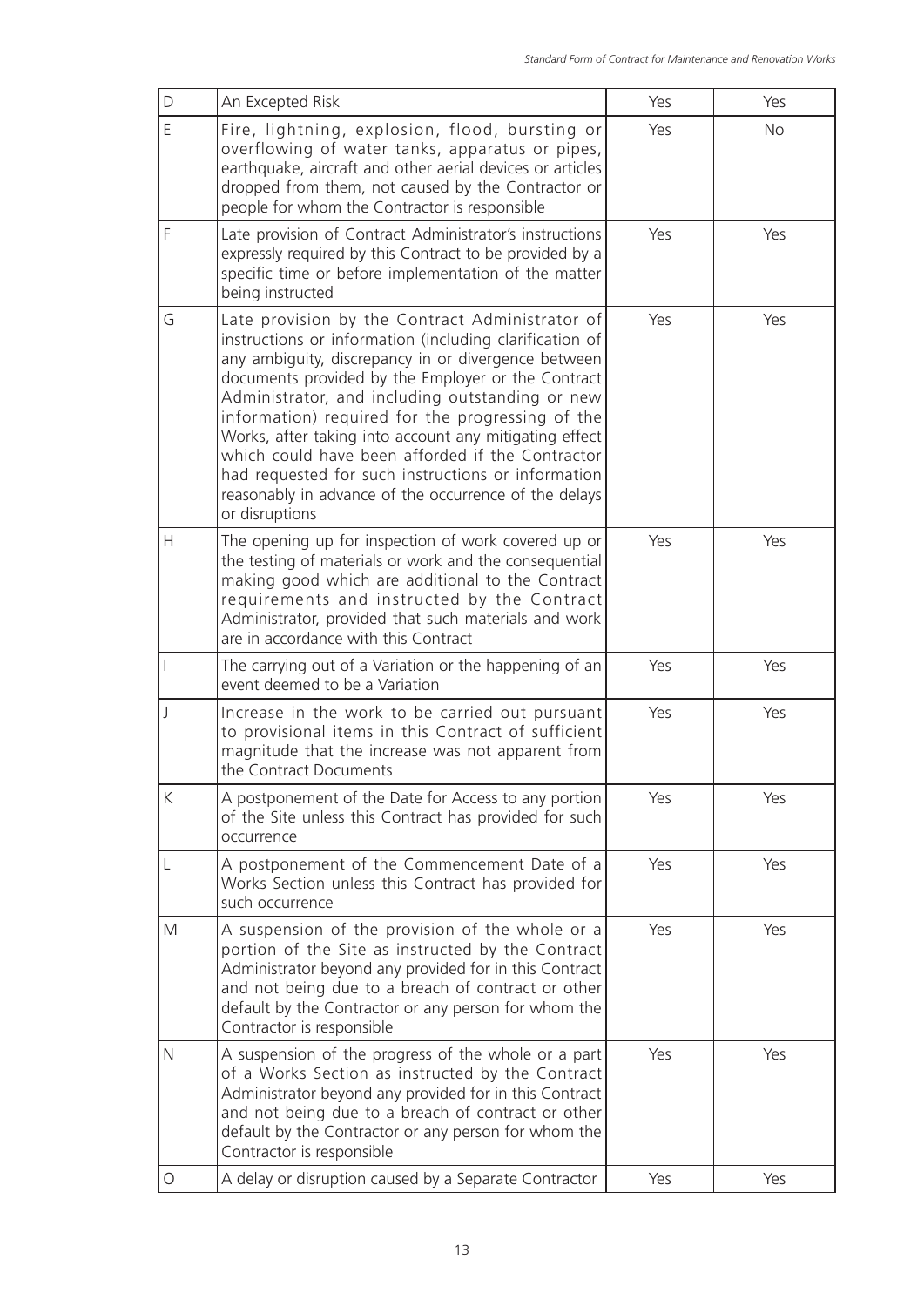| $\overline{P}$ | A delay caused by a statutory undertaker or utility<br>company carrying out work in pursuance of its<br>statutory obligations, not having a contractual<br>relationship with the Employer, the Contractor or any<br>person for whom the Employer or the Contractor is<br>responsible, and failing to commence or to carry out<br>its work in due time provided that the Contractor<br>has taken all practicable measures to cause it to<br>commence, carry out and complete its work on time | Yes | No        |
|----------------|----------------------------------------------------------------------------------------------------------------------------------------------------------------------------------------------------------------------------------------------------------------------------------------------------------------------------------------------------------------------------------------------------------------------------------------------------------------------------------------------|-----|-----------|
| Q              | A failure of the Employer to supply or supply on time<br>materials that he agreed to provide for the Works                                                                                                                                                                                                                                                                                                                                                                                   | Yes | Yes       |
| R              | A delay by a Government department in giving an<br>approval or a consent which is not the Contractor's<br>responsibility to obtain                                                                                                                                                                                                                                                                                                                                                           | Yes | Yes       |
| $\mathsf{S}$   | An unreasonable delay by a Government department<br>in giving an approval or a consent which is the<br>Contractor's responsibility to obtain, provided that any<br>disallowance of approval or consent attributable to the<br>Contractor's lack of adequate submission shall not be<br>considered as unreasonable                                                                                                                                                                            | Yes | <b>No</b> |
|                | A special circumstance considered by the Contract<br>Administrator as sufficient grounds to fairly entitle the<br>Contractor to an extension of time                                                                                                                                                                                                                                                                                                                                         | Yes | <b>No</b> |
| U              | An act of prevention, a breach of contract or other<br>default by the Employer or any person for whom the<br>Employer is responsible                                                                                                                                                                                                                                                                                                                                                         | Yes | Yes       |

1.12.2 The scope of each of the above event definitions is mutually exclusive. Any deletion or scope reduction of an event definition above shall not expand the scope of the remaining unchanged event definitions.

### 1.13 Headings

Headings to articles in the Contract Agreement or headings to clauses in the Contract Conditions shall be for identification purposes only and shall not be read to restrict or enlarge the scope of application of the articles or clauses under the headings.

### 1.14 Materials

"Materials" means materials and goods, and includes equipment or machinery for incorporation into the Works.

#### 1.15 Money recoverable from Contractor

When money is stated to be recoverable from the Contractor by the Employer, the amount shall be deducted from the Contract Price and deducted from the next or further Payment Certificates issued after the amount is ascertained until the amount is fully deducted. If the balance of the Final Contract Price less retention fund is inadequate to cover the amount not yet deducted, the residue amount may be recovered from the Contractor by the Employer as a debt which may be set-off against any payment which the Employer is liable to pay to the Contractor under other contracts.

#### 1.6 Money recoverable from Employer

When money is stated to be recoverable from the Employer by the Contractor, the amount shall be added to the Contract Price and added to the next or further Payment Certificates issued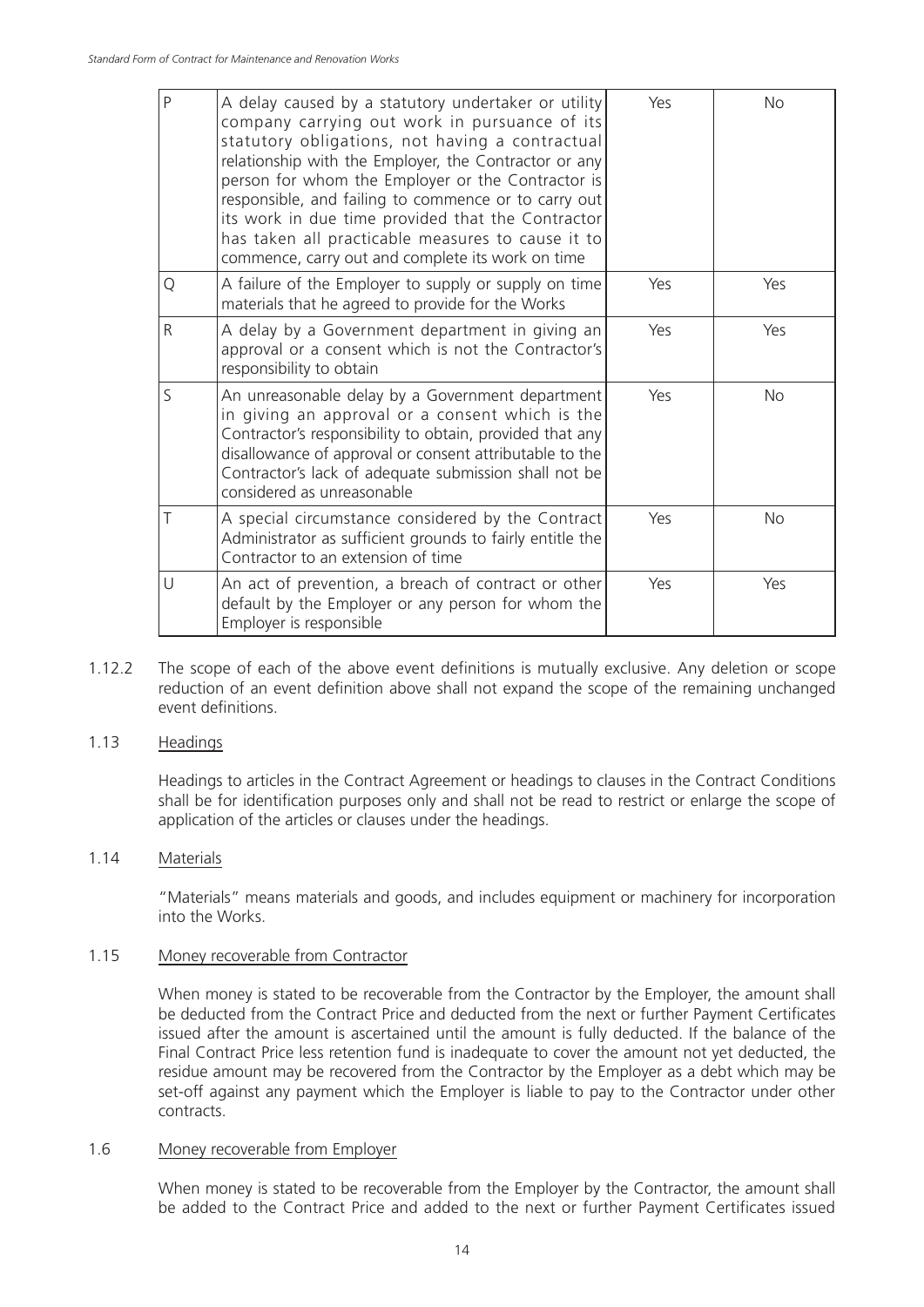after the amount is ascertained, unless the Employer requests to settle and settles the payment separately without adjustment to the Contract Price.

### 1.17 Plant

"Plant" means construction plant, equipment or machinery used for carrying out the Works.

### 1.18 Quantity Surveyor

- 1.18.1 "the Quantity Surveyor" means the person named in the Contract Agreement who has been appointed by the Employer to value the Works.
- 1.18.2 If the person named in the Contract Agreement as the Quantity Surveyor ceases to have authority or capability to act, the Employer shall appoint another person to whose appointment the Contractor has no reasonable objection as a replacement.

### 1.19 Schedule of Works

"the Schedule of Works" means a document called as such and included in the Tender Documents for the Contractor to show his price build-up of the Tender.

### 1.20 Separate Contractor

"Separate Contractor" means a person appointed by the Employer to carry out work, supply goods or provide services in connection with but not forming part of the Works, but excludes any statutory undertaker or utility company carrying out work in pursuance of its statutory obligations and not having a contractual relationship with the Employer, the Contractor or any person for whom the Employer or the Contractor is responsible.

### 1.21 Site

"the Site" means one or more areas or spaces, whether contiguous or not, on plan or on elevation as described in the Contract Agreement as to be made available by the Employer to the Contractor for the Contractor to carry out and complete the permanent portion of the Works or for the Contractor to place his materials and temporary site facilities.

### 1.22 Substantial Completion Certificate

"Substantial Completion Certificate" means a certificate issued by the Contract Administrator signifying the completion of a Works Section by the Contractor to the satisfaction of the Contract Administrator.

### 1.23 Temporary site facilities

"Temporary site facilities" includes construction plant, tools, implements, safety belts, safety helmets, safety appliances, roads and footpaths, gangways, ladders, working platforms, scaffolding, catch fans, gondola, hoardings, covered walkways, screens, gates, gantries, enclosures, barriers, tarpaulins, safety nets, safety screens, site offices, workshops and storage sheds, sanitary convenience, drainage, telephone, water and electricity supply, lighting, directory and warning signs, planking and strutting, shoring, props, falsework, formwork, refuse bins, etc. all provided on site temporarily for the purpose of execution of the Works.

### 1.24 Variation

A "Variation" means a change (addition, omission, substitution, alteration, modification, etc.) as instructed by the Contract Administrator to the design, quality or quantity of the Works or to the time or manner for carrying out the Works from that provided for in this Contract, and includes other events deemed by the Contract Conditions to be a Variation.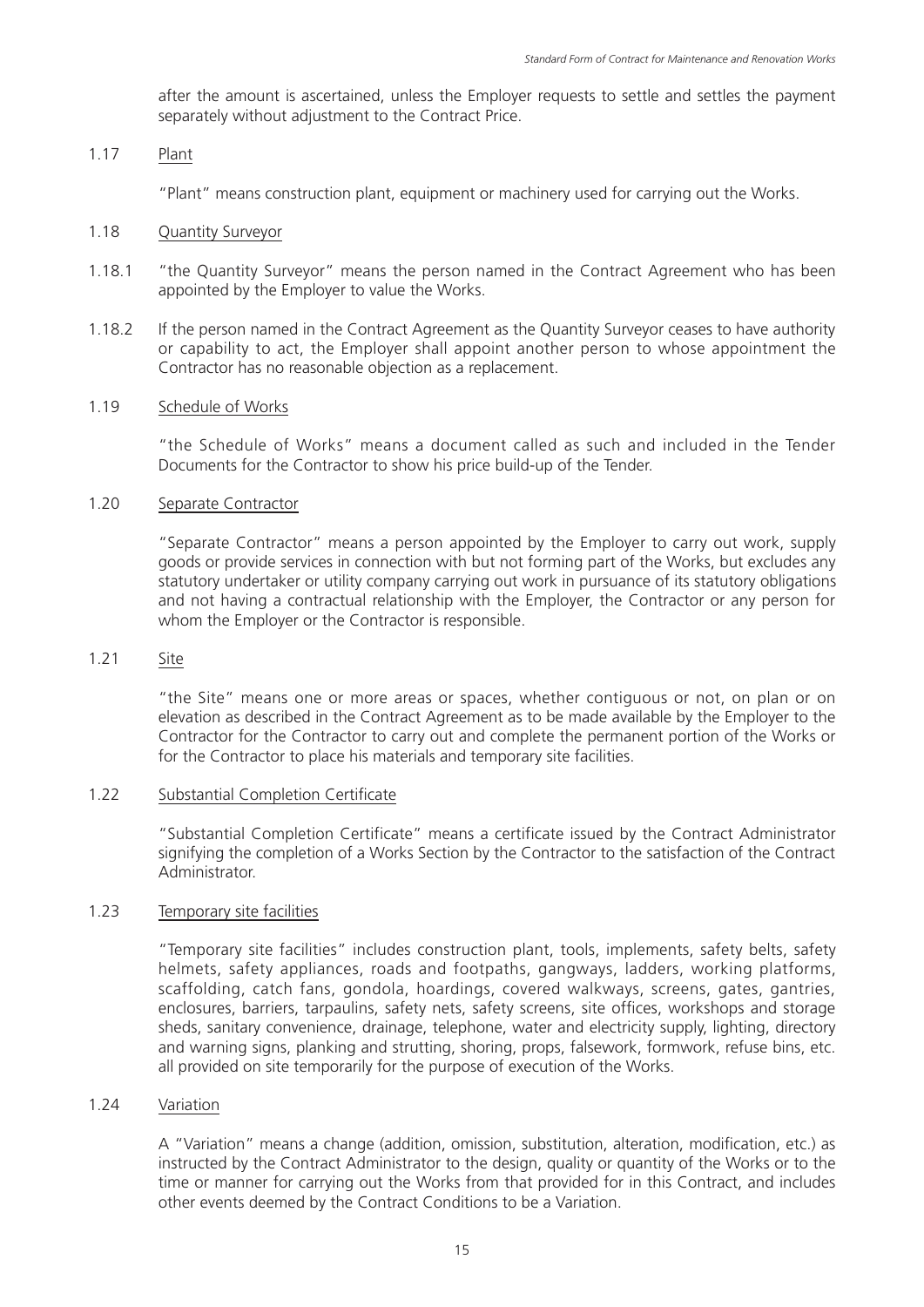# **2. SITE**

### 2.1 Provision of Site

- 2.1.1 The Employer shall provide such portions of the Site to the Contractor on such access dates as may be stipulated in the Contract Agreement. Provision of the Site shall entail the sustained use, but not exclusive possession of the portions of the Site by the Contractor for the carrying out and completion of the Works. The Contractor shall allow and protect legitimate occupiers and users for the time being on the Site to have continued use of such portions of the Site not immediately required by the Contractor for carrying out the Works.
- 2.1.2 The Contractor shall not obstruct the lawful and continued use by anyone of the land and premises outside but in the vicinity of the Site.
- 2.1.3 Where exclusive possession of any portion of the Site is stated in this Contract, the Contractor shall take over the relevant portion of the Site upon the respective access date and take responsibility for the care thereof.

### 2.2 Site access

- 2.2.1 Where access to the Site is through land or premises which are not under the control of the Employer, the Contractor shall procure any necessary right of access.
- 2.2.2 Where access to the Site is through land or premises which are under the control of the Employer, the Employer shall provide the Contractor with right of access free of charge at such time mutually agreed between the Contract Administrator and the Contractor. For the purposes of this clause, where the Employer is the landlord or the incorporated owners or the Building Manager of the premises in which the Site is situated, any individual units of the premises which are separately owned or rented (such as residential flats, car parking spaces, offices, shops, workshops, stores, and the like) shall be deemed to be under the control of the Employer. In all other cases, the Employer shall not be deemed to be in control of units within the same premises not owned or leased by him.
- 2.2.3 Physical means of access to the Site and to work locations within the Site by way of roads, footpaths, bridges, tunnels, ladders, catwalks, scaffolding, gondolas, etc. shall be arranged for by the Contractor unless otherwise stated in this Contract.
- 2.2.4 Entry and exit points to the Site shall be at locations shown or described in this Contract or, when no specific locations are shown or described, at such locations determined by the Contract Administrator. Subsequent re-location and re-sizing of the entry and exit points to suit the sequence and progress of the Works shall be approved by the Contract Administrator and made by the Contractor at his own expense.
- 2.2.5 The Contractor shall comply with all relevant regulations or restrictions of the Police, other Government Authorities, and the Building Manager regarding access, usage of roads, parking of lorries and similar, and shall submit all necessary applications and pay any necessary fees and charges.

### 2.3 House rules of Building Manager

- 2.3.1 The Contractor shall comply with the house rules of the Building Manager in regard to the day to day operation and use of the premises in which the Site is situated and in regard to any special restrictions on maintenance or renovation works within the premises.
- 2.3.2 Any restrictions on access or working hours more stringent than those announced by the Building Manager prior to the award of this Contract and affecting the Works shall be deemed to be a Variation.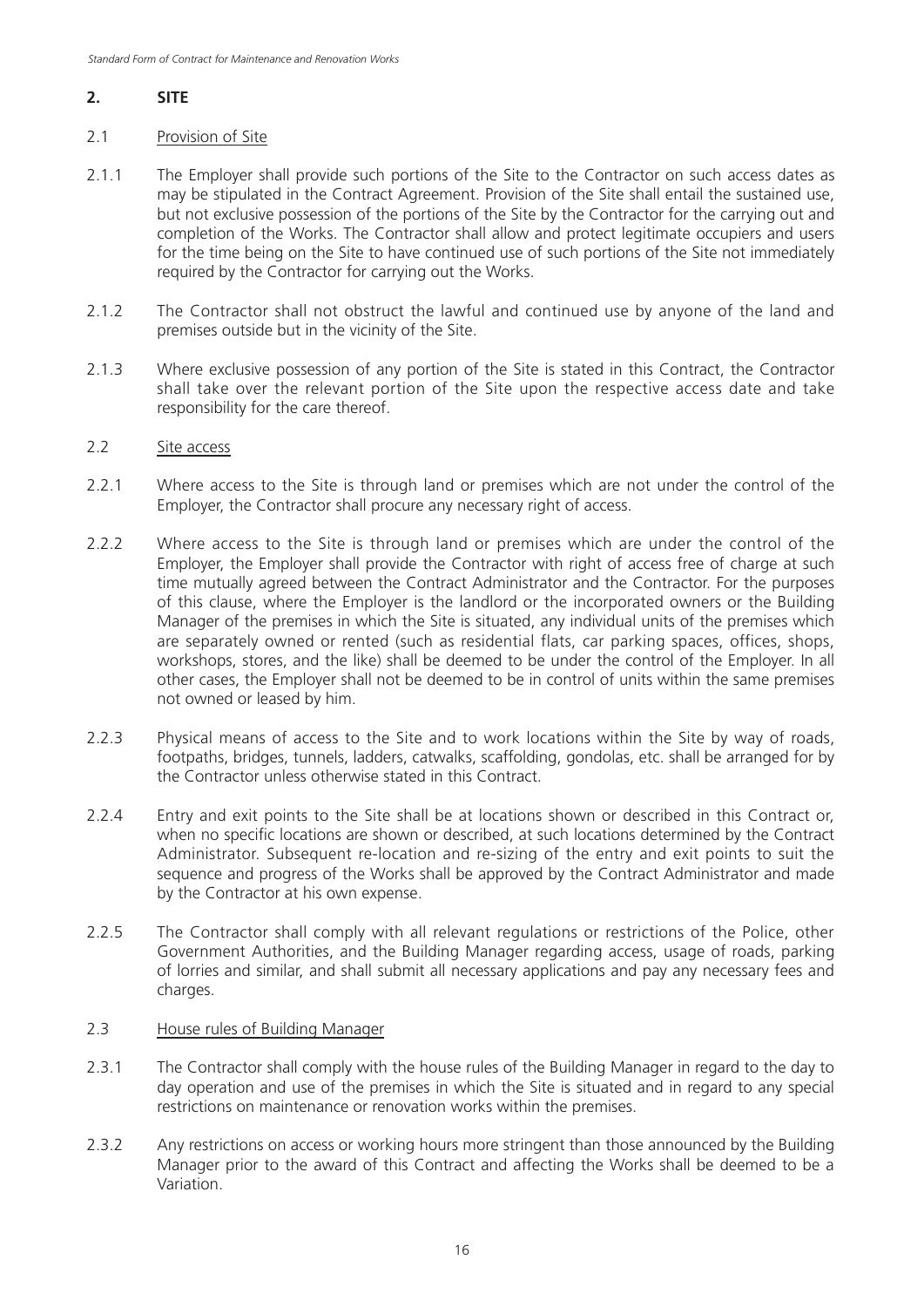2.3.3 If the Building Manager requires the payment of a deposit upon commencement of the Works, the Contractor shall pay any such deposit to the Building Manager and arrange by himself for the eventual release of the deposit.

### 2.4 Protection of access routes

The Contractor shall protect all access routes throughout the period of the Contract, and shall remove any protection when no longer required and make good any disturbance.

### 2.5 Off-site areas

The Contractor shall arrange by himself any areas or spaces outside the Site that he requires to prepare for the carrying out of the Works.

### 2.6 Site visit

- 2.6.1 The Contractor is deemed to have visited the Site and thoroughly acquainted himself with the location, general site conditions, type of soil where underground work is required, accessibility, storage space, restrictions for loading and off-loading materials, and any other conditions which may affect his carrying out of the Works prior to entering into this Contract and is deemed to have made due allowance for all such restrictions and factors in the Contract Price.
- 2.6.2 Any claim for extra payment or extension of the Contract Periods shall not be allowed on the grounds of ignorance or misinterpretation of the site conditions.

### 2.7 Site investigation and condition survey reports

Any site investigation or condition survey reports or other information which may be made available to the Contractor prior to the award of this Contract shall be the whole record of such investigation or survey as has been carried out. Other than this, any such reports are given without any warranty on the part of the Employer as to their accuracy or completeness, and they shall be deemed to be supplied for the Contractor's information only.

### 2.8 Access during Defects Liability Period

- 2.8.1 The Employer shall provide the Contractor with a right of access to specific locations on the Site for the specific purpose of rectifying defects arising during the Defects Liability Period at those locations. The Contractor shall restrict himself to the specific locations and shall leave the Site as soon as the defects have been rectified.
- 2.8.2 When existing facilities such as gondolas or lifting platforms are available for day to day use by the Employer or the Building Manager subject to his control, and such existing facilities are useful for rectifying defects, the Employer shall permit the use of such gondolas or lifting platforms by the Contractor subject to payment of reasonable amounts for consumables. In other cases, the Contractor shall provide his own temporary facilities required for rectifying defects.

### 2.9 Objects of antiquity

Any object of antiquity found on the Site shall be deemed to be the property of the Employer. Upon discovery, the Contractor shall immediately report to the Contract Administrator who shall issue instructions to deal with the issue. The Contractor shall permit others appointed by the Employer to carry out examination, excavation or removal of the object of antiquity. Compliance with the Contract Administrator's instructions in this regard shall be deemed to be a Variation.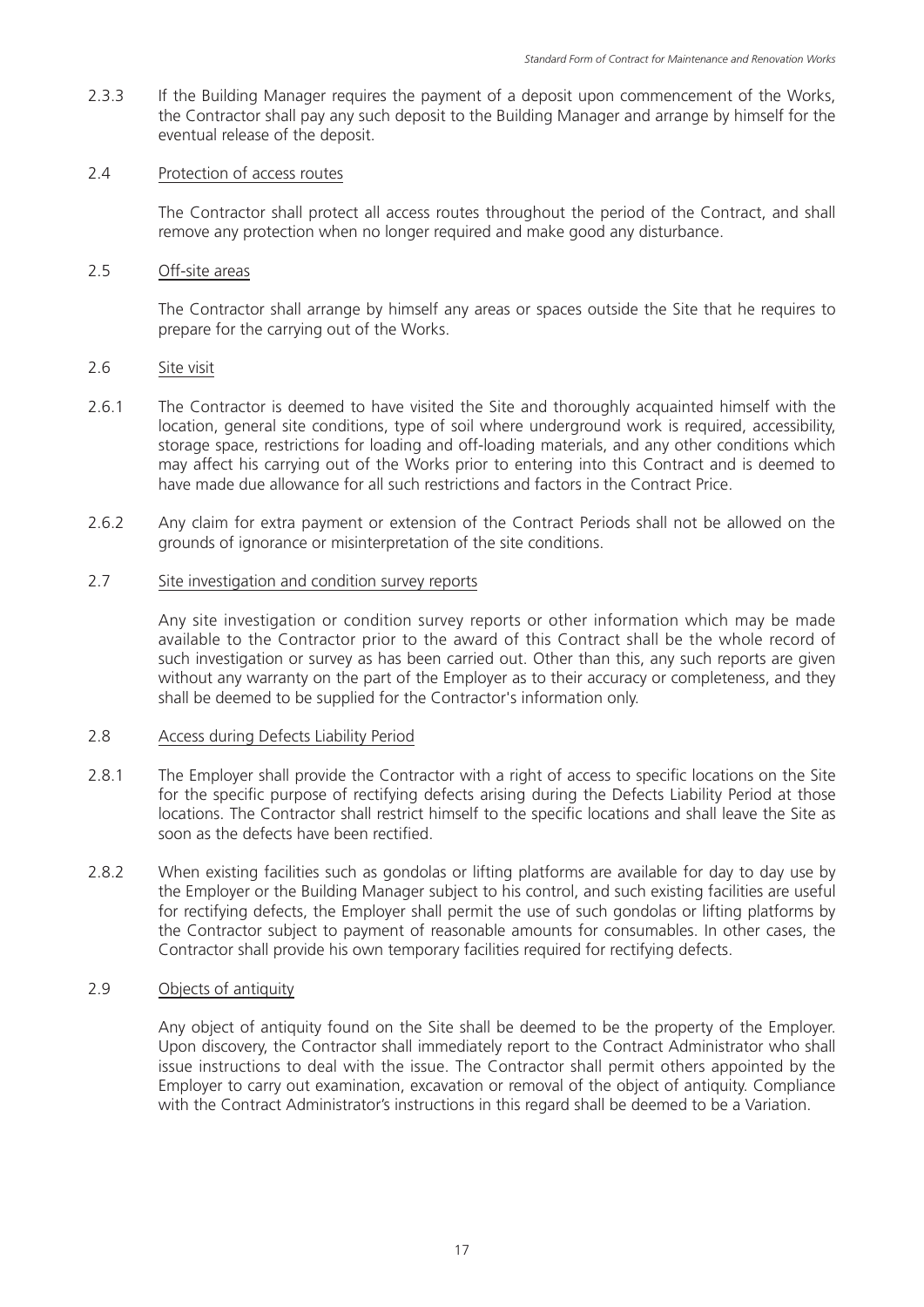### **3. WORKS**

### 3.1 Definitions

- 3.1.1 The Works include:
	- (a) permanent work required to be carried out and completed by the Contractor under this Contract;
	- (b) temporary work required for the carrying out and completion of the permanent work;
	- (c) services required to be carried out and completed by the Contractor under this Contract;
	- (d) materials supplied by the Employer for incorporation by the Contractor into the Works after they are handed over to the Contractor;
	- (e) design of any part of the permanent work if this is specified to be part of the Works;
	- (f) service and maintenance required to be carried out after substantial completion of the Works; and
	- (g) provision of warranties and guarantees.

### 3.1.2 The Works exclude:

- (a) materials supplied by the Employer for incorporation by the Contractor into the Works but only until such time when they are handed over to the Contractor;
- (b) materials or workmanship or method or work which is not in accordance with this Contract; and
- (c) work or services carried out by the Contractor without authority under this Contract.

### 3.2 Design of permanent work

Unless otherwise stated in this Contract or unless the Contractor has provided the design, and subject to Clause 3.3 below, the design of the permanent work required for the Works shall be the responsibility of the Employer who shall engage the Contract Administrator or other designers to carry out the design work. The Contract Administrator shall be responsible for issuing and explaining the design to the Contractor.

### 3.3 Development of design

- 3.3.1 Where any Contract Drawings or further drawings issued by the Contract Administrator after the award of this Contract are described as "design intent drawings", such drawings shall be understood as indicating only the performance requirements, materials of the major components, layout, positions, configurations, controlling dimensions, and size limitations required for the finished work. The Contractor shall be responsible for the detailed design of the components making up the complete system, installation or fitting, and the selection of materials in compliance with the Contract Drawings and the further drawings.
- 3.3.2 The Contract Drawings or further drawings issued by the Contract Administrator after the award of this Contract for the building services installations (deemed to include plumbing and drainage) shall be understood as schematic and layout design drawings indicating only the performance requirements, materials of the major components, layout, positions, configurations, controlling dimensions and sizes required for the finished work. The Contractor shall be responsible for the selection and fixing details of the system components, and the exact and co-ordinated routing of pipework, ducting, cable and wiring in compliance with the Contract Drawings and the further drawings.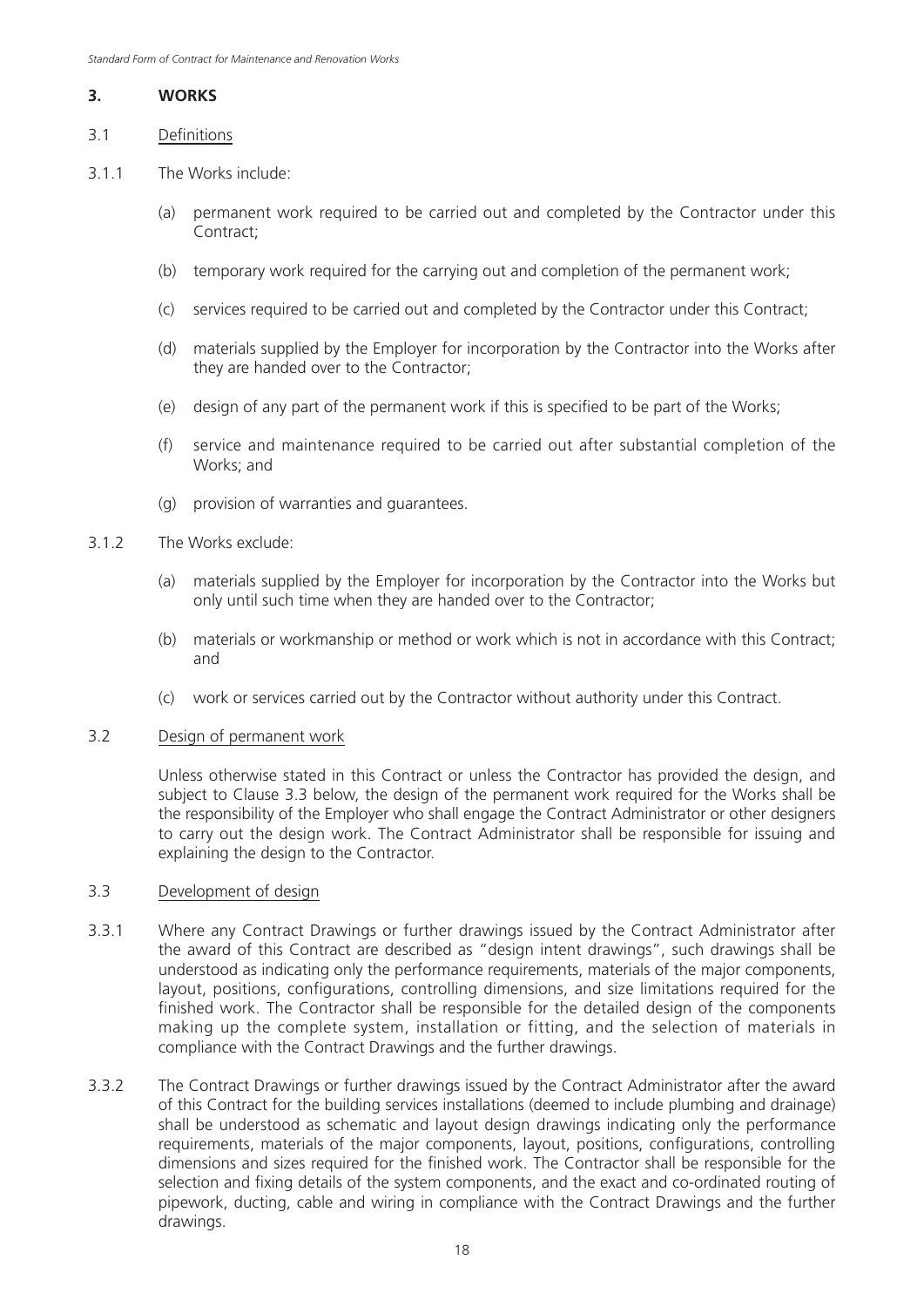### 3.4 Design of temporary work

Unless otherwise stated in this Contract, the design of temporary work required for the Works (no matter whether it has been shown on the Contract Drawings or not) shall be the responsibility of the Contractor.

### 3.5 Contractor's design to be approved

- 3.5.1 Any design for which the Contractor is responsible under this Contract shall be submitted to the Contract Administrator for comment and approval before implementation.
- 3.5.2 The Contractor's design shall be fit for the purpose for which it is intended. Approval by the Contract Administrator shall not be taken as acceptance that the work is so fit for the purpose.

#### 3.6 Testing and commissioning

Before they may be certified as substantially completed, all mechanically, hydraulically, electrically or electronically operated parts of the Works and any parts of the Works connected by and including pipes, ducts, conduits, trunking, wiring or cables shall be tested and commissioned in accordance with the requirements of this Contract.

### 3.7 Contractor's alternative proposals

- 3.7.1 The Contract Administrator may consider alternative design, materials, workmanship and methods that the Contractor may propose but the Contract Administrator's approval of such alternatives shall be at the Contract Administrator's sole discretion and the Contract Administrator shall not be obliged to consider or approve any alternatives nor shall the Contract Administrator be obliged to provide any reasons for disapproval of such alternatives. No such alternatives shall be adopted without the prior written approval by the Contract Administrator. The approval shall have no effect on the Contract Price or the Completion Date unless the effect is specifically stated in the written approval, in which case, the approval shall be deemed to be a Variation instruction. Under no circumstances shall the approval relieve the Contractor of his responsibilities under this Contract.
- 3.7.2 For a material permitted under this Contract to be the subject of a proposal in regard to "equal and approved" or "approved equal" brands or models or a number of choices of brands or models, the Contractor may propose a brand or model of the same kind of material equal in performance and quality to those originally specified or proposed in this Contract for the approval by the Contract Administrator. No cost reduction shall be required if the alternative brand or model is not cheaper than the cheapest of those originally specified or proposed in this Contract by more than 10%, otherwise a share of the cost saving shall be proposed.

### **4. TIME**

### 4.1 Contract commencement

This Contract shall be deemed to take effect and commence on the date of a letter issued by or on behalf of the Employer awarding this Contract to the Contractor, irrespective of when the Contract Agreement is signed.

### 4.2 Consent to commencement

The Contractor shall submit all applications required by law to be submitted by contractors and shall pay all associated charges prior to the commencement of work on site or as and when the same fall due, whichever is the later.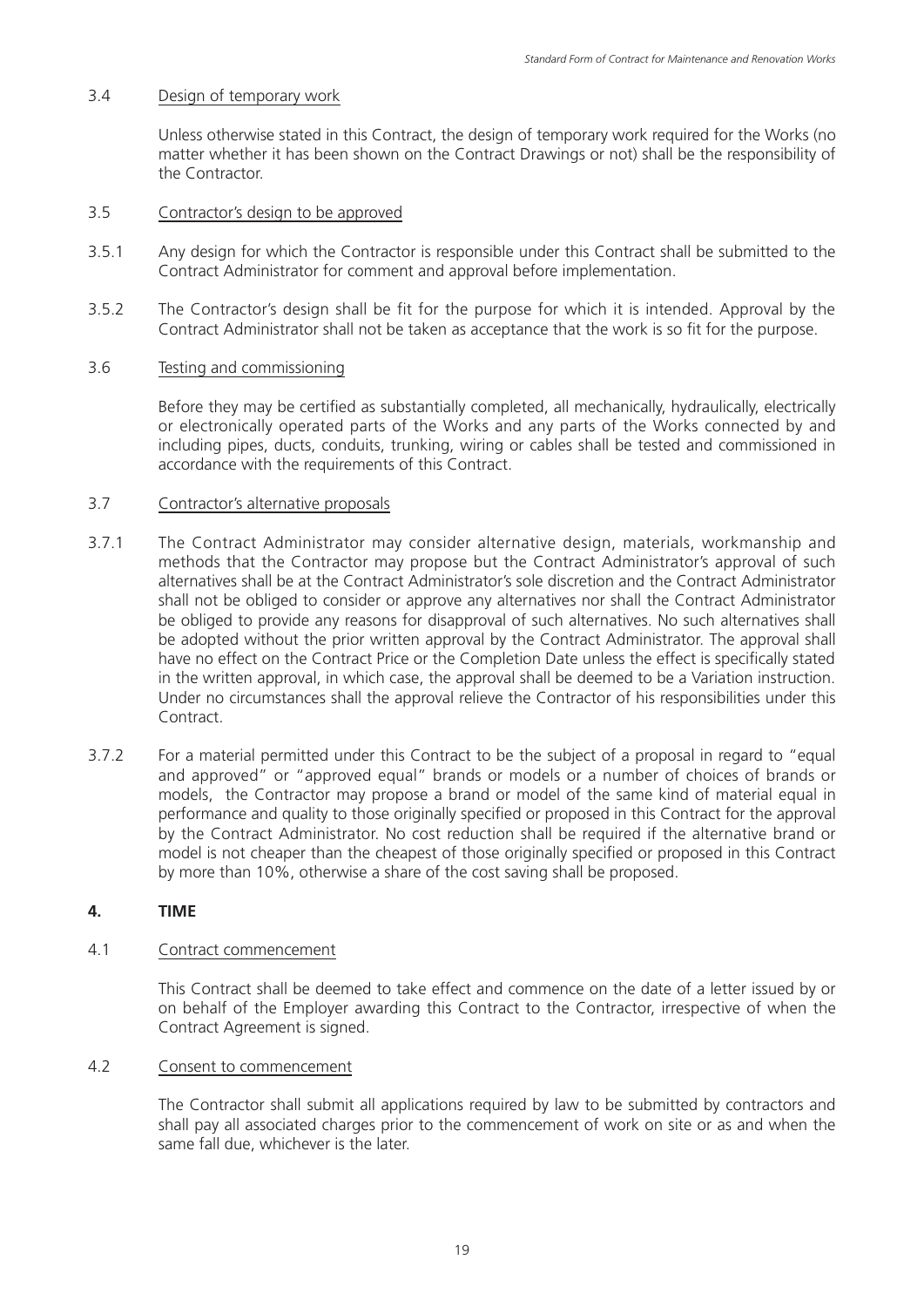#### 4.3 Commencement of Works

The Contractor shall commence each Works Section on its Commencement Date stated in the Contract Agreement, and shall complete each Works Section on or before its Completion Date stated in the Contract Agreement.

#### 4.4 Working hours

The Contractor shall observe any working days and working hours restrictions which may be imposed under this Contract and at law, and shall apply to the Contract Administrator and the relevant Government authority for working outside the legally restricted time at his own expense.

#### 4.5 Notices and claims

- 4.5.1 As soon as practicable after the commencement of an event causing or likely to cause delay or disruption to the regular progress of the Works or delay to the completion of any Works Section beyond its Completion Date becoming apparent, the Contractor shall give notice to the Contract Administrator of such a delay or disruption.
- 4.5.2 The notice shall state in full detail (illustrated with diagrammatic programmes as necessary) the event and material circumstances causing or likely to cause the delay or disruption, the estimated extent of the delay or disruption to the progress, the estimated length of the delay to the completion, and whether the Contractor considers that he is or may become entitled to an extension of time due to the event being an Excusable Event listed in Clause 1.12 and to reimbursement for direct loss and/or expense due to the event being a Compensable Event listed in Clause 1.12. If direct loss and/or expense is expected to be incurred, the notice shall give an estimate of the likely amount. If the delay or disruption is of continuing or repetitive nature, the Contractor shall submit updated notices at monthly intervals.
- 4.5.3 The Contractor shall submit his monetary claim for reimbursement for direct loss and/or expense with evidence of the direct loss and/or expense as soon as the direct loss and/or expense are fully known and reasonably calculable.
- 4.5.4 In any case, the notice under Clause 4.5.1 and the updated notices under Clause 4.5.2 shall not be submitted later than the Completion Date of the relevant Works Section or its extended completion date previously claimed by the Contractor, and the Contractor's monetary claim under Clause 4.5.3 shall not be submitted later than three months after the direct loss and/or expense having been incurred, progressive submission permitted.

It shall be a condition precedent to the Contractor's entitlement to any extension of time or loss and/or expense claim that the Contractor shall have fully complied with the provisions of Clauses 4.5.1 to 4.5.4. If he fails to fully comply with these provisions in respect of any claim, that claim will be deemed to have been waived by the Contractor.

When considering the amount of any extension of time or loss and/or expense that the Contractor is entitled, the Contract Administrator and the Quantity Surveyor are entitled to take into account only of the information already submitted by the Contractor without an obligation to demand for further information from the Contractor. For the avoidance of doubt, the Contractor shall bear the consequence of his own non-submission, late submission or insufficient submission of notices or information.

### 4.6 Mitigation of delay or disruption

The Contractor shall continuously use his best endeavours to prevent or mitigate delay or disruption to the progress of the Works however caused, and to prevent the completion of the Works from being delayed or further delayed. The use of best endeavours by the Contractor shall not require the Contractor to accelerate the carrying out of the Works to recover delay caused by an Excusable Event. The Contractor shall however do all that may reasonably be required to proceed with the Works expeditiously.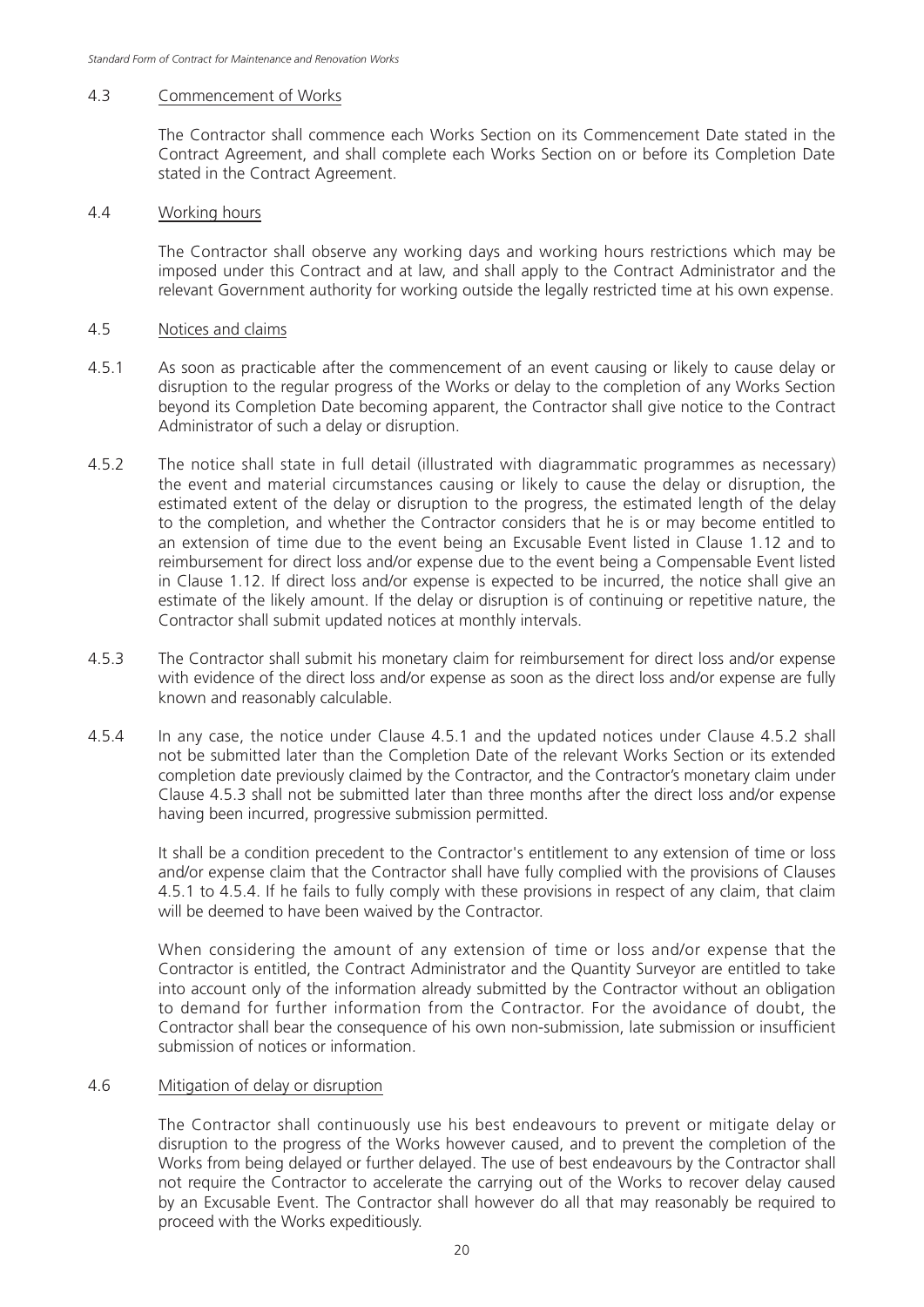### 4.7 Determining time effect

- 4.7.1 Within **14 days** after receipt of the Contractor's notice of delay or disruption under Clause 4.5 and subject to Clause 4.5.4, the Contract Administrator shall notify the Contractor his opinion on the extent of delay or disruption to progress or delay to completion that the Excusable Event or Compensable Event specified by the Contractor in his notice has caused or is likely to cause to the relevant Works Section. If there is a delay to completion due to an Excusable Event, the Contract Administrator shall give an extension of time to the Contractor by fixing a later Completion Date for the relevant Works Section to compensate the working time lost.
- 4.7.2 If the Contract Administrator gives an extension of time to the Contractor because of an Excusable Event that occurs in the period of delay after the Completion Date but before the substantial completion of a Works Section, he shall add this extension of time to the total of any extensions of time previously granted when fixing a new Completion Date, even though the Excusable Event may have occurred later than the date that the Contract Administrator fixes as the new Completion Date.
- 4.7.3 The Contract Administrator may review his opinion on the time effect under Clause 4.7.1 and adjust any extension of time previously granted in light of further evidence at any time before issuing the Final Certificate, but shall not reduce the extension of time previously granted unless any previous extension has been based upon incorrect information provided by the Contractor.

### 4.8 Valuing cost effect

- 4.8.1 Within **14 days** after the receipt of both the Contractor's monetary claim and the opinion of the Contract Administrator on the time effect, the Quantity Surveyor shall assess the value of any direct loss and/or expense compensable to the Contractor for certification by the Contract Administrator. Any such value which may be assessed from time to time shall be added to the Contract Price and included in the next Payment Certificate.
- 4.8.2 The Quantity Surveyor may review his valuation of the time effect under Clause 4.8.1 in light of further evidence at any time before issuing the Final Certificate. Any adjustment so resulted shall be accounted for in the next Payment Certificate.

### 4.9 Damages for delayed completion

If a Works Section is not completed by the Completion Date or the currently extended Completion Date, the Employer may recover from the Contractor liquidated damages calculated at the respective Rate of Liquidated Damages for Delayed Completion stated in the Contract Agreement for the period during which the Works Section remains incomplete. Where no rate is specifically stated, the Employer may claim for general damages for delayed completion.

### 4.10 Substantial completion

- 4.10.1 A Works Section shall be considered as substantially completed when the whole of the Works within the Works Section has been completed and the place is clean and tidy with the Contractor's temporary site facilities demobilized to the satisfaction of the Contract Administrator and is ready for handover to the Employer, excluding only work or services specifically required by this Contract to be carried out after substantial completion, and minor work which is not essential for the occupation, use or functioning of the Works.
- 4.10.2 If the Contractor considers that substantial completion of a Works Section is imminent, he shall invite by giving reasonable advance notice to the Contract Administrator to carry out a completion inspection. The Contract Administrator shall carry out the inspection and notify the Contractor whether there is any outstanding work essential to substantial completion. The Contractor shall complete the outstanding work, invite the Contract Administrator to re-inspect as appropriate, demobilize from the Site of the Works Section (subject to Clause 4.10.3), and make the place clean, tidy and ready for handover to the Employer. If the Contract Administrator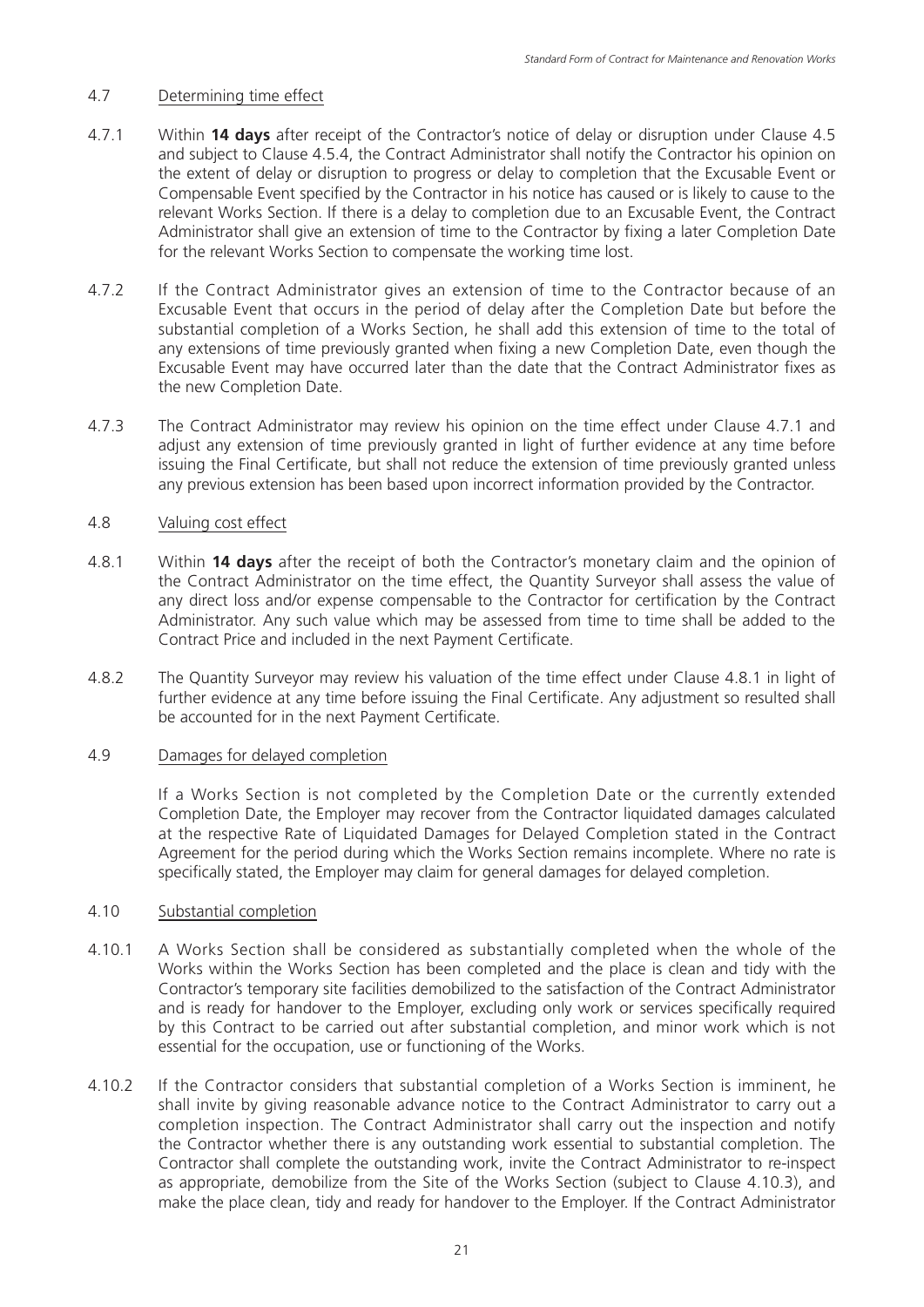is satisfied that the state of substantial completion has been achieved, he shall issue a Substantial Completion Certificate to the Contractor to confirm the fact and the date.

4.10.3 The Contractor may stay after substantial completion at such portion of the Site which has been designated for the Contractor's placement of temporary site facilities and which are not immediately required for the occupation or use by the Employer until 7 days after the Contract Administrator's instruction to demobilize from such portion of the Site.

### **5. CONTRACT BASIS**

### 5.1 Interpretation of Contract Documents

- 5.1.1 The various parts of the Contract Documents are complementary to each other and shall be interpreted as a whole as far as possible.
- 5.1.2 In case of any contradiction between the various parts of the Contract Documents, the order of precedence for interpretation shall be in the following descending order:
	- (a) Contract Agreement;
	- (b) Tender Correspondence;
	- (c) Form of Tender or the Tender;
	- (d) Special Contract Conditions;
	- (e) Schedule of Works;
	- (f) the Preliminaries section of the Contract Specification;
	- (g) Contract Conditions;
	- (h) Contract Drawings; and
	- (i) Sections of the Contract Specification other than the Preliminaries section.
- 5.1.3 Subject to Clause 5.1.2, documents issued later in time shall take precedence, particular specification shall take precedence over general specification, detailed drawings shall take precedence over general drawings, specification and drawings specially prepared for the Works shall take precedence over standard specification and drawings.
- 5.1.4 No other documents exchanged prior to the award of this Contract shall form part of the Contract, or affect the meaning and interpretation of the Contract Documents, unless otherwise agreed in writing by both the Contract Parties.

### 5.2 Clarification of discrepancy or divergence

If the Contractor shall find any discrepancy in or divergence between the various parts of the Contract Documents, he shall immediately give a written notice specifying the discrepancy or divergence to the Contract Administrator who shall issue instructions to clarify.

### 5.3 Supplementary information

The Contract Administrator shall, if so requested by the Contractor, or may on his own initiative, issue supplementary drawings or specifications to amplify the Contract Documents.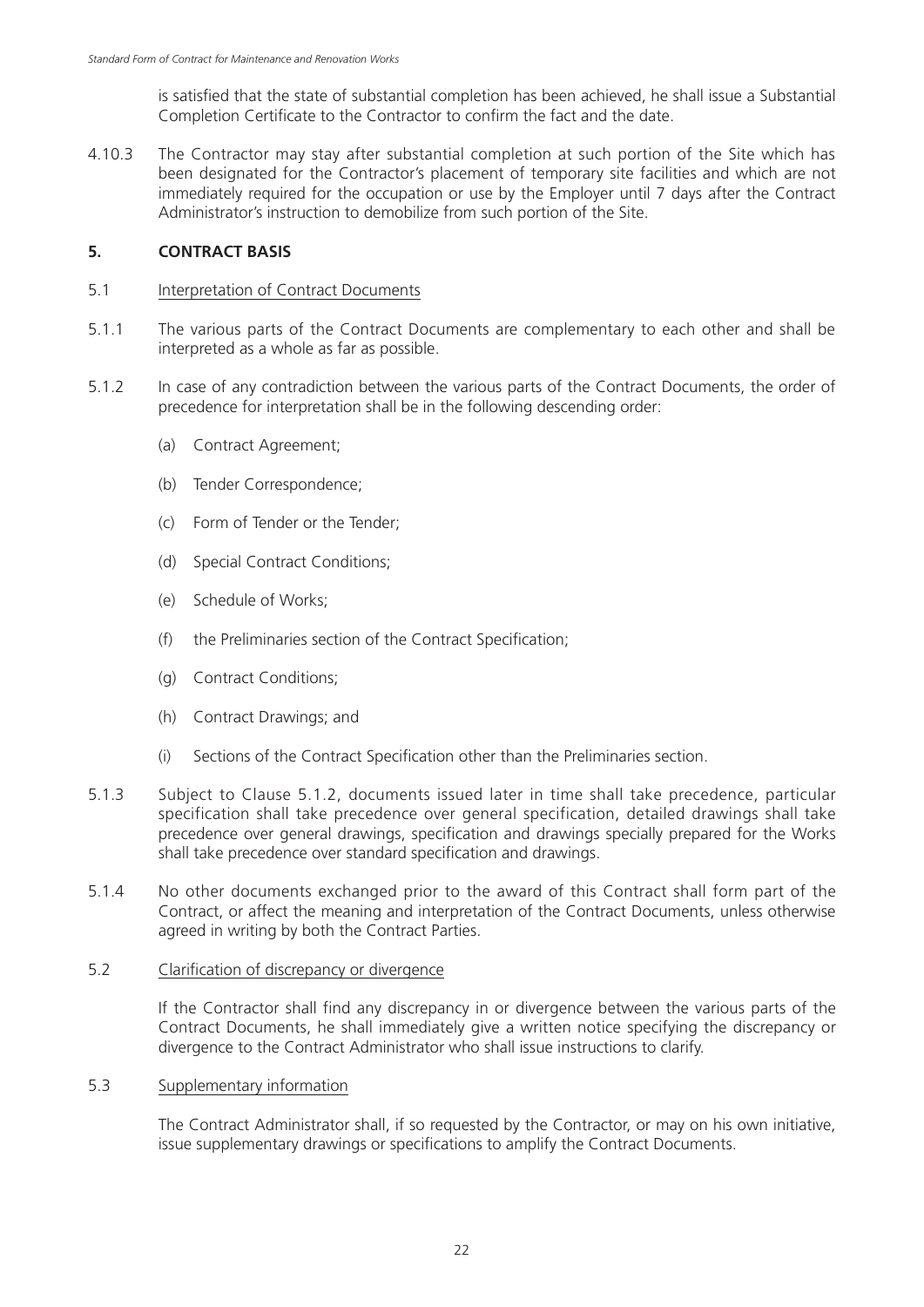- 5.4 Number of copies of Contract Documents and supplementary information
- 5.4.1 The Contractor shall be entitled free of charge to one signed copy and one unsigned copy of the Contract Documents.
- 5.4.2 The Contractor shall be entitled free of charge to two sets of supplementary drawings or specifications.
- 5.5 Instructions
- 5.5.1 The Contract Administrator may issue instructions in regard to any matter in connection with the Works to the Contractor. The Contractor shall forthwith comply with all instructions issued to him by the Contract Administrator. If the Contractor fails to comply with an instruction of the Contract Administrator, then the Contract Administrator may issue a notice in writing requiring the Contractor to comply with the instruction. If the Contractor does not comply with the instruction within **7 days** of receipt of a written notice from the Contract Administrator requiring compliance with an instruction, then the Employer may without further notice employ and pay other persons to carry out any work whatsoever to give effect to such instruction and all costs incurred in connection with such employment shall be recoverable from the Contractor by the Employer.
- 5.5.2 All instructions issued by the Contract Administrator shall be issued in writing. Any instruction issued orally shall be confirmed in writing by the Contract Administrator within **2 days**, otherwise the oral instruction shall have no effect.
- 5.5.3 The Contractor shall maintain an efficient organization so that all instructions issued by the Contract Administrator are communicated immediately to the Site. The Contractor shall take instructions only from the Contract Administrator or persons authorised by the Contract Administrator in writing to give them.
- 5.5.4 The Contractor shall enter all instructions given to him or his Site Agent by the Contract Administrator or such other persons as are authorised in a diary recording a description of such work ordered, and shall obtain against each entry the initials of the Contract Administrator or such other authorised person on the day that such instructions are given.
- 5.5.5 If required by the Employer, his Consultants and the Clerk of Works, the Contractor shall allow such diary to be inspected by them at any reasonable time.
- 5.6 Documents on site
- 5.6.1 The Contractor shall keep a complete set of the Contract Drawings and Contract Specification together with copies of all instructions and supplementary or additional drawings or specifications issued after the award of this Contract on the Site. These documents shall be available for reference by the Employer, his Consultants and the Clerk of Works at all times.
- 5.6.2 The drawings shall be stored in a neat and orderly manner by fixing them to sheets of hardboard, or using any other suitable system.
- 5.7 Use of drawings
- 5.7.1 Figured dimensions on drawings shall be taken in preference to scaled in all cases.
- 5.7.2 The Contractor shall counter-check the scale of any drawing transmitted electronically for the accuracy of the stated scale and make appropriate adjustments when scaling.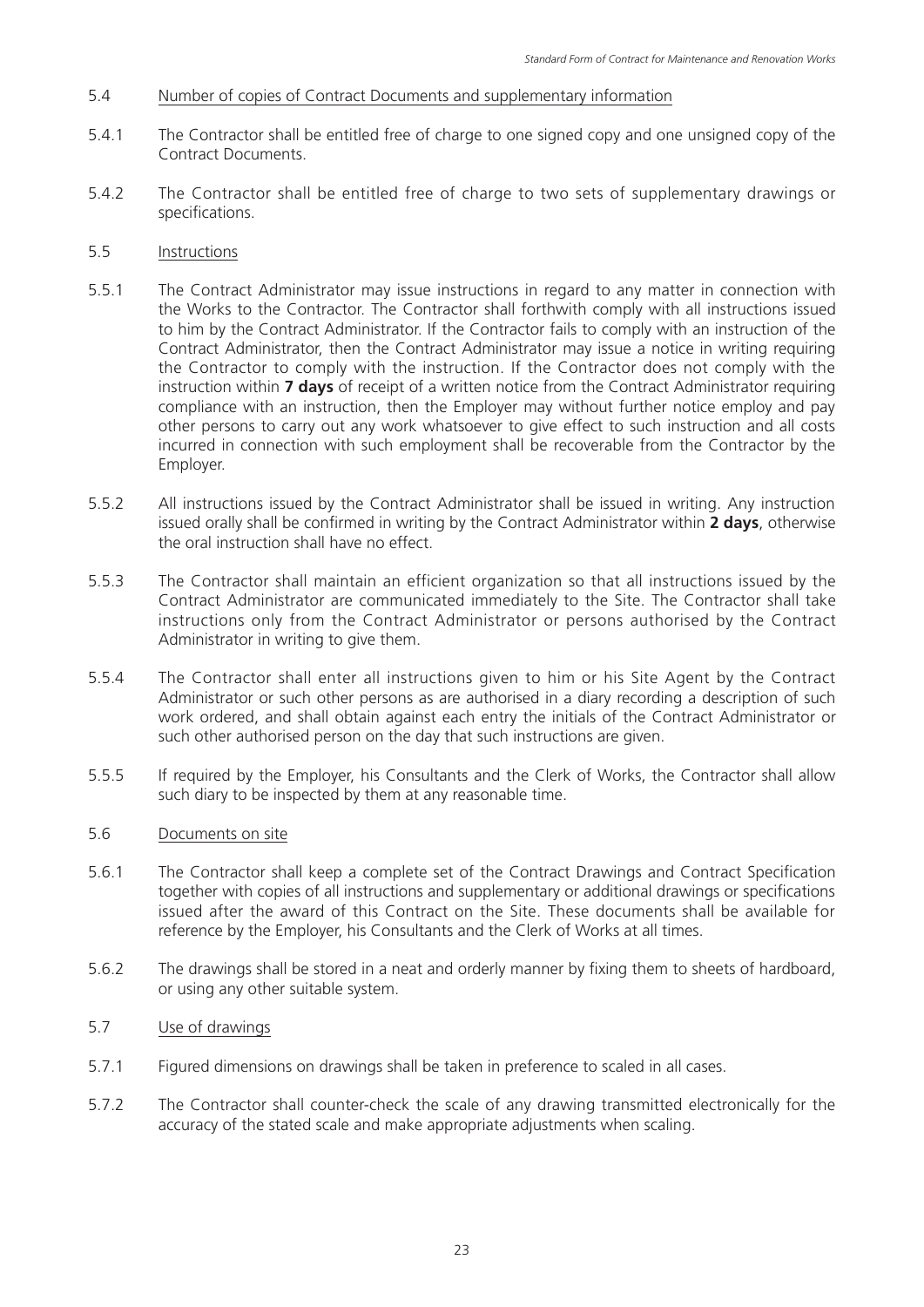### **6. PRICES**

### 6.1 Lump Sum Contract

Where the Contract Type stated in the Contract Agreement is "Lump Sum Contract". The Contract Price stated in the Contract Agreement shall be deemed to be inclusive of all costs necessary for the completion of the Works originally described in this Contract. The Contract Price shall not be adjusted except for Variations or adjustments of provisional quantities or provisional sums and other adjustments permitted under or required by this Contract.

### 6.2 Remeasurement Contract

Where the Contract Type stated in the Contract Agreement is "Remeasurement Contract". The Contract Price stated in the Contract Agreement shall be deemed to be provisional and shall finally be recalculated by remeasuring the work properly carried out and valuing the same at the Contract Rates, subject only to other adjustments permitted under or required by this Contract.

### 6.3 Rates Only Contract

Where the Contract Type stated in the Contract Agreement is "Rates Only Contract". The Contract Price shall finally be recalculated by measuring the work properly carried out based on the as-built records (excluding work done without authority) and valuing the same at the Contract Rates, subject only to other adjustments permitted under or required by this Contract.

### 6.4 No adjustment for rises or falls in costs of labour and materials

The Contract Price shall not be adjusted for rises or falls in the costs of labour and materials or exchange rates of currencies.

### 6.5 Arithmetical errors

Any arithmetical errors in multiplying the quantities and rates for the extensions, casting the extensions to page or section totals or carrying or bringing forward figures when calculating the original Contract Price stated in the Contract Agreement shall be deemed to have been accepted by the Contract Parties with no adjustment to the Contract Price.

### 6.6 Quantities for Lump Sum Contract

- 6.6.1 Where the Contract Type stated in the Contract Agreement is "Lump Sum Contract", the following provisions shall apply:
	- (a) no matter whether the quantities of the Works stated in the Schedule of Works or other parts of the Contract Documents are estimated by the Employer or the Contractor, the quantities are deemed to be estimated by the Contractor according to the Contract Drawings and the Contract Specification;
	- (b) the Contractor has allowed in the Contract Price for all quantities required for the carrying out of the Works as shown on the Contract Drawings or as described in the Contract Specification; and
	- (c) except for clause 6.6.2 and quantities of items described as provisional, both the quantities and the Contract Price are not subject to adjustment for the situation where the quantities including their descriptions have any discrepancy from the Contract Drawings and/or the Contract Specification in accordance with the method of measurement specified in the Contract Agreement.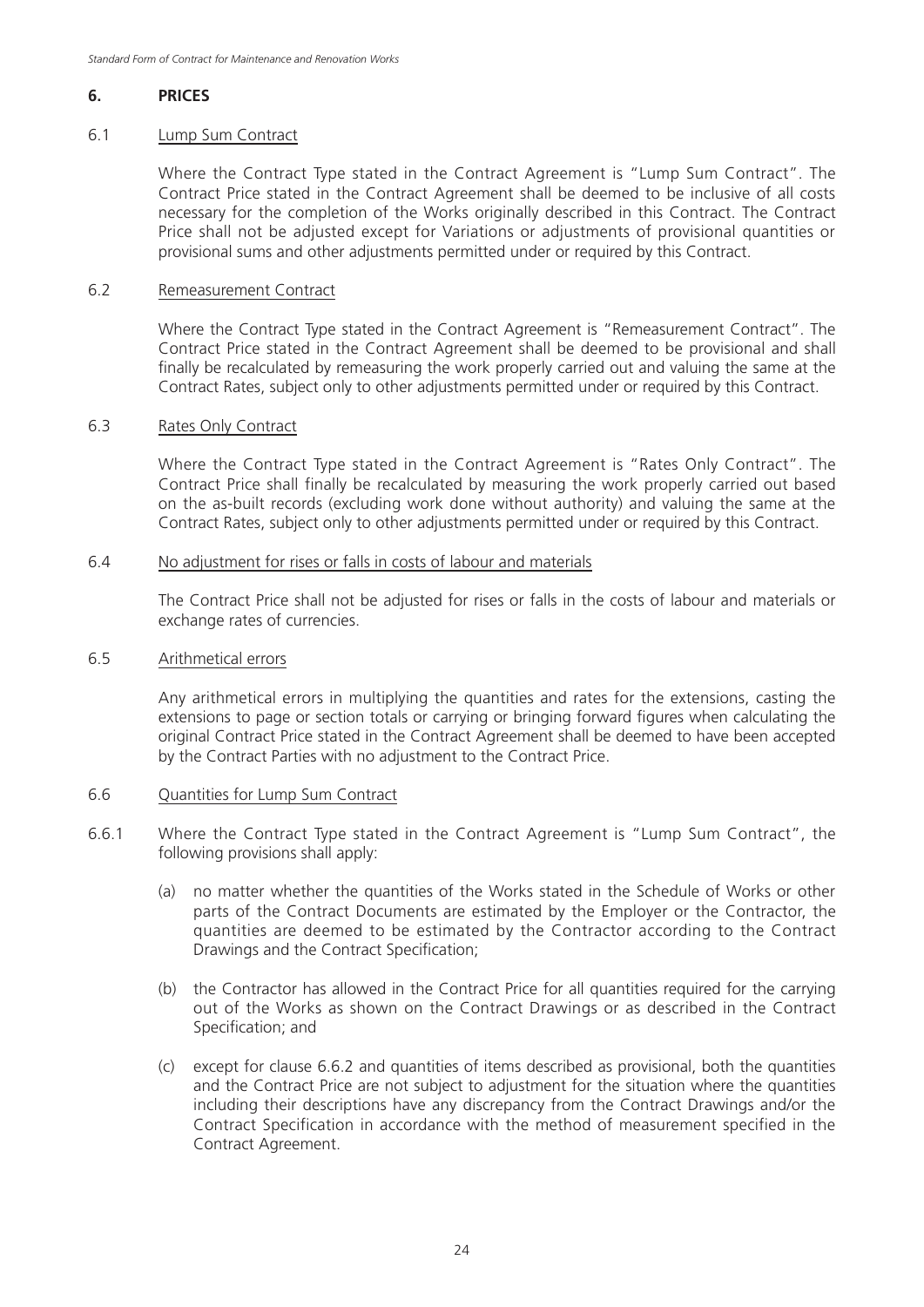- 6.6.2 If
	- (a) the Contract Agreement states that this clause 6.6.2 applies to this Contract; and
	- (b) the Contract Administrator confirms that the quantities including their descriptions have any discrepancy from the Contract Drawings and the Contract Specification in accordance with the method of measurement specified in the Contract Agreement and correction of the quantities and their descriptions have to be made to match with the actual carrying out of the Works, the correction shall be deemed to be a Variation.

### 6.7 Provisional quantities

- 6.7.1 Quantities of items described as "provisional" in the Schedule of Works or other build-up of the Contract Price as included in the Tender Correspondence shall be remeasured on completion of the relevant work based on the as-built records (excluding work done without authority) and shall be valued in accordance with the Contract Rates. Provisional quantities shall be considered as estimates only, and the Employer shall not bear any responsibility for their accuracy. The Contract Rates are fixed, and shall not be adjusted whether or not the final quantities differ from the provisional quantities.1
- 6.7.2 Where the unit for measuring the quantities of an item described in Clause 6.7.1 is "Item" or "Sum", the Contract Rate for the item shall be the sum priced against the item in the Schedule of Works or other build-up of the Contract Price.

### 6.8 Method of measurement

- 6.8.1 The quantities in the Schedule of Works or other build-up of the Contract Price as included in the Tender Correspondence shall be deemed to have been measured in accordance with the method of measurement stated in the Preliminaries section of the Contract Specification or in the Preambles to the respective documents, except that when a different method of measurement is described in an item description of the documents, then the method of measurement described in the item description shall take precedence. The same method of measurement shall be used in the settlement of the Final Account.
- 6.8.2 Where more items than those specifically required by the method of measurement are measured for the same work, the same method of measurement as was adopted in the preparation of the tender documents shall be used in the settlement of the Final Account.
- 6.8.3 For Lump Sum Contract and where clause 6.6.2 does not apply to this Contract, if fewer items than those specifically required by the method of measurement are measured for the work, the cost of the items not measured shall be deemed to have been allowed for in the other Contract Rates, the omission of measurement shall be deemed to be a modification of the method of measurement and such modified method of measurement shall be used in the settlement of the Final Account.
- 6.8.4 If the various documents referred to in Clause 6.8.1 are silent as to the method of measurement used, the method of measurement which is stated or reasonably apparent from the Tender Documents shall be used, subject to the conditions that:
	- (a) all quantities shall be measured the net quantities as fixed in position with no allowance for wastage or, for work measured superficially, for laps; and
	- (b) ancillary items shown on the Contract Drawings or described in the Contract Specification but not measured separately in the documents shall not be measured separately when valuing variations, unless the proportion of the ancillary items to the principal items have been varied by Variations.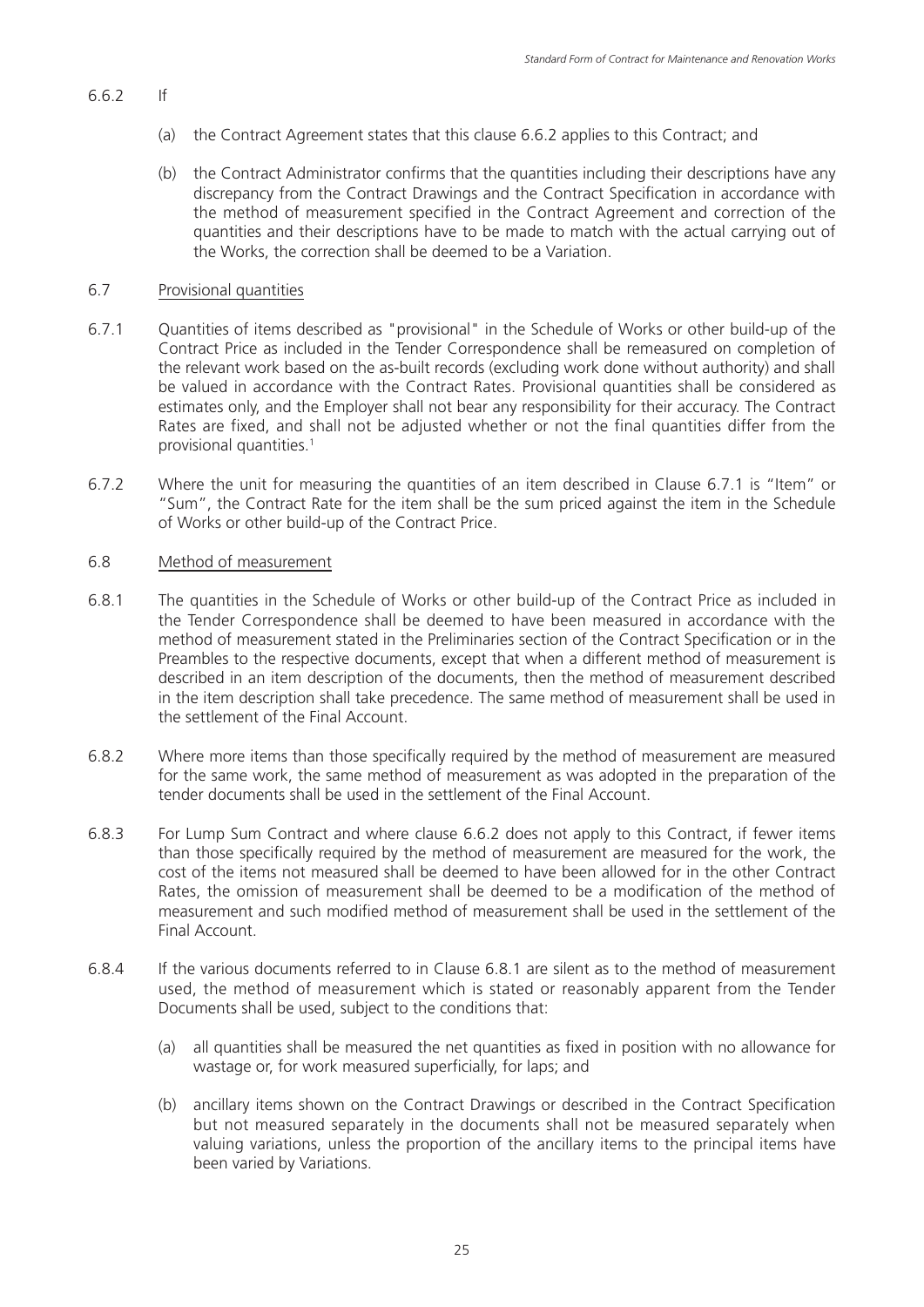#### 6.9 Provisional sums

The Contract Administrator may issue instructions with regard to the expenditure of any sum described as "provisional sum" in the Schedule of Works or other build-up of the Contract Price as included in the Tender Correspondence. The relevant work shall be valued based on the valuation rules stated below. In the settlement of the Final Account, the provisional sum shall be deducted from the Contract Price and the said value shall be added to the Contract Price.

### 6.10 Prime cost rates

- 6.10.1 Where a prime cost rate ("PC Rate") is included in the description of an item in the Schedule of Works or other build-up of the Contract Price as included in the Tender Correspondence for materials delivered to site, the prime cost rate is a provisional allowance for the supply cost of the principal material of that item delivered to site only and the Contract Rate for the item shall be deemed to have allowed in addition for all waste, fixing, all ancillary materials required for fixing such as mortar for bedding and jointing and all other similar items of a like nature, and for profits and overheads.
- 6.10.2 Where the prime cost rate is described as for supply and fix / install / apply, the provisional allowance is for the supply and fixing cost charged by a domestic specialist sub-contractor, and the Contract Rate for the item shall be deemed to have allowed in addition for the Contractor's profits and overheads.
- 6.10.3 In the settlement of the Final Account, the Contract Rate shall be adjusted by the net difference between the prime cost rate and the actual unit cost and will be applied to the net quantity of the item measured as fixed, installed or applied in position, exclusive of wastage.

#### 6.11 Variations

The Contract Administrator may issue instructions from time to time requiring a Variation. All Variations shall be valued based on the valuation rules stated below, and the Contract Price shall be adjusted accordingly. Valuation of work is not a condition precedent to its execution by the Contractor.

### 6.12 Valuation of Variations and provisional sum items

The valuation of Variations and of work carried out by the Contractor covered by a provisional sum shall be made by the Quantity Surveyor in accordance with the following "valuation rules":

- (a) The Contract Rates shall be used for valuing work of the same or similar character to, and carried out under the same or similar conditions to the work to which the Contract Rates apply.
- (b) If the work is not of the same or similar character to or not carried out under the same or similar conditions to the work to which the Contract Rates apply, "pro-rata rates" shall be used. A pro-rata rate shall use the Contract Rates for comparable items as the base with adjustment for the net difference in costs due to the difference in character or conditions plus the same percentage for profits and overheads as used in the relevant Contract Rates.
- (c) The Contract Rates shall be used for valuing work omitted from the Contract.
- (d) If the omission of work substantially varies the character of, or the conditions under which any remaining items of work are carried out, then such remaining items of work shall be valued in accordance with sub-clause (b) above.

<sup>1</sup> If it is considered that the Contract Rates for the stated provisional quantities may become inapplicable due to substantial difference between the final quantities and the provisional quantities, additional rates only items should be included by the Contract Administrator or the Contractor in the Contract to deal with the possible situations.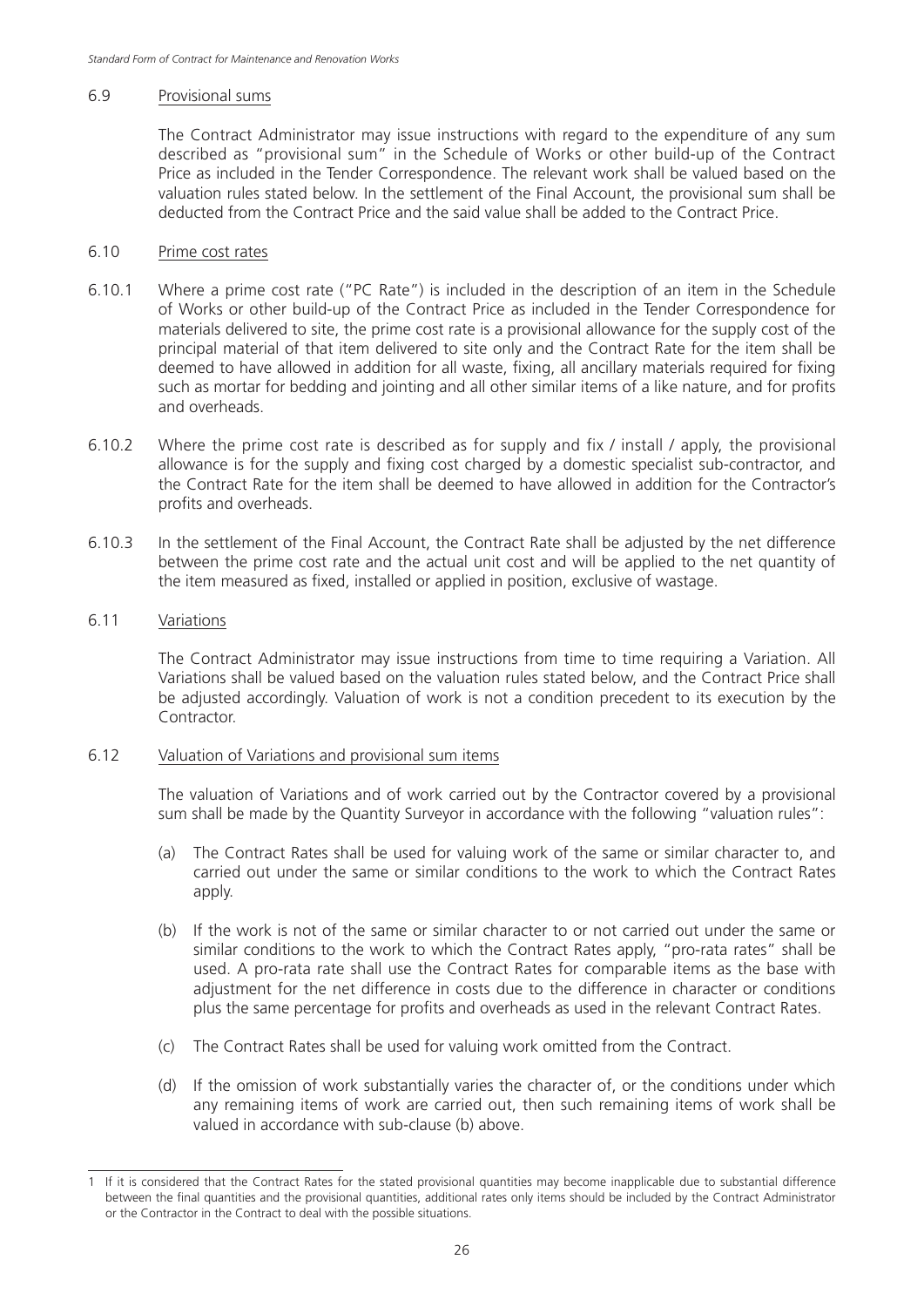- (e) If there are no Contract Rates which can reasonably form a basis for valuing work, "star rates" shall be used. Star rates shall be derived from market rates including rates used on other comparable projects fairly adjusted to take into consideration the nature and conditions under which the work is carried out under this Contract or from first principle based on actual costs plus the percentage for profits and overheads generally used in the Contract Rates.
- (f) If there is any disagreement as to the percentage for profits and overheads generally used in the Contract Rates, 15% shall be used for mark-up on the costs of direct labour, materials and plant. If the work is sub-contracted, then 10% shall be used for mark-up on the subcontract prices.
- (g) If it is foreseen that work to be carried out may not be properly measured or valued at Contract Rates then the Contract Administrator may and the Contractor shall propose that the work shall be valued on a daywork basis whereby the time of labour and plant engaged or properly left idling and the quantities of materials used or properly wasted shall be recorded by the Contractor and endorsed by the Clerk of Works or other authorized representative of the Employer or the Contract Administrator on site. Notwithstanding any such proposal, the work shall be valued on a daywork basis only if there is an agreement between the Contract Administrator and the Contractor to that effect.
- (h) The labour and plant to be valued on a daywork basis shall be valued at daywork rates contained or stipulated in the Contract or, in the absence of such rates, at fair rates determined by the Quantity Surveyor. Materials to be valued on daywork basis shall be valued at the nett cost incurred by the Contractor until being fixed plus 15% for profits and overheads.

### 6.13 Contractor's claims for extras

- 6.13.1 Subject to Clause 6.13.2, the following shall not be Variations and shall not have any cost effect:
	- (a) changes made to the Contractor's submissions such as drawings, samples or catalogues in consequence of any comments made by the Contract Administrator; or
	- (b) any written instruction of the Contract Administrator specifically stating that there should be no cost addition.
- 6.13.2 If the Contractor considers that compliance with Clause 6.13.1 constitutes a Variation, then the Contractor shall immediately upon the receipt of the relevant comment or instruction write to the Contract Administrator to seek clarification.
- 6.13.3 Any failure by the Contractor to seek clarification of any such comment or instruction within a reasonable time is to be taken as an acknowledgement by the Contractor that the compliance is not a Variation.

### 6.14 Invoices, receipts, etc.

The Contractor shall produce all original invoices, vouchers or receipted accounts with a photocopy of such documents for any materials or sub-contract labour charges when called upon to do so by the Contract Administrator. Upon verifying the photocopies of the invoices, receipts, etc., the originals shall be returned to the Contractor.

### 6.15 Payment

6.15.1 The Contractor shall submit applications for payment to the Contract Administrator and the Quantity Surveyor with a copy to the Employer at **monthly** intervals after the commencement of the Works until **1 month** after substantial completion, and at **bimonthly** intervals thereafter.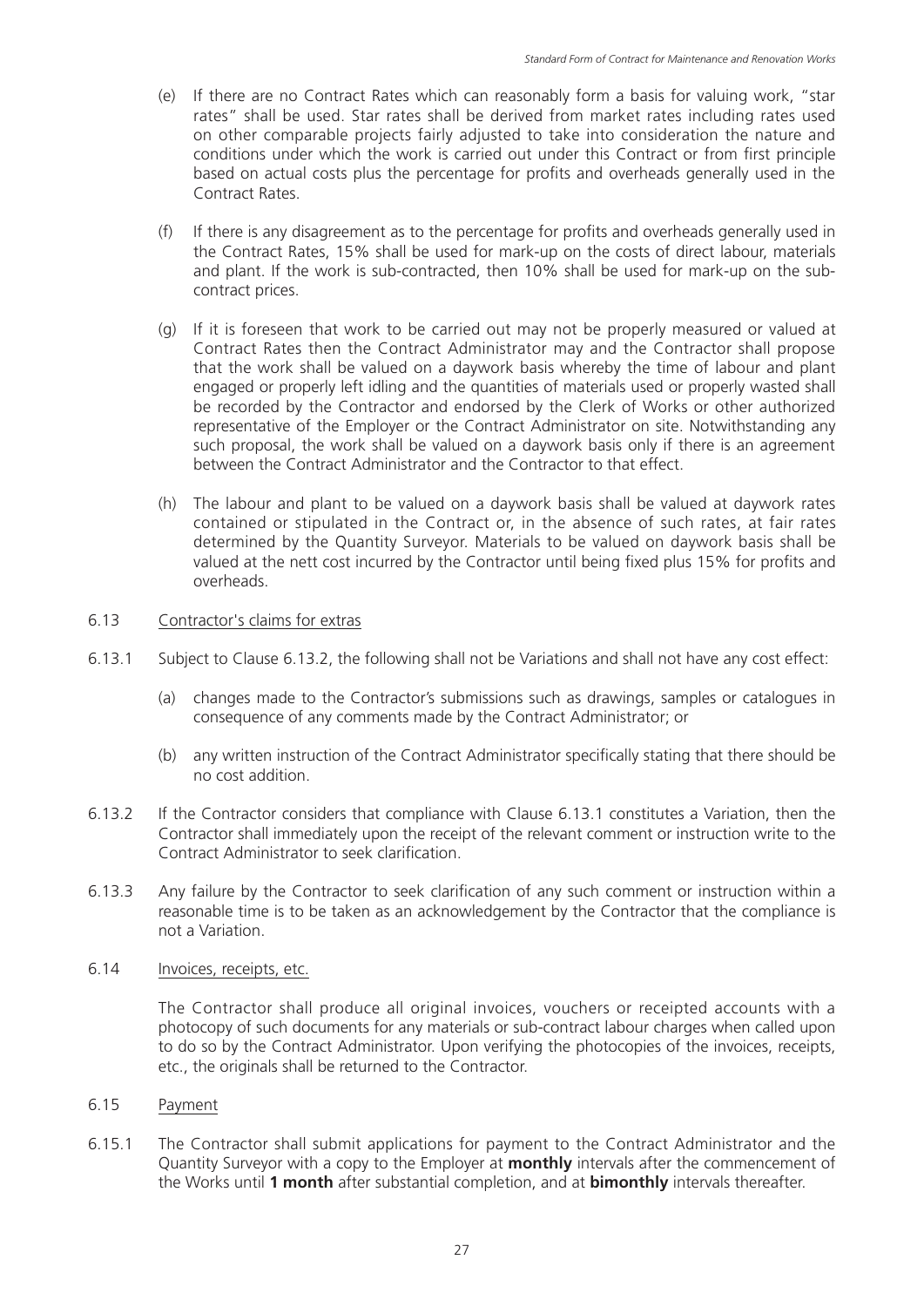- 6.15.2 The Quantity Surveyor shall check, amend or verify the payment application and recommend to the Contract Administrator the net amount payable and the Contract Administrator may make appropriate deductions for work or materials not in accordance with the Contract but included in the payment recommendation and shall issue a Payment Certificate to certify the net amount payable, if any, to the Employer with a copy to the Contractor within **14 days** of receipt of the Contractor's application.
- 6.15.3 The Contractor shall submit an invoice for the amount stated in the Payment Certificate to the Employer and the Employer shall pay the amount stated in the Payment Certificate as invoiced by the Contractor within the Period for Honouring Payment stated in the Contract Agreement.
- 6.15.4 The net amount payable to the Contractor under each Payment Certificate shall be computed by calculating the gross valuation at sub-clause (a) below and then making the deductions or additions at sub-clauses (b) to (g) below:
	- (a) the gross valuation of the Works, being the total value of materials delivered to site and work partly or fully completed up to the date of the Contractor's payment application, excluding those materials supplied by the Employer and those materials or work which are not in accordance with this Contract, but taking into account the effect of the items stated in Clause 6.16.1 (a) to (i);
	- (b) deduction for retention fund as Clause 6.15.5;
	- (c) addition for the amount of any advance payment stated in the Contract Agreement, but only after the provision by the Contractor of a surety bond in a form acceptable to the Contract Administrator of a value not less than the amount of the advance payment;
	- (d) deduction for the amount of any advance payment which the Employer is entitled to recover in the manner stated in the Contract Agreement;
	- (e) deduction for cash security or addition for release of cash security as Clauses 10.10.2 and 10.10.3;
	- (f) deduction for any other sums including liquidated damages due from the Contractor to the Employer under this Contract or otherwise; and
	- (g) deduction for the total amount previously paid to the Contractor.
- 6.15.5 The retention fund stated in Clause 6.15.4(b) above shall be dealt with in the following manner:
	- (a) The retention fund shall be calculated by applying the Retention Percentage stated in the Contract Agreement on the gross valuation stated in Clause 6.15.4(a), subject to a maximum equal to the Maximum Retention stated in the Contract Agreement.
	- (b) Upon the issue of the Substantial Completion Certificate of a Works Section and the submission of any warranties and guarantees required under this Contract for that Works Section, one half of the retention fund held in respect of the Works Section shall be released to the Contractor in the next Payment Certificate.
	- (c) Upon the issue of the Defects Rectification Certificate of a Works Section, the balance of the retention fund held in respect of the Works Section shall be released to the Contractor without interest by way of a special Payment Certificate.
	- (d) Provided always that the Employer may have recourse to the retention fund otherwise due to the Contractor to recover sums due to the Employer from the Contractor.
- 6.15.6 The inclusion of materials or work in any Payment Certificate prior to the Final Certificate shall not be regarded as evidence that the materials are and the work has been performed in accordance with the requirements of this Contract.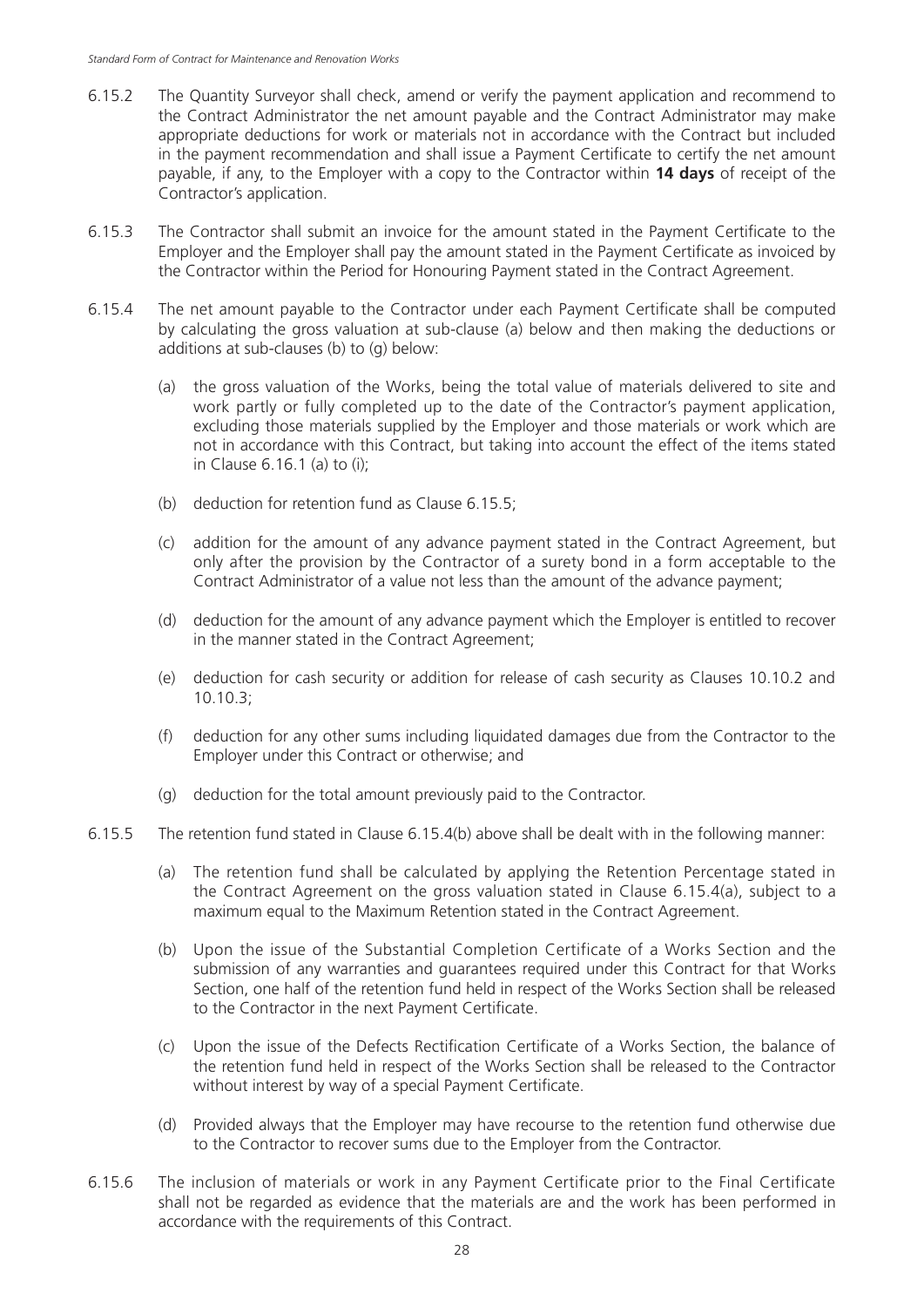6.15.7 The computation of Payment Certificates shall be by way of an estimate only based on the latest contemporary information available at the time of valuation and the valuation shall not be limited or affected by the information available in computing the amounts used in previous Payment Certificates.

### 6.16 Final Account

- 6.16.1 A Final Account is a statement of the computation of the final Contract Price payable to the Contractor taking into account the following:
	- (a) measurement and valuation of final quantities in the case of a Rate Only Contract as Clause 6.3;
	- (b) adjustment of provisional quantities in the case of a Lump Sum Contract or Remeasurement Contract as Clause 6.8;
	- (c) adjustment of provisional sums as Clause 6.10;
	- (d) adjustment of prime cost rates as Clause 6.11;
	- (e) adjustment for Variations as Clause 6.12;
	- (f) addition for the value of any direct loss and expense as Clause 4.10;
	- (g) deduction for failure to rectify defects as Clauses 7.6.3 and 7.6.4;
	- (h) adjustment due to failure to pay statutory fees, charges or taxes as Clause 9.1.2;
	- (i) deduction for the Contractor's failure to insure or addition for the Employer's failure to insure as Clause 10.6;
	- (j) deduction for liquidated damages as Clause 4.9 if the Employer so instructs; and
	- (k) other additions to or deductions from the Contract Price required by this Contract.
- 6.16.2 The Contractor shall submit his proposed Final Account calculated in accordance with this Contract with all factual evidence and relevant calculation details to the Contract Administrator and the Quantity Surveyor for checking within 3 months from the completion of the whole of the Works. The Quantity Surveyor shall be entitled to consult the Contract Administrator and the Employer for any factual evidence which may affect the computation of the Final Account, and shall send his draft Final Account to the Contractor for agreement as soon as practicable. In the absence of a submission by the Contractor, the Quantity Surveyor may compute the Final Account based on the information that is available to him and send it to the Contractor for agreement. The Contractor and the Quantity Surveyor shall discuss and agree the details of the Final Account from time to time and shall agree the whole Final Account as soon as possible not later than 1 month after the issue of the Defects Rectification Certificate.
- 6.16.3 The agreed Final Account shall be deemed to have taken into account all factors affecting the computation of the Final Account and known at the time of agreement but shall not prejudice the Contractor's liability for making good defects not considered in Clause 6.16.1(g) and the Contractor's responsibility to complete work valued in the Final Account but not yet done at the time of agreement.
- 6.16.4 If the Quantity Surveyor considers that he has taken into account all the representation of the Contractor but still fails to obtain the Contractor's agreement, he may issue an unilateral Final Account to the Contractor and declare it as such.
- 6.16.5 The cost incurred by the Contractor in preparing the Final Account shall be deemed to have been included in the Contract Price.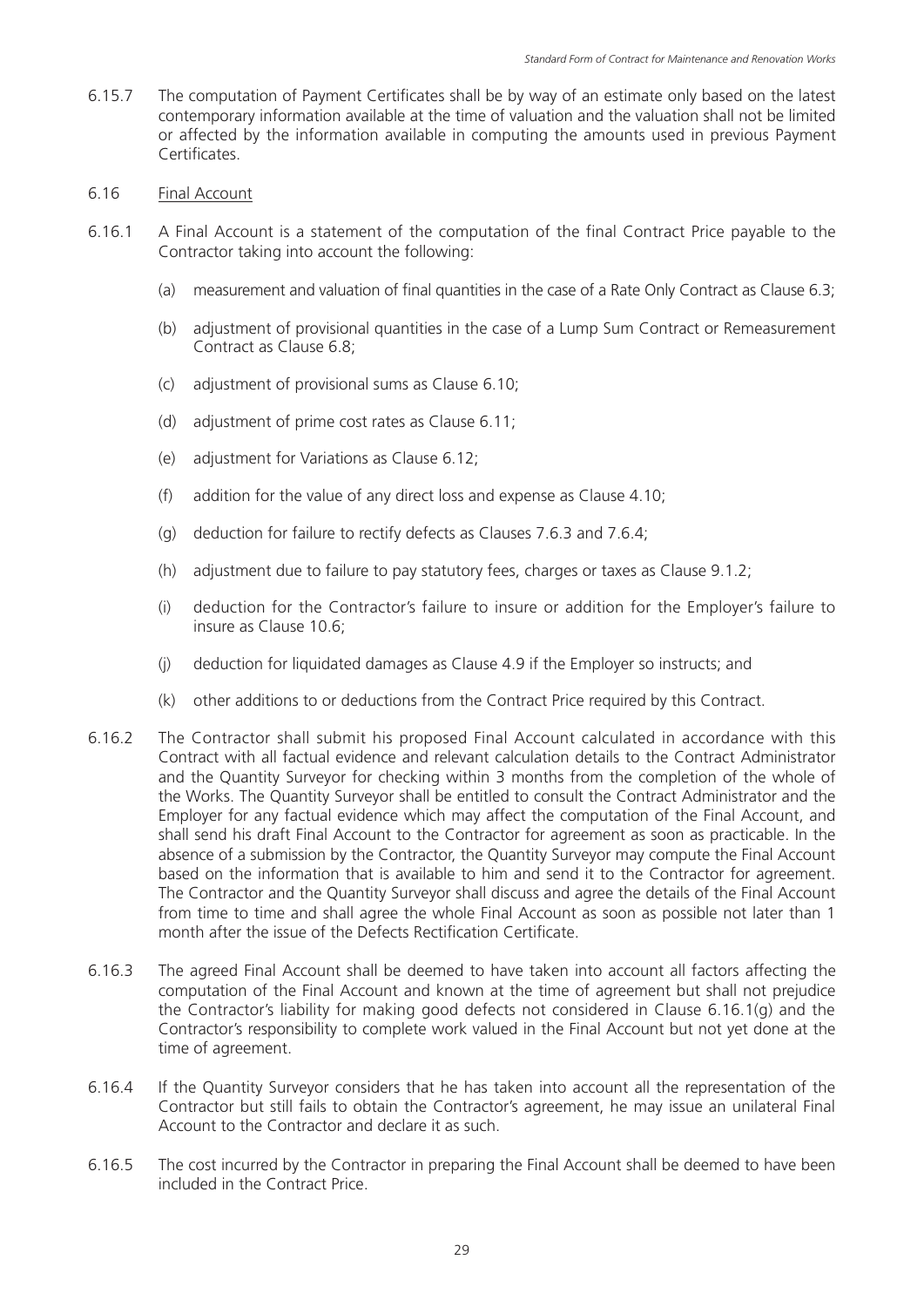### 6.17 Final Certificate

- 6.17.1 The Contract Administrator shall issue the Final Certificate within **14 days** after the issue of the Defects Rectification Certificate of the last Works Section or within **14 days** after the agreement of the Final Account or after **1 month** has lapsed after the issue of the unilateral Final Account, whichever is the later.
- 6.17.2 The Final Certificate shall state:
	- (a) the Final Contract Price;
	- (b) the amount previously paid to the Contractor; and
	- (c) the amount of the difference between the sums expressed in Clause 6.17.2(a) and Clause 6.17.2(b) as the amount due to the Contractor or due to the Employer, as the case may be.
- 6.17.3 The amount referred to in clause 6.17.2(c) shall be a debt payable by the Employer to the Contractor or by the Contractor to the Employer, as the case may be, within the Period for Honouring Payment stated in the Contract Agreement calculated from the date of the Final Certificate, subject to:
	- (a) all deductions authorized by the Contract Agreement; and
	- (b) the situation where either of the Contract Parties has expressed his disagreement to the Final Certificate and notified the other party not later than the due date for payment to resolve the disagreement in accordance with Clause 12.
- 6.17.4 Except for the matters related to the disagreement notified by either of the Contract Parties in accordance with Clause 6.17.3(b), the issue of the Final Certificate shall mean that the Employer has accepted the Works carried out by the Contractor as being to his satisfaction and the contractual liabilities of both Contract Parties shall cease upon issuance of such Final Certificate except for the payment of the amount certified as finally due, liabilities for any latent defects not discovered at the time of the Final Account, or matters affected by any bribery offence, fraud, dishonesty or fraudulent concealment.

### **7. QUALITY**

7.1 Quality liability

The Contractor shall be fully liable for the site operations, construction methods and the stability, safety and quality of all work, whether completed or not, except for loss or damage arising from the Excepted Risks.

- 7.2 Materials, workmanship and method to comply with Contract
- 7.2.1 The Works shall be carried out, tested and inspected using the materials, workmanship and methods shown on the Drawings or described in the Specification or the Schedule of Works, in conformity with the whole of this Contract.
- 7.2.2 If any of the specified materials are not procurable, then the Contractor shall submit proposed alternatives for the approval by the Contract Administrator.

### 7.3 Approval

All items stated by this Contract to require the checking or approval by the Contract Administrator shall be submitted by the Contractor in good time before they are required for use to the Contract Administrator for such checking or approval, and shall not be used in the Works until after the checking or approval by the Contract Administrator, which is to be confirmed in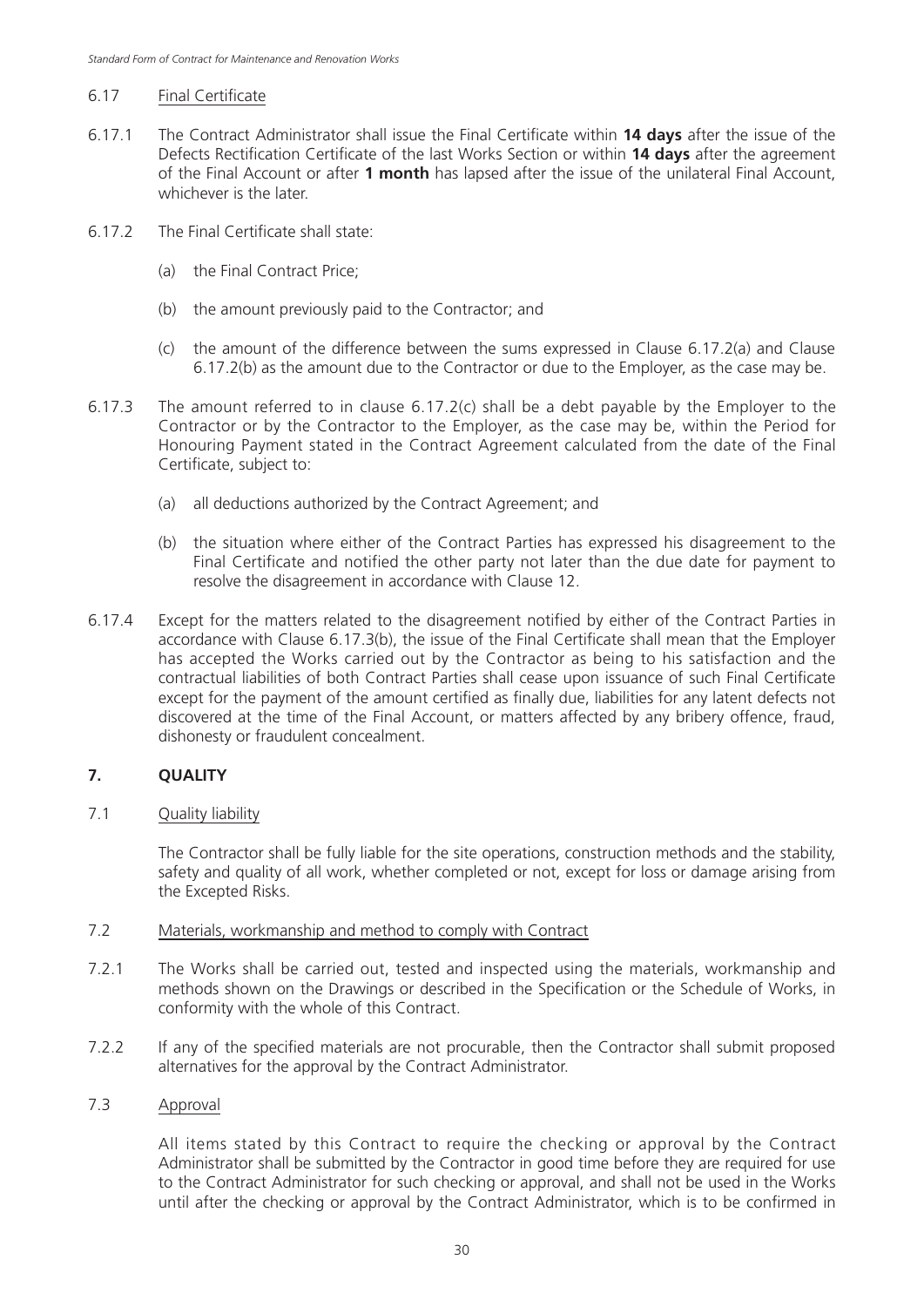writing. No approval, disapproval or amendment proposal made by the Contract Administrator shall in any way reduce the Contractor's liability under this Contract.

### 7.4 Samples

- 7.4.1 If at the time of the award of this Contract, the Contractor has already submitted samples which have been approved by the Contract Administrator, those samples shall be used as the standard for subsequent acceptance of the materials or workmanship.
- 7.4.2 If samples have not been approved at the time of the award of this Contract, the Contractor shall submit free of charge samples and catalogues for approval purposes before ordering materials or commencing work. Approved samples shall be kept on site to serve as the standard for subsequent acceptance of the materials or workmanship.

### 7.5 Testing and inspection

- 7.5.1 The Contractor shall carry out all tests and inspections required by this Contract to be carried out or arrange for them to be carried out by independent parties if so required, all at the Contractor's expense unless the testing and inspection is covered by a provisional quantity or a provisional sum item. A copy of the testing and inspection report shall be submitted to the Contract Administrator as soon as possible after the testing and inspection.
- 7.5.2 The Contract Administrator may issue instructions requiring the Contractor to carry out tests and inspections additional to those required by this Contract on work already carried out, and the relevant costs (including the cost of subsequent making good) shall be borne by the Employer. Provided that if the additional testing or inspection shows that the work is not in accordance with the requirements of this Contract, then the relevant costs (including the cost of subsequent making good and cost of rectification of other work) shall be borne by the Contractor.
- 7.5.3 The Contractor shall inform the Contract Administrator not less than **24 hours** before work is to be covered up to allow the Contract Administrator to inspect such work. If the Contract Administrator fails to inspect, the Contractor may carry out his own inspection. If the Contract Administrator requires work to be uncovered for inspection after it has been covered up, the Contractor shall so uncover the work. All costs of such an inspection shall be borne by the Employer, unless the inspection reveals that the work is not in accordance with this Contract, in which case the costs shall be borne by the Contractor.
- 7.5.4 If the Contractor fails to give the notice required by Clause 7.5.3, then the Contract Administrator may nevertheless require the inspection of any relevant work, and the cost of any such inspection shall be borne by the Contractor.

### 7.6 Defects liability

- 7.6.1 The Contractor shall replace or rectify at his own cost any materials or work which are found at any time before the expiry of the Defects Liability Period not provided in accordance with this Contract on his own initiative or as and when instructed by the Contract Administrator to do so.
- 7.6.2 At any time not later than **14 days** after the expiry of the Defects Liability Period, the Contract Administrator may issue one or more lists of defects to the Contractor for the Contractor to rectify. The Contractor shall rectify all defects on the lists of defects within a reasonable time as directed by the Contract Administrator or, if not so directed, within a reasonable time of receipt of a list.
- 7.6.3 If the Contractor fails to rectify defects within the aforesaid reasonable time, then the Contract Administrator may issue a notice to the Contractor informing him of the Employer's intention to employ others to rectify the defects specified in the notice at the expense of the Contractor. If the Contractor continues to fail to proceed to rectify the defects for a further period of **7 days** or if the Contractor fails to carry on diligently thereafter, then the Employer shall be entitled to employ others to rectify the defects, and to recover the extra cost of so doing from the Contractor.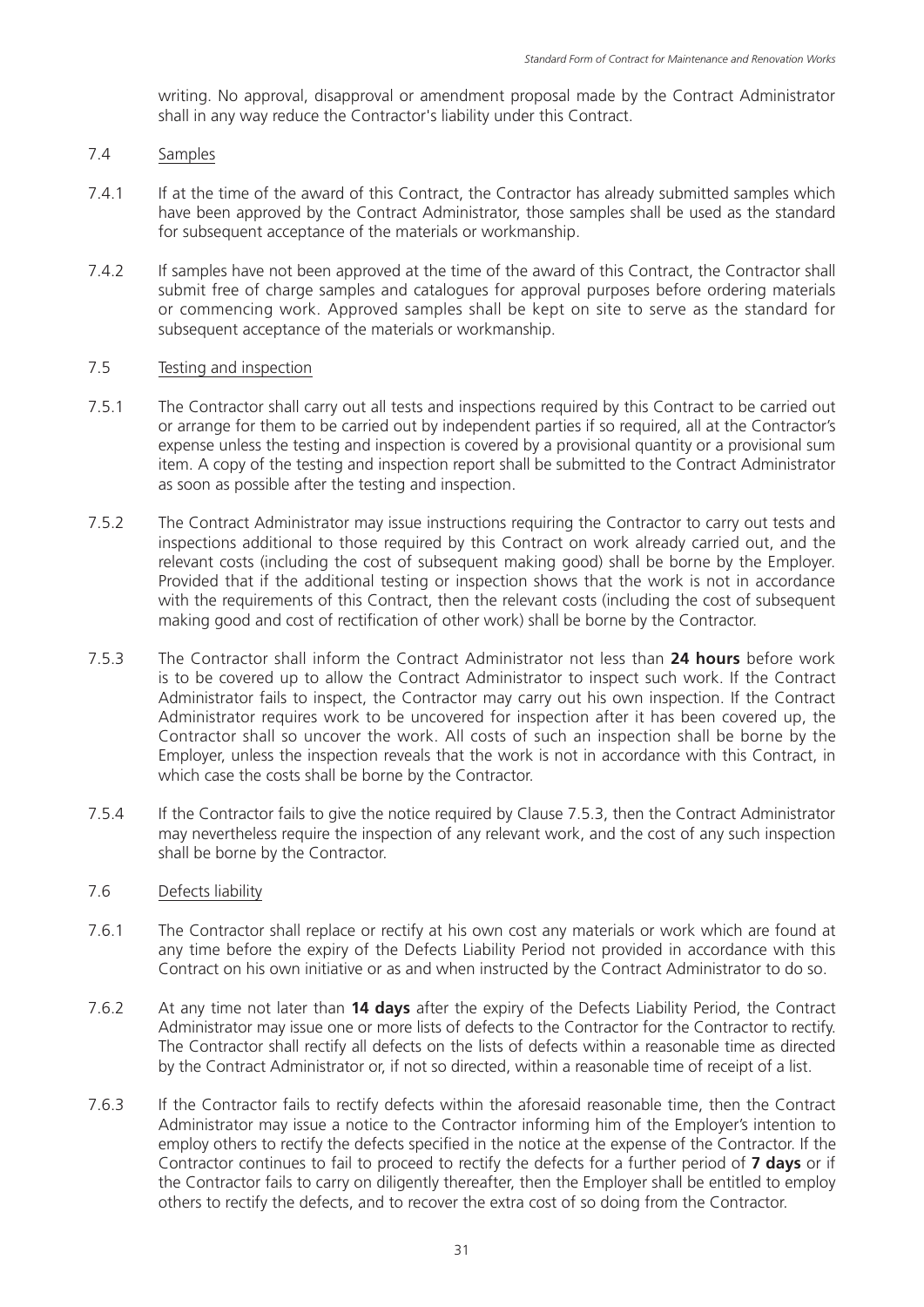- 7.6.4 The Contract Administrator may instruct the Contractor not to rectify some or all of the defects specified on the lists which have been issued by the Contract Administrator, in which case a reasonable deduction from the Contract Price shall be made in respect of such defects.
- 7.6.5 After the expiry of the Defects Liability Period and the completion of rectification of defects on the lists of defects to his satisfaction, the Contract Administrator shall issue to the Contractor a Defects Rectification Certificate to that effect. Each Works Section shall have its own separate Defects Rectification Certificate.
- 7.6.6 The issue of a Defects Rectification Certificate for a Works Section shall discharge the Contractor from any further obligation to carry out the work of rectifying defects in the Works Section which were patent before the issue of the Defects Rectification Certificate, but it shall not prejudice the Contractor's obligations under a warranty or guarantee or the Employer's other rights and remedies either under this Contract or at law regarding defective work or other breaches of contract.

### 7.7 Warranties and guarantees

- 7.7.1 The Contractor shall procure such warranties or guarantees to be in favour of the Employer as may be required by this Contract.
- 7.7.2 If the Contractor has any suppliers' and sub-contractors' warranties or guarantees for materials or work required by this Contract, he shall assign such warranties or guarantees to the Employer (so far as he is lawfully able to do so) the benefits of all such warranties or guarantees.
- 7.7.3 The submission of the aforesaid warranties and guarantees satisfactorily in full compliance with this Contract shall be a pre-requisite to the release of one half of the retention fund upon substantial completion of the relevant Works Section under Clause 6.16.5(b).

### **8. CONTRACTOR'S DOCUMENTS**

### 8.1 Shop drawings

The Contractor shall submit all such shop drawings and other drawings as he is required to prepare under this Contract to the Contract Administrator for approval in sufficient time as to ensure that no delay to the Works are caused.

- 8.2 Construction method statement and programme
- 8.2.1 Within **7 days** after the Contract Award Date, the Contractor shall submit his proposed method statement and programme showing his intended time, method, sequence, stages and order of proceeding with the Works for checking and approval by the Contract Administrator. The Contractor shall carry out the Works in accordance with the approved method statement and programme.
- 8.2.2 If during the course of this Contract special circumstances should arise which in the opinion of the Contract Administrator warrant or necessitate a revision of the approved method statement and programme, then the Contractor shall accordingly so revise his method statement and programme as the Contract Administrator may require and submit the revised method statement and programme within **7 days** of being notified by the Contract Administrator that such a revision is required.
- 8.2.3 The submission to and approval by the Contract Administrator of the method statement and programme (including revisions) shall not relieve the Contractor of any of his duties or responsibilities under this Contract.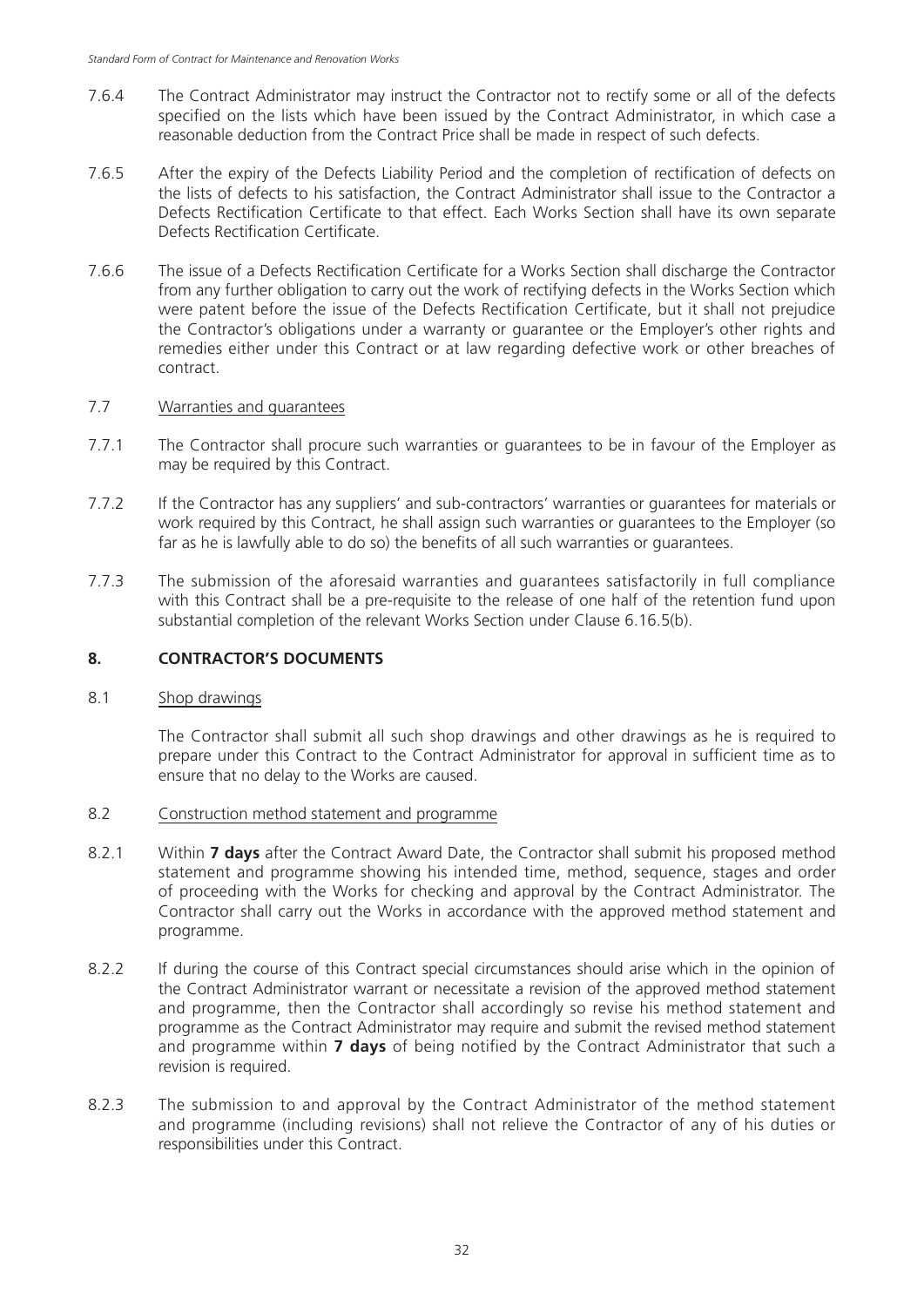### 8.3 Progress reports

- 8.3.1 The Contractor shall submit the following progress reports in reasonable number of copies in the pre-approved format to the Contract Administrator regularly until **14 days** after substantial completion of the whole of the Works and as and when work is carried out during the Defects Liability Period:
	- (a) daily reports to be submitted on the working day following the day recorded and showing a record of labour employed on site under each trade, plant on site, materials delivered to site, and the weather throughout the day, and other information as may be instructed by the Contract Administrator;
	- (b) weekly reports to be submitted on the first working day following the week recorded and describing in detail the progress of the Works, any deviations from programme, reasons for actual or expected delays or disruptions, proposed actions to overcome the delays or disruptions, any claim for extension of time, testing and inspection carried out, list of Contract Administrator's instructions received, list of confirmations of oral instructions issued, outstanding information required, and other information as may be instructed by the Contract Administrator; and
	- (c) progress photographs attached to the weekly reports.
- 8.3.2 If a Clerk of Works or other representative of the Employer is employed upon the Works, the progress reports shall be submitted for checking and signing by the Clerk of Works or other representative of the Employer before submission to the Contract Administrator.

### 8.4 As-built records

Within **14 days** after the completion of a Works Section, the Contractor shall submit two sets of prints and one electronic file in suitable media of as-built records for use by the Employer, and shall additionally submit as-built records in accordance with any relevant statutory or other requirements. If there is any Variation during the Defects Liability Period, revisions to the as-built records shall be made and submitted as soon as the Variation is carried out.

### **9. GENERAL OBLIGATIONS**

### 9.1 Statutory obligations

- 9.1.1 The Contractor shall comply with, give all notices and make all applications required by, any ordinance, regulation, rule or order of the Government or statutory undertakers or utility companies applicable to the Works and shall pay any fees, charges or taxes legally demandable except for those fees, charges or taxes for which the Employer is legally responsible.
- 9.1.2 If either of the Contract Parties discharges the liability of the other party in regard to payment of fees, charges or taxes, then the amount paid plus 10% for administrative charges shall become money recoverable from the party liable for such fees, charges or taxes by the other party, without further adjustment to the prices allowed in this Contract for the like liability.
- 9.1.3 If the Contractor considers that a change to the Works is necessary to comply with any statutory requirement, he shall give a written notice specifying the change to the Contract Administrator. If the Contractor does not receive any instructions from the Contract Administrator within **7 days** of having given such a written notice, he shall proceed with the change, which shall be deemed to be a Variation.

### 9.2 Intellectual property

The prices for all work shall be deemed to include for all royalties, license fees or other sums legally demandable for the use of intellectual property in respect of the design or design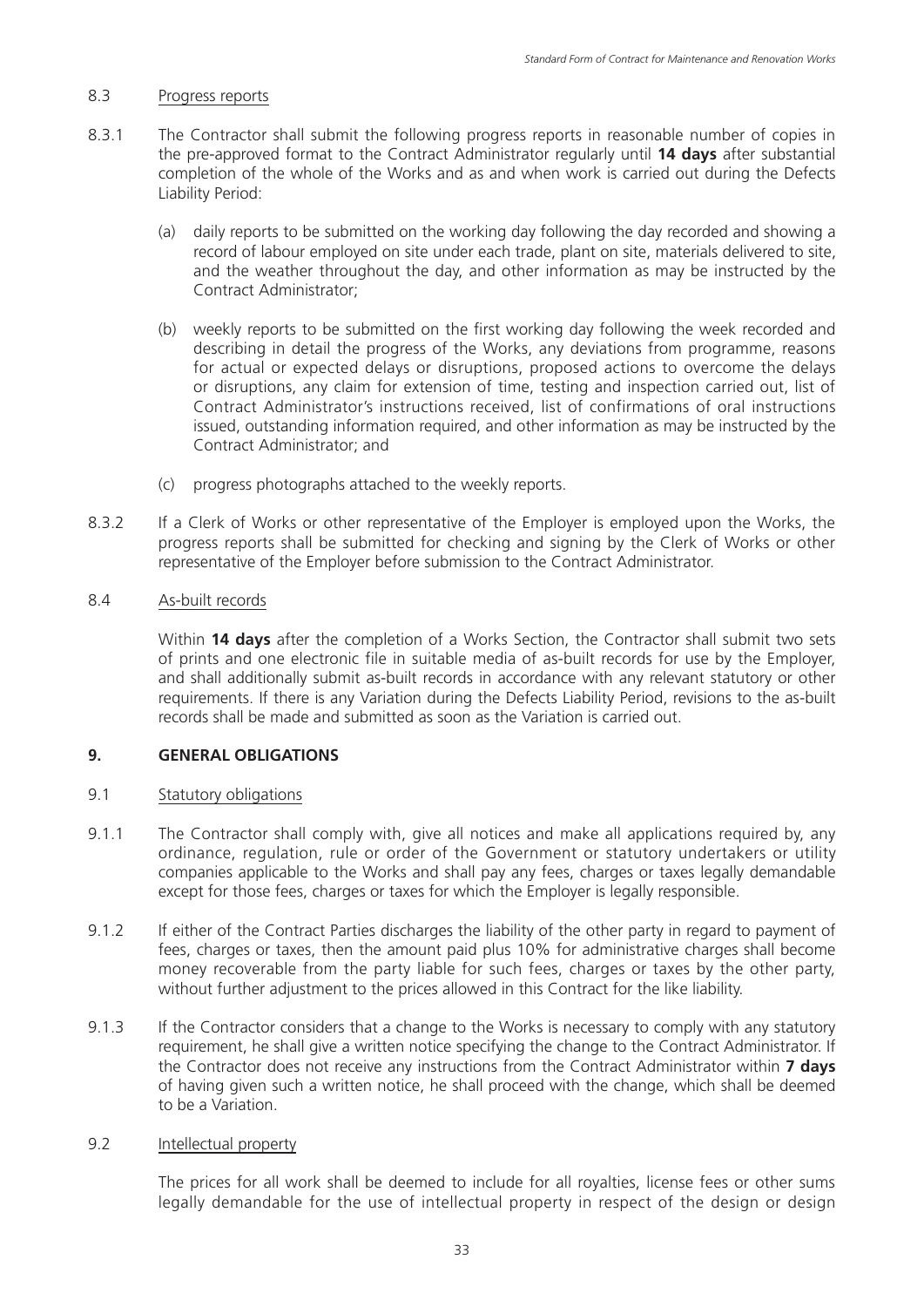development for which the Contractor is responsible, materials, plant, methods or anything whatsoever used in carrying out the Works. The Contractor shall indemnify the Employer against any claim involving an infringement or alleged infringement of intellectual property rights.

### 9.3 Assignment

The Contractor shall not assign this Contract without the written consent of the Employer.

### 9.4 Care of Works

The Contractor shall take responsibility for the care of the work within a Works Section, materials supplied by him or persons for whom he is responsible for incorporation into the work, and materials supplied by the Employer and handed over to the Contractor or persons for whom his is responsible for incorporation into the work, except for loss or damage arising from the Excepted Risks from commencement of the Works Section until **14 days** after substantial completion of the Works Section or **14 days** after the determination of the employment of the Contractor, whether valid or not, whichever is the earlier.

### 9.5 Injury to persons and property and indemnity to Employer

Without prejudice to Clause 9.4, the Contractor shall be liable for and shall indemnify the Employer against any damage, expense, liability or loss in respect of any claims or proceedings for:

- (a) bodily injury to, disease contracted by or the death of any person arising out of, or in the course of, or by reason of the carrying out of the Works and whether arising on or off the Site, except to the extent that the injury, disease or death of that person is due to any act or neglect of the Employer or any person for whom the Employer is responsible; and
- (b) injury or damage to real or personal property arising out of, or in the course of, or by reason of the carrying out of the Works and whether arising on or off the Site, to the extent that the injury or damage is due to a breach of contract or other default of the Contractor or any person for whom the Contractor is responsible.

### 9.6 Provision of all things necessary

The Contractor shall provide all labour, materials, temporary site facilities, site and head office management necessary for the completion of the Works.

### 9.7 Labour and site management team

- 9.7.1 The labour provided by the Contractor shall be adequate in number, of the appropriate trades, skillful and competent in their respective callings, and managed by a site management team consisting of foremen, supervisors, co-ordinators, safety officers, etc. and headed by a construction manager full-time on site authorized and able to communicate with and take instructions from the Contract Administrator and capable of managing the Works.
- 9.7.2 The persons employed upon the Works shall be legally employable in Hong Kong. They shall not live on the Site, except for watchmen approved by the Contract Administrator. They shall be properly equipped with tools, safety belts, safety helmets, safety appliances, and shall wear proper uniforms and bear identification cards. Illegal immigrants shall not be allowed to enter the Site.
- 9.7.3 The Contract Administrator may require the replacement of any person employed upon the Works who in the opinion of the Contract Administrator misconducts himself or is incompetent or negligent in the proper performance of his duties with suitable a substitute at no extra cost and time to this Contract.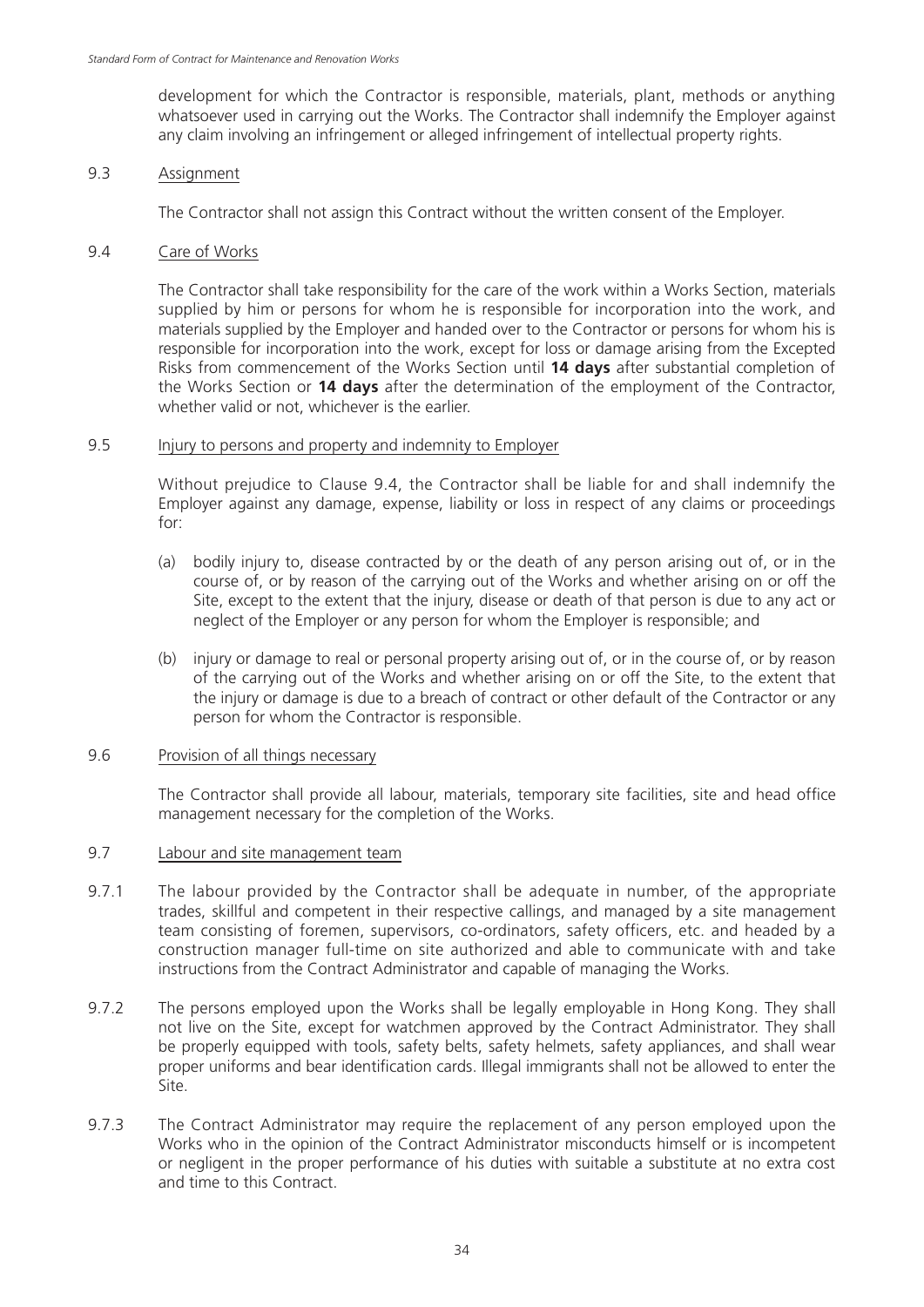### 9.8 Temporary site facilities

The temporary site facilities provided by the Contractor shall be adequate and appropriate for the intended purposes, safe and secured, causing minimum nuisance, placed at positions approved by the Contract Administrator, up-kept and maintained regularly in good conditions with minimum downtime, relocated as necessary to suit the progress and need of the Works, and removed from the Site when no longer required.

### 9.9 Setting out

The Contractor shall ensure that the Works are constructed at the correct positions as shown on the Contract Drawings or further drawings issued by the Contract Administrator after the award of this Contract. He shall properly set out lines and levels for the Works, and provide instruments for the Contract Administrator to verify the setting out lines and levels or as-constructed positions if so required by the Contract Administrator. Such verification shall not relieve the Contractor of his obligation to construct at the correct positions.

### 9.10 Cleanliness and tidiness

The Contractor shall keep the Site and the Works clean and tidy with minimum accumulated rubbish at all times.

### 9.11 Protection

Without prejudice to Clauses 9.4 and 9.5, the Contractor shall take every care and safety precaution necessary to protect all persons and properties, including but not limited to the following, from injury, disease, death, loss, damage, nuisance, fire hazard, etc. caused by reason of the carrying out of the Works:

- (a) all workers or other persons on the Site;
- (b) all occupiers or users in the vicinity of the Site;
- (c) the public;
- (d) the Works, materials for incorporation into the Works, construction plant or temporary buildings used for the Works;
- (e) existing building construction, finishes, fittings, services within the Site which are not to be modified under this Contract;
- (f) roads, loading and unloading points, temporary parking spaces, footpaths, corridors, staircases and lifts for travel within the Site or within the premises in which the Site is situated;
- (g) the premises where the Site is situated;
- (h) adjoining properties;
- (i) public properties, public roads and footpaths;
- (j) properties of the Public Utility Service Companies; and
- (k) existing trees and shrubs.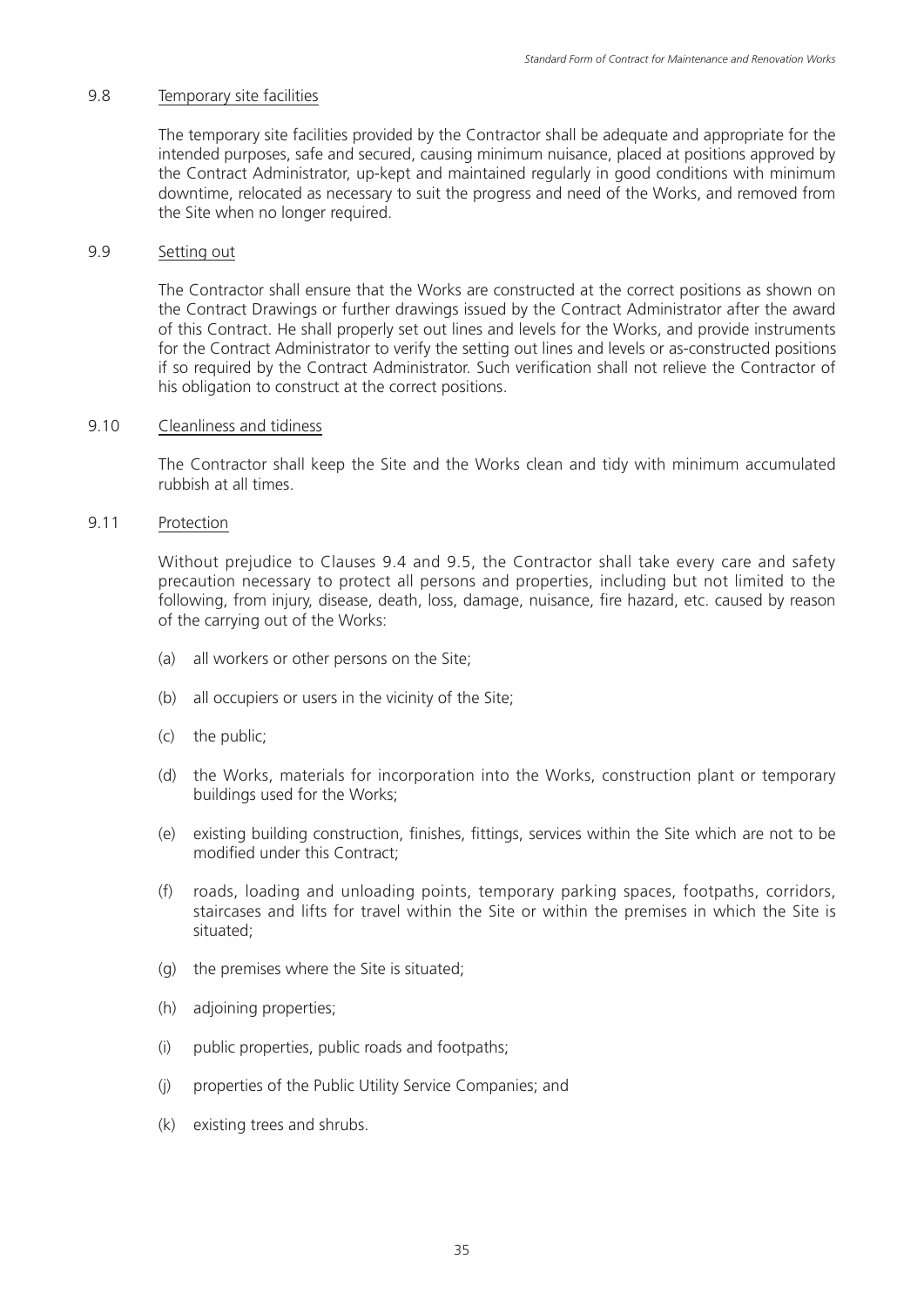### 9.12 Visitors

The Contractor shall not allow any unauthorised visitors on the Site. He shall keep a visitors book for persons authorised to visit the Site and provide safety helmets for such visitors.

#### 9.13 Prevention of bribery offences

The Contractor shall not offer, give or agree to give to any person any bribe, commission, gift, loan or advantage of any kind as defined in the Prevention of Bribery Ordinance, Cap 201 as an inducement or reward for doing or forbearing to do or for having done or forborne to do any action in relation to the execution of this Contract or any other contract with the Employer, or for showing or forbearing to show favour or disfavour to any person in relation to this Contract or other contract with the Employer. Any commitment of the aforesaid offences by any person with the Contractor's prior authorization or subsequent acquiescence shall be deemed to be the Contractor's fault. The Contractor shall take all necessary measures to ensure that his employees, agents, sub-contractors, suppliers, or other persons for whom the Contractor is responsible comply with the foregoing provisions.

### **10. INSURANCES AND BOND**

### 10.1 Employees' Compensation Insurance

- 10.1.1 The Contractor shall effect and maintain employees' compensation insurance in compliance with the provisions of the Employees' Compensation Ordinance in the joint names of the Contractor and his sub-contractors of all tiers as "the insured contractors" and the Employer and the Building Manager as "the principals" to cover the legal liabilities, costs and claims against any or all of the insured in respect of death or bodily injury by accident or disease sustained by any employees employed by any of the insured contractors arising out of and in the course of their employment on the Works or in connection with this Contract whether on site or off-site, for the full period of construction, Defects Liability Period and maintenance.
- 10.1.2 The insurance policy shall be especially endorsed to cover the death or bodily injury by accident or disease sustained by any self-employed persons or sole proprietors engaged by any of the insured contractors upon the Works or in connection with this Contract as if they were employees employed by the insured contractors. Alternatively, the Contractor shall extend at his own expense the Contractors' All Risks and Third Party Liability Insurance stated in Clause 10.2 or ensure that separate personal accident insurance plans are taken out to provide cover commensurate with that enjoyed by an employee under the Employees' Compensation Ordinance to all self-employed persons or sole proprietors.
- 10.1.3 As soon as the Contractor becomes aware of any employees, self-employed persons or sole proprietors employed or engaged upon the Works or in connection with this Contract sustaining death or bodily injury by accident or disease, he shall notify the Commissioner for Labour in the manner prescribed by the Ordinance, with a copy of the notice to the Contract Administrator and the insurers, irrespective of whether the death or bodily injury gives rise to any liability to pay compensation.

### 10.2 Contractors' All Risks and Third Party Liability Insurance

10.2.1 The party as stated in the Contract Agreement to be responsible for taking out the Contractors' All Risks and Third Party Liability Insurance shall effect and maintain the said insurance in the joint names of the Contractor, those Separate Contractors as may be specified in the Specification and their respective sub-contractors of all tiers as "the insured contractors" and the Employer and the Building Manager as "the principals".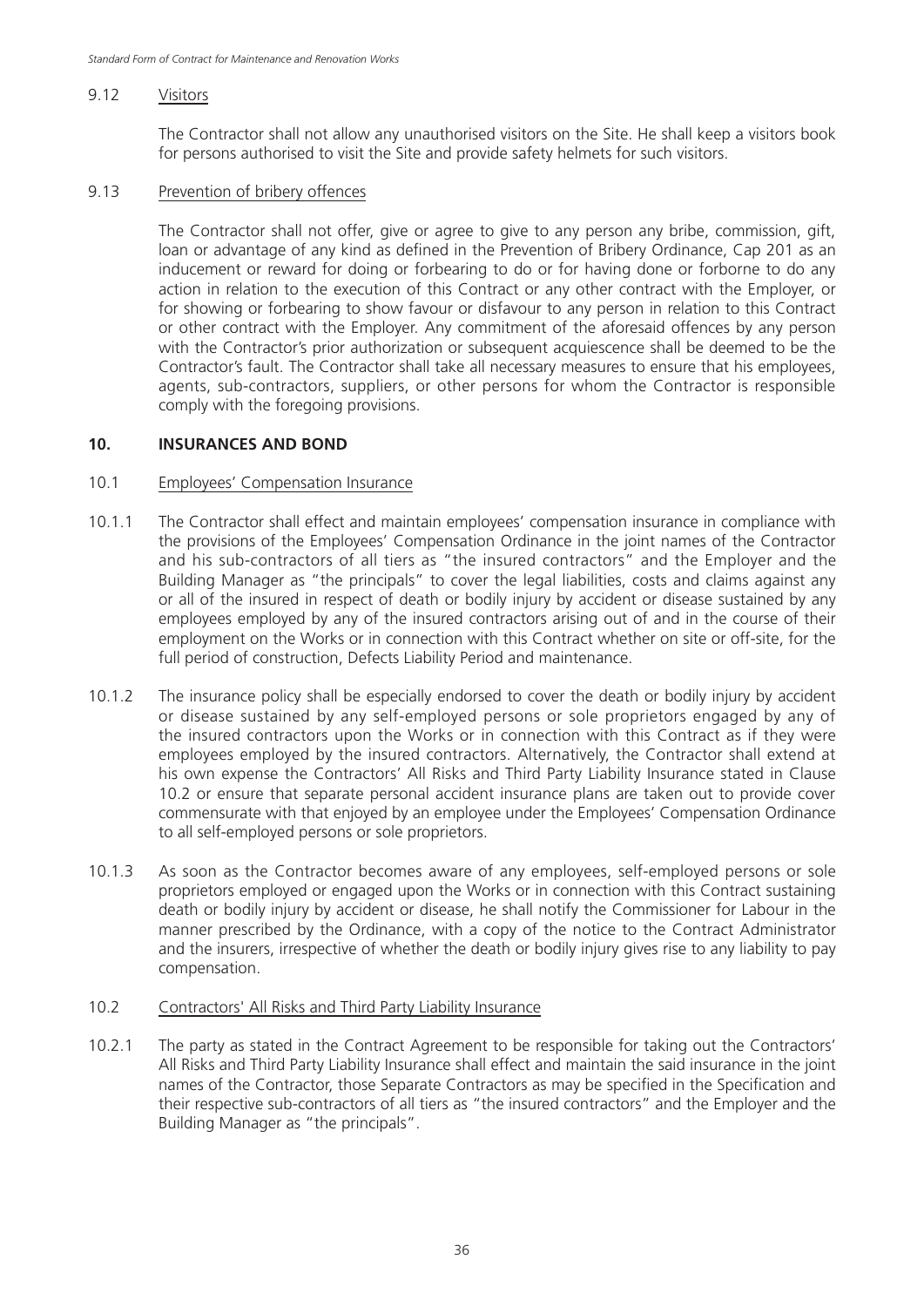- 10.2.2 The Material Damage section of the insurance shall comply with the following requirements:
	- (a) The Insured Property shall consist of the Works under this Contract, the works of the Separate Contractors and the materials supplied by the Employer for incorporation into the Works and shall include temporary work and all unfixed materials and goods delivered to, placed on or adjacent to the Insured Property and intended therefor (excluding construction plant and temporary buildings which are owned or hired by the insured contractors).
	- (b) It shall cover physical loss of or damage to any part of the Insured Property during the period of construction until **14 days** after substantial completion of that part notwithstanding any use or occupation by the principals or others prior to substantial completion, and also cover loss of or damage to such property arising during the period of defects liability and/or maintenance from a cause occurring during construction prior to completion or occasioned by any of the insured in the course of their carrying out of remedial work or outstanding work.
	- (c) The sum insured shall be equal to the full reinstatement value of the Insured Property plus:
		- (i) the percentage of professional fees in case of reinstatement as stated in the Contract Agreement to cover the costs and expenses in respect of architects', surveyors' and engineers' fees necessarily incurred in the reinstatement of the Insured Property consequent upon its loss or damage but not for preparing any claim; and
		- (ii) an amount not less than the amount for the removal of debris as stated in the Contract Agreement to cover the costs and expenses necessarily insured by the Insured with the consent of the Insurers in dismantling and removing debris of the portion or portions of the Insured Property destroyed or damaged by any peril thereby insured against.
	- (d) It shall contain an escalation clause to cover the possible increase in the reinstatement value of the Insured Property by the percentage as stated in the Contract Agreement.
- 10.2.3 The Third Party Liability section of the insurance shall comply with the following requirements:
	- (a) It shall cover the legal liability, costs and claims against any or all of the insured in respect of:
		- (i) accidental death, bodily injury, illness or disease suffered by any person, other than employees of the insured contractors;
		- (ii) accidental loss or damage to physical property, other than those insured under the Material Damage section until **14 days** after substantial completion;
		- (iii) loss of or damage to property real or personal including damage to property, land or buildings due to collapse, subsidence, vibration, weakening or removal of support or lowering of ground water;
		- (iv) loss of or damage to any building, structure or property belonging to the principals in the care, custody or control of the insured contractors (alternatively, this paragraph (iv) may be covered by the Material Damage section of the insurance); and
		- (v) accidental death, bodily injury, illness or disease suffered by any employee of the principals visiting the Site on occasional basis, arising out of the performance of the Works and the works of Separate Contractors.
	- (b) It shall remain in force for the full period of construction, defects liability and/or maintenance.
	- (c) There shall be a "cross-liability" clause to cover any and all of the insured as separate and distinct parties with stipulation that the insurers agree to waive any right of subrogation rights which the insurers may have against any of the insured.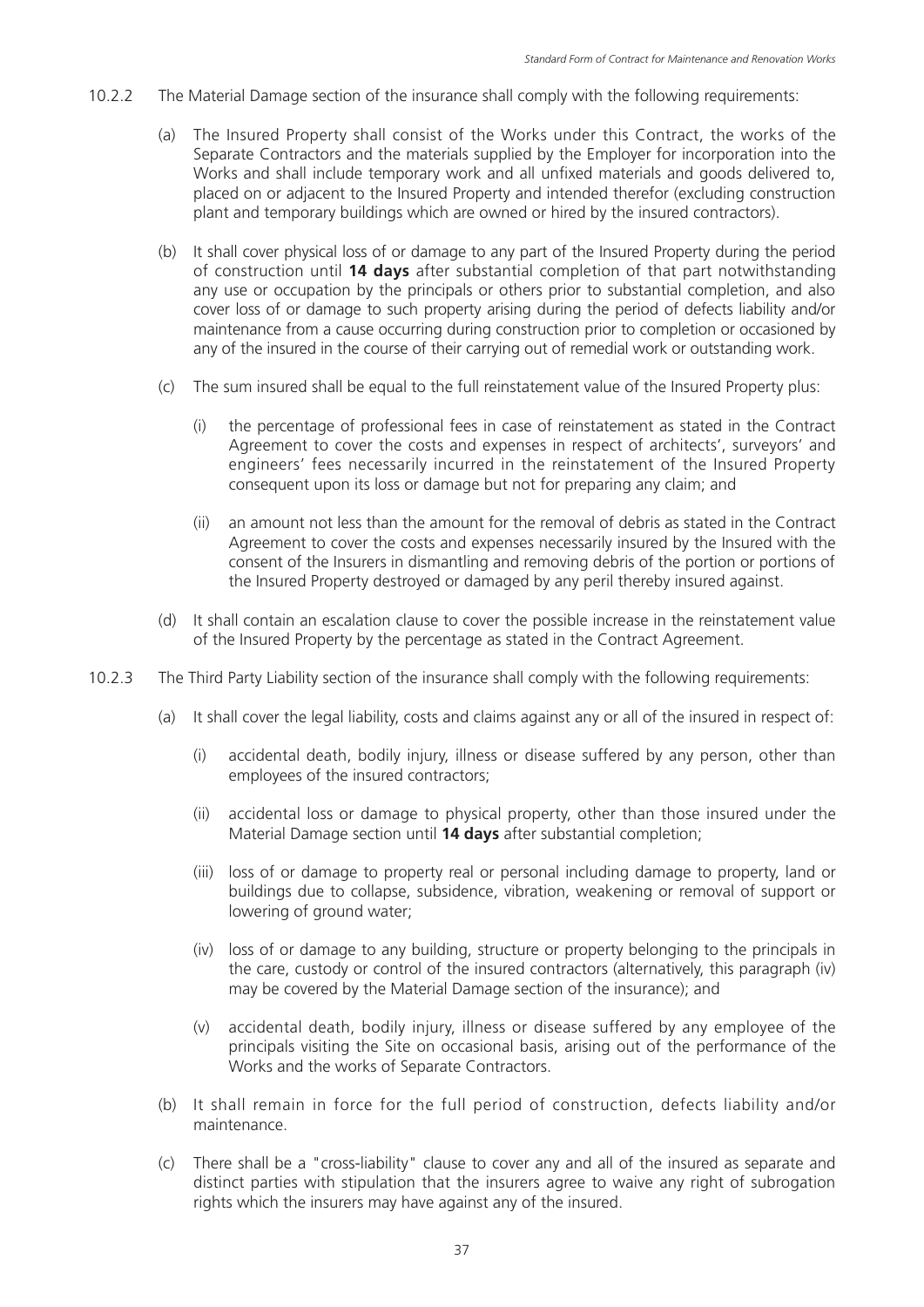- (d) The limit of indemnity shall not be less than the amounts stated in the Contract Agreement.
- 10.2.4 The amount of excess in respect of each and every occurrence of loss or damage shall not be more than the respective amount or the percentage of loss or damage stated in the Contract Agreement, whichever is greater.
- 10.2.5 If the Contractor considers that the above-mentioned insurance coverage is inadequate to cover his contractual or legal liabilities and requires that the coverage be increased or the amounts of excesses be reduced then the additional premium so payable shall be solely for the account of the **Contractor**
- 10.2.6 In the event of loss or damage covered by the Material Damage section of the insurance, the Contractor shall remove and dispose of any debris, repair or replace any materials damaged, destroyed, lost or stolen, restore work destroyed, damaged or lost, and proceed with the carrying out and completion of the Works with due diligence immediately after any inspection required by the insurers has been carried out. The Contractor shall not be entitled to any payment in respect of the replacement, repair or restoration of the loss or damage and the removal and disposal of debris other than the amount received under the insurance (less the amount to cover professional fees) unless and to the extent that the loss or damage was caused or contributed to by a breach of contract or other default by the Employer or any person for whom the Employer is responsible.

### 10.3 Taking out insurances

- 10.3.1 The policies of the aforesaid insurances shall contain the usual terms and conditions, subject only to non-negotiable exclusions imposed by the insurance market.
- 10.3.2 For insurances to be taken out by the Contractor, the terms and conditions of the policies and the insurers shall be approved by the Contract Administrator, and evidence of insurance cover shall be submitted to the Contract Administrator before and a condition precedent to the commencement of any physical work. The policies and premium receipts shall be deposited with the Contract Administrator as soon as practicable afterwards.
- 10.3.3 For insurances to be taken out by the Employer, evidence of insurance cover shall be provided to the Contractor before commencement of any physical work. Copies of the policies and premium receipts shall be provided to the Contractor as soon as practicable afterwards.

### 10.4 Company master policy or annual policy

If the party responsible for taking out the aforesaid insurances maintains a company master policy or an annual policy, and endorses the policy to specifically include this Contract and the required parties as the insured and provide cover no less than that required under this Contract, then this shall be a discharge of the party's obligations to take out the insurance separately for this Contract. The party shall produce a copy of the policy, the specific endorsement and premium receipt for the inspection by the other party prior to commencement of any physical work.

### 10.5 Maintaining insurances

- 10.5.1 The party responsible for taking out the aforesaid insurances shall maintain and extend as necessary the insurances to be in full force for the required periods of insurance. Extension endorsement, renewal policy (in the case of annual policy) and premium receipt shall be produced to the other party for inspection within **14 days** after each extension or renewal date.
- 10.5.2 If the period of insurance shall be extended through default of the Contractor or parties for whom he is responsible, the Contractor shall be responsible for any additional premiums for the extension, otherwise, the Employer shall be responsible.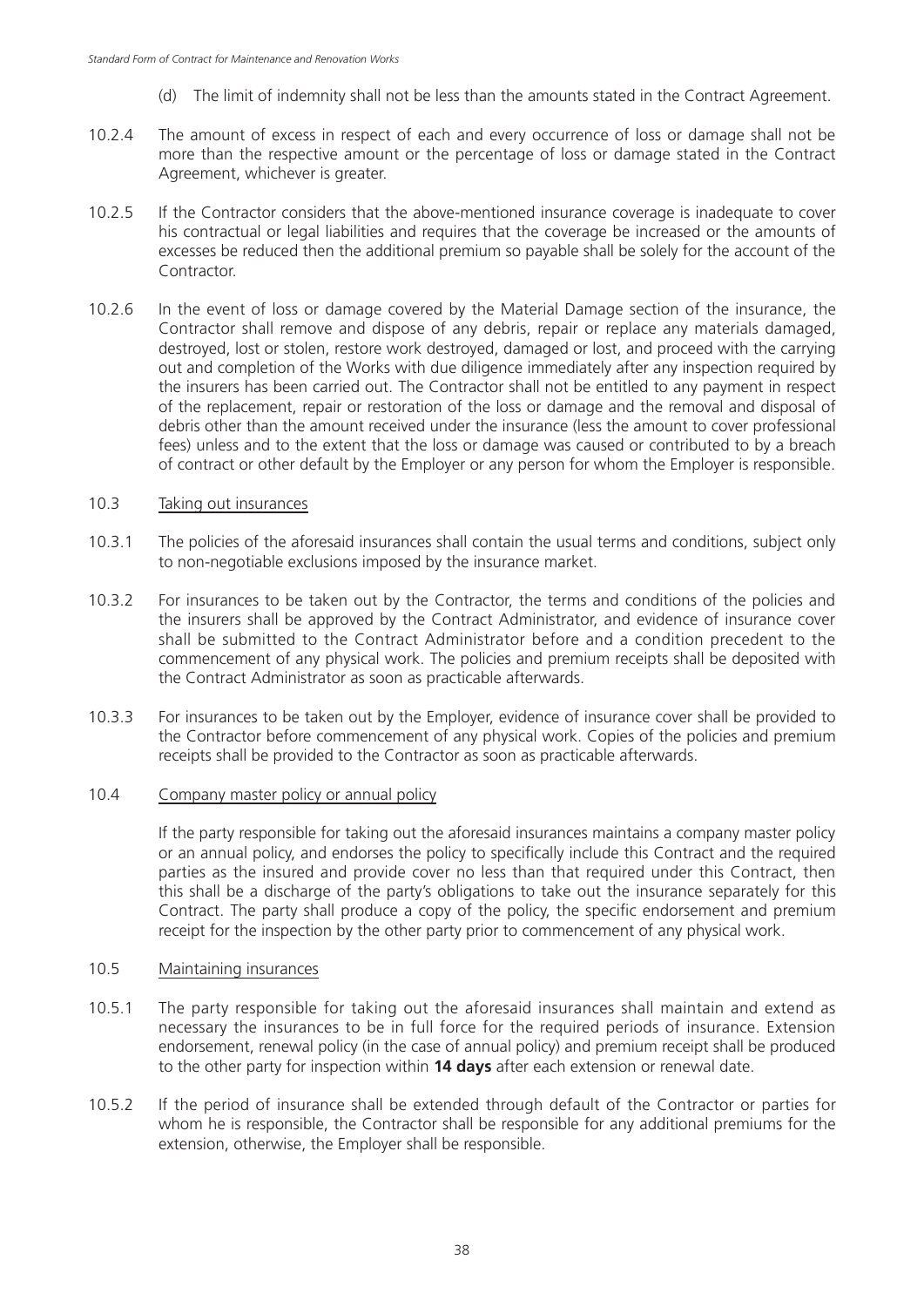### 10.6 Remedy for failure to insure

If the party responsible for taking out the aforesaid insurances shall at any time fail upon request to produce any receipt showing that any of the insurances is in full force then the other party may without prejudice to other rights and remedies in the joint name and on behalf of both parties insure against any risk, loss or damage with respect to which the default shall have occurred, and shall be entitled to recover the premium paid plus 15% administrative charges from the party responsible upon production of the premium receipt, without further adjustment to prices allowed in this Contract for insurance.

### 10.7 Compliance with insurance conditions

The Contractor shall with all due diligence and at his own cost conform to the terms and conditions of the aforesaid insurances and all reasonable requirements of the insurers in connection with the prevention of accidents, the submission and settlement of claims, the recovery of losses and shall bear at his own cost the consequences of any failure to do so.

### 10.8 Reporting incidents

In the event of the occurrence of the perils covered by the aforesaid insurances, the Contractor shall notify the insurers and the Contract Administrator of the details of the incident immediately upon he becomes aware of it.

### 10.9 Insurances not affecting Contractor's liability

- 10.9.1 The presence of the aforesaid insurances shall not prejudice or reduce the Contractor's liability or responsibility under this Contract.
- 10.9.2 The Contractor shall bear the costs of all excesses, exclusions or limitations applying under the aforesaid insurances in so far as they concern risks or liabilities for which he is responsible under the terms of this Contract.

### 10.10 Surety bond or cash security

- 10.10.1 The Contractor shall obtain the guarantee of an insurance company or bank to be jointly and severally bound with the Contractor to the Employer in the sum stated in the Contract Agreement for the due performance of this Contract under the terms of a Bond in the form as Appendix A hereto. The surety shall be to the approval of the Contract Administrator and the cost of obtaining the Bond shall be borne by the Contractor. The Bond shall be submitted to the Employer for custody following approval by the Contract Administrator.
- 10.10.2 If the Contractor so elects or if the Contractor fails to submit an approved Bond before the first Payment Certificate is issued, a cash security equal to the amount of the Bond may be held by the Employer to serve the purpose of the Bond and the amount of the cash security is recoverable by the Employer from the Contractor. If the Contractor subsequently submits an approved Bond, the amount of the cash security is recoverable by the Contractor from the Employer.
- 10.10.3 Upon the issue of a Substantial Completion Certificate of a Works Section and the settlement of all claims (if any), the amount of the Bond or cash security shall be reduced pro-rata to ratio of the value of that Works Section to the final Contract Price currently estimated. Upon the issue of the Substantial Completion Certificate of the last Works Section and the settlement of all claims (if any), the Bond or the balance of the cash security shall be released to the Contractor without interests.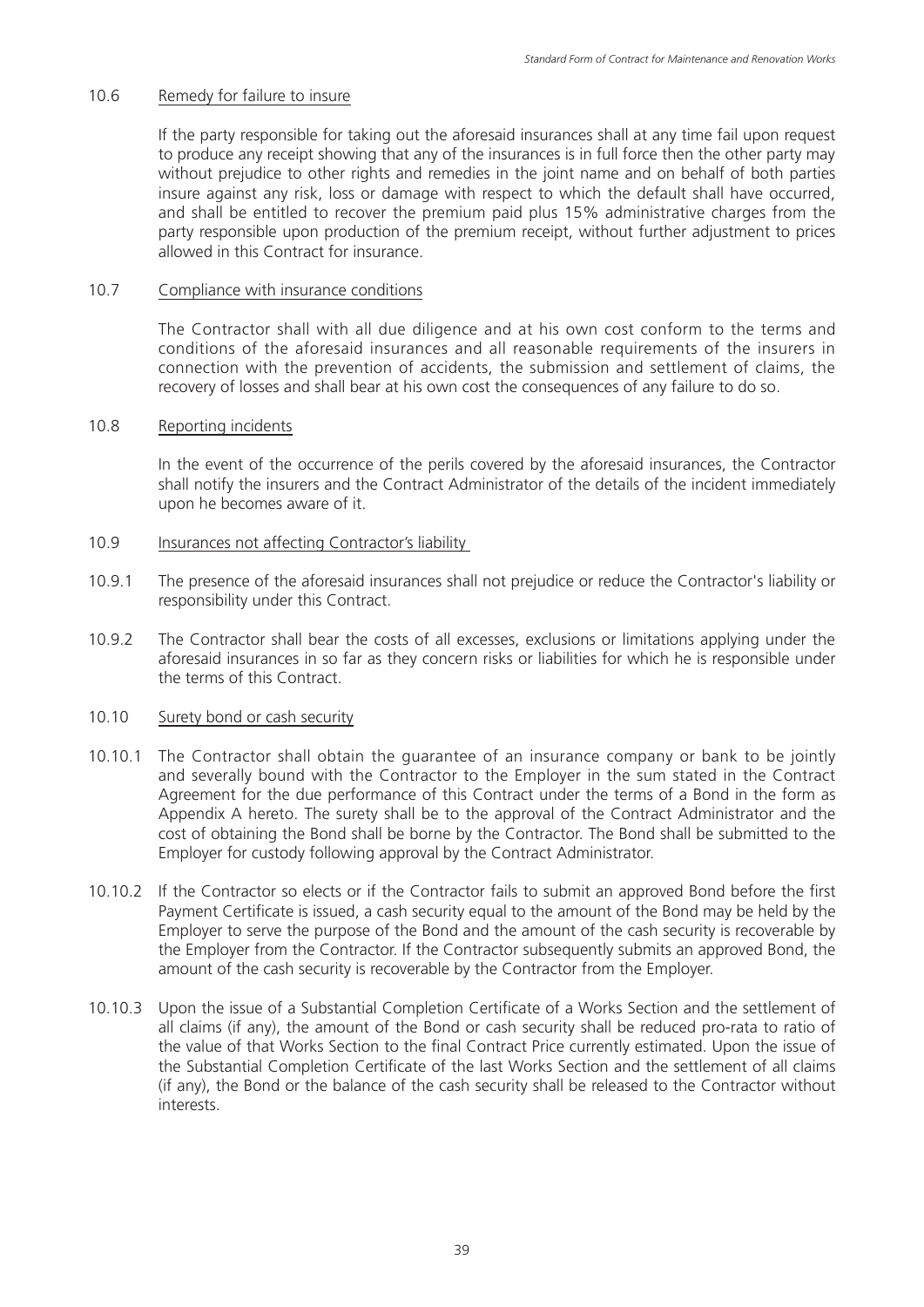### **11. DETERMINATION**

#### 11.1 Determination by Employer

- 11.1.1 The Employer may but not unreasonably or vexatiously by notice by registered post or recorded delivery to the Contractor forthwith determine the employment of the Contractor under this Contract in any one or more of the following events:
	- (a) the Contractor without reasonable cause fails to proceed regularly and diligently with the Works (including rectifying defects) or completely or substantially suspends the carrying out of the Works (including rectifying defects) before substantial completion of the whole of the Works;
	- (b) the Contractor without reasonable cause fails persistently to rectify defects after substantial completion of the whole of the Works and the Employer pursuant to Clause 7.6.3 employs others to rectify the defects for 5 times or more and the total cost of rectifying defects exceeds \$100,000;
	- (c) the Contractor without the written consent of the Employer assigns this Contract;
	- (d) the Contractor without reasonable cause fails to submit evidence of the Employees' Compensation Insurance under Clause 10.1 and the Contractors' All Risks and Third Party Liability Insurance under Clause 10.2 in the manner stated in Clause 10.3.2 within **1 month** after the Contract Award Date;
	- (e) the Contractor becomes bankrupt or makes a composition or arrangement with his creditors or has a petition for compulsory winding-up presented or made against him or enters into compulsory or voluntary liquidation except for the purpose of reconstruction or has a provisional liquidator or receiver appointed, unless the Employer, the Contractor and his trustee in bankruptcy, liquidator or receiver, as the case may be, agree in writing before or after the notice of determination to the continuation or reinstatement of the Contractor's employment; or
	- (f) the Contractor (or any person for whom the Contractor is responsible with or without the knowledge of the Contractor) is convicted of a bribery offence described in Clause 9.13.

 Provided that the employment of the Contractor shall not be determined due to Clauses 11.1.1(a) to (d) unless the event either has continued for **7 days** after receipt by registered post or recorded delivery of a warning notice of determination from the Contract Administrator specifying such event or, except for sub-clause (d), at any time thereafter has repeated, and the Contract Administrator has certified during the continuation or resumption of the event not more than **14 days** before the notice of determination.

- 11.1.2 In the event of the Employer determining the employment of the Contractor as aforesaid:
	- (a) the Contractor shall reimburse the Employer all additional costs and direct loss and/or expense caused to the Employer by the determination. Provided always that the right of determination shall be without prejudice to any other rights or remedies which the Employer may possess;
	- (b) the Contractor shall not without the consent of the Contract Administrator remove from the Site any materials, plant and facilities;
	- (c) the balance of payment from one Contract Party to the other shall be computed by calculating the expenses at sub-clause (i) below and then making the deductions or additions at sub-clauses (ii) to (iv) below: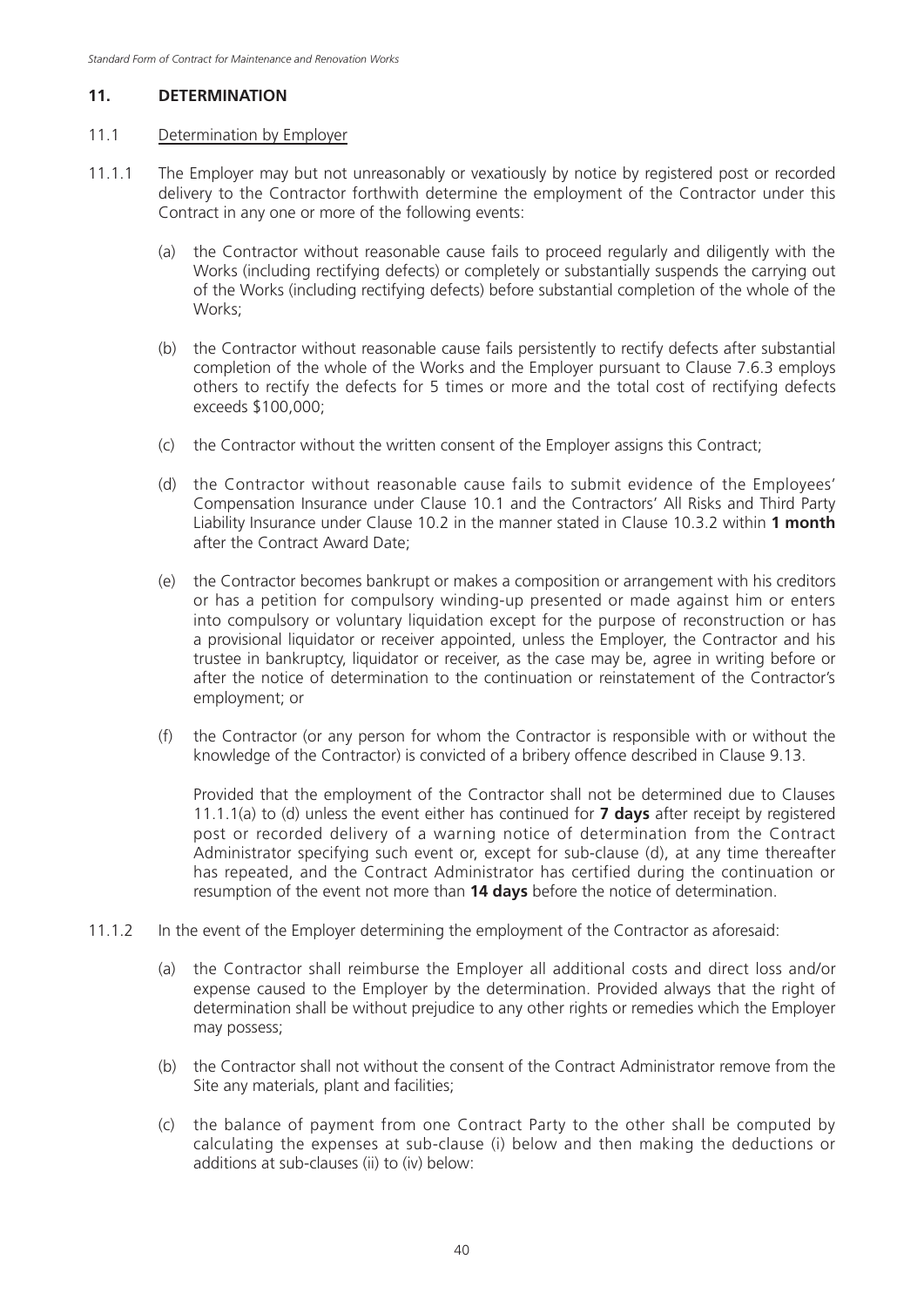- (i) the expenses incurred by the Employer in completing the Works, excluding the costs of Variations instructed after determination, but including the additional costs of employment of consultants and site staff for a necessary period of time until the settlement of the final payment under this Contract and the completion of the Works respectively;
- (ii) addition for the total amount previously paid to the Contractor;
- (iii) addition for the additional costs and direct loss and/or expense caused to the Employer by the determination, including damages for delayed completion of any Works Section for the period until the original completion date of the contract for completion; and
- (iv) deduction for the total amount that would have been payable for completing the Works calculated in accordance with this Contract if the determination had not occurred.
- 11.1.3 If the Employer does not employ other persons to commence the Works left outstanding within **12 months** after determination, the expenses, costs, direct loss and/or expense, and period of delay for the purpose of Clause 11.1.2 shall be assessed on the assumption that the employment of such persons had commenced by the end of the said **12 months**.

### 11.2 Determination by Contractor

- 11.2.1 The Contractor may but not unreasonably or vexatiously by notice by registered post or recorded delivery to the Employer forthwith determine the employment of the Contractor under this Contract in any one of more of the following events:
	- (a) the Employer fails to make any payment due under this Contract within **14 days** of such payment being due;
	- (b) the Employer interferes with or obstructs the issue of any certificate due under this Contract;
	- (c) the commencement or carrying out of the whole or substantially the whole of the Works has been postponed or suspended as instructed by the Employer or the Contract Administrator due to no beach or default of the Contractor or postponed or suspended due to any combination of the Compensable Events for a continuous period of more than **3 months** beyond any stipulated periods of postponement or suspension in this Contract; or
	- (d) the Employer becomes bankrupt or makes a composition or arrangement with his creditors or has a petition for compulsory winding-up presented or made against him or enters into compulsory or voluntary liquidation except for the purpose of reconstruction or has a provisional liquidator or receiver appointed, unless the Contractor, the Employer and his trustee in bankruptcy, liquidator or receiver, as the case may be, agree in writing before or after the notice of determination to the continuation or reinstatement of the Contractor's employment.

 Provided that the employment of the Contractor shall not be determined due to Clauses 11.2.1(a) to (c) unless the event has continued for 14 days after receipt by registered post or recorded delivery of a warning notice of determination from the Contractor specifying such event or, except for sub-clause (c), at any time thereafter has repeated, and the notice of determination is issued during the continuation or resumption of the event.

- 11.2.2 In the event of the Contractor determining his employment as aforesaid:
	- (a) the Employer shall reimburse the Contractor all additional costs and direct loss and/or expense caused to the Contractor by the determination. Provided always that the right of determination shall be without prejudice to any other rights or remedies which the Contractor may possess;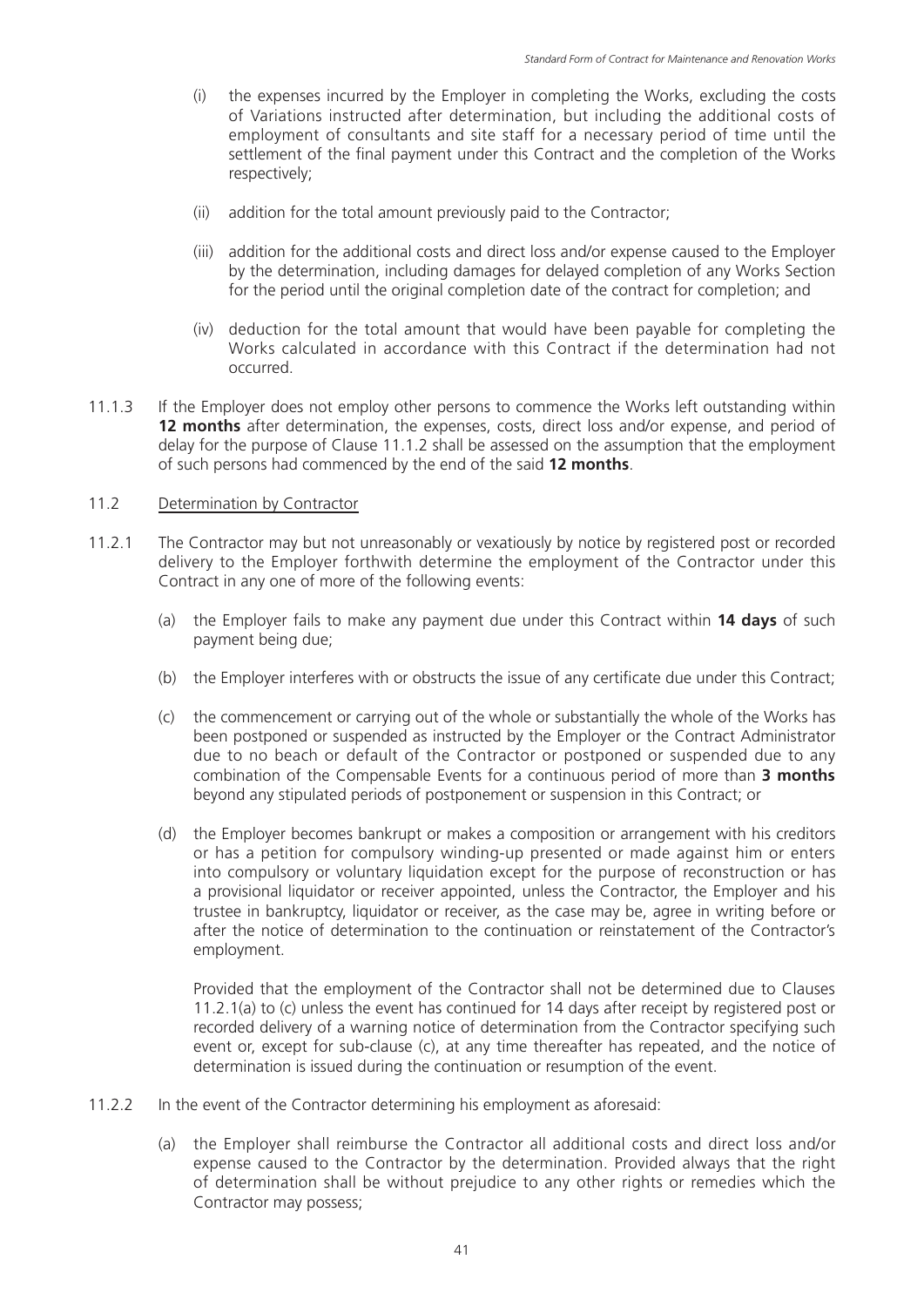- (b) the Contractor may after informing the Contract Administrator remove from the Site any materials, plant and facilities;
- (c) the balance of payment from one Contract Party to the other shall be computed by calculating the gross valuation at sub-clause (i) below and then making the deductions or additions at sub-clauses (ii) to (iii) below:
	- (i) the gross valuation of the Works in accordance with Clause  $6.15.4(a)$ , excluding materials removed by the Contractor after determination, but including materials that the Contractor has paid for, or is legally bound to pay for, and has or will transfer these materials with proper ownership to the Employer;
	- (ii) deduction for liquidated damages which may accrue up to the date of determination;
	- (iii) addition for the additional costs and direct loss and/or expense caused to the Contractor by the determination; and
	- (iv) deduction for the total amount previously paid to the Contractor.

### 11.3 Consequences of determination

- 11.3.1 In the event of determination of the employment of the Contractor under Clause 11.1 or 11.2, this Clause 11.3 shall apply in addition to Clause 11.1.2 or 11.2.2.
- 11.3.2 The Contractor shall immediately give up possession of the Site and demobilize his people from the Site except those necessary to attend to site security, site survey and handover but only for the time specified by the Contract Administrator as being reasonably required for that purpose.
- 11.3.3 Any removal by the Contractor of materials, plant and facilities shall be carried out with due care and with suitable safety provisions provided so as not to affect the safety and stability of work and other objects remaining on site or endanger personal safety.
- 11.3.4 The Employer may provide site security to prevent improper removal and unauthorised access from happening and provide safety measures to protect the Works, people and adjoining properties.
- 11.3.5 The Contractor, the Contract Administrator and the Quantity Surveyor shall jointly take records of the status and quantities of the work done and materials, plant and facilities on site.
- 11.3.6 The Employer may employ and pay other persons to carry out and complete the Works and use or dispose of the materials, plant and facilities left on the Site pursuant to Clause 11.1.2(b) or 11.2.2(b).
- 11.3.7 If instructed to do so by the Contract Administrator, the Contractor shall, without payment from the Employer, terminate or assign to the Employer or other persons to be designated by the Employer as far as possible the contracts with his suppliers and sub-contractors to enable the Employer or other persons appointed by the Employer to employ and pay those suppliers and sub-contractors to continue to provide their service, warranties, guarantees on similar terms to their existing contracts.
- 11.3.8 The additional costs incurred in implementing the above procedures and measures shall be part of the additional costs due to determination.
- 11.3.9 The Contractor and the Quantity Surveyor shall as soon as practicable exchange their computations of the balance of payment in Clause 11.1.2(c) or Clause 11.2.2(c) with supporting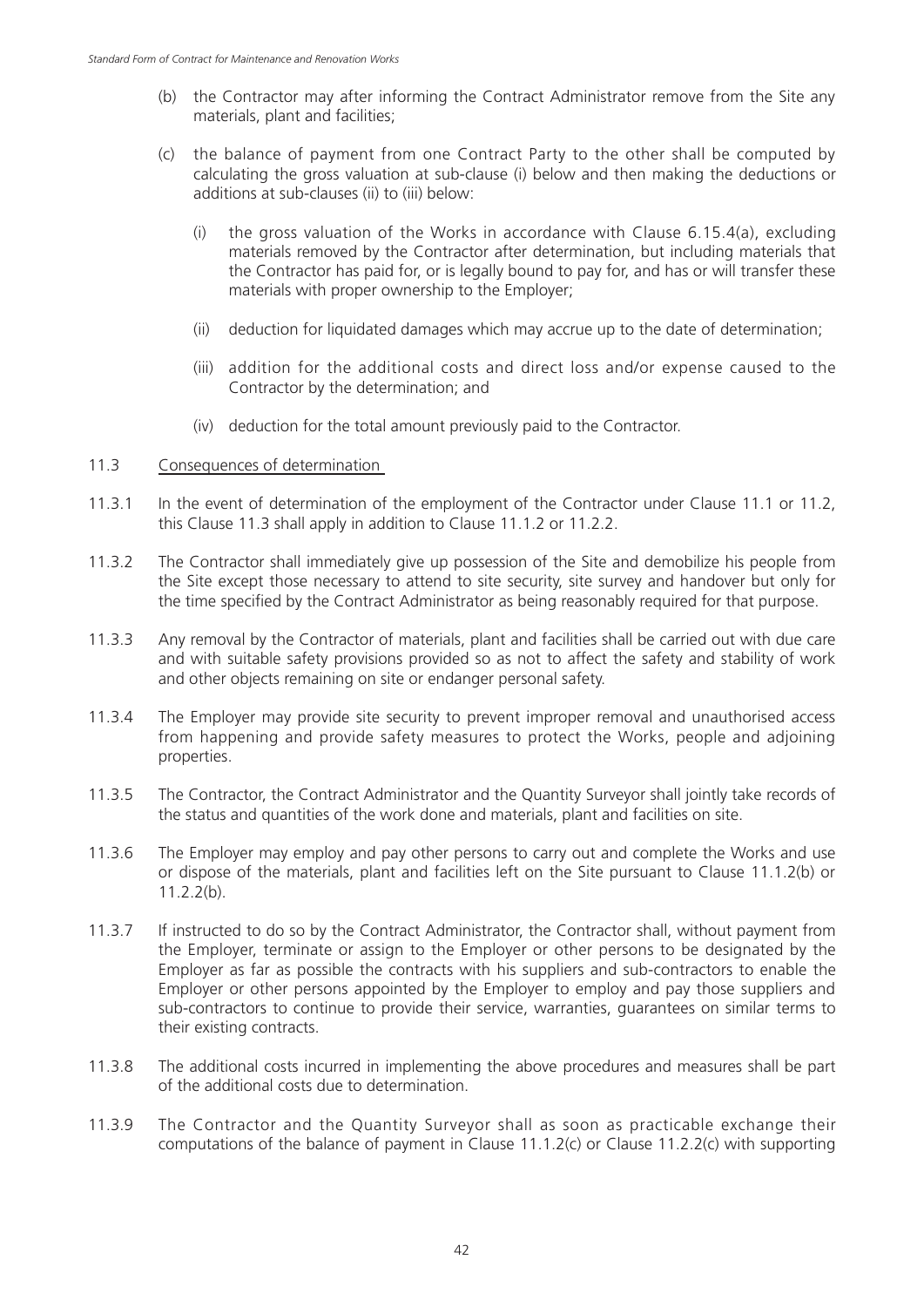documentation, discuss and agree the balance of payment. Upon agreement, the Quantity Surveyor shall issue a Final Account (in lieu of that under Clause 6.16) showing a summary computation of the balance of payment. If the Quantity Surveyor considers that he has taken into account all the representation of the Contractor but still fails to obtain the Contractor's agreement, he may issue a unilateral Final Account to the Contractor and declare it as such.

- 11.3.10 The Contract Administrator shall issue the Final Certificate (in lieu of that under Clause 6.17.1) certifying the balance of payment due to the Contractor or due to the Employer as the case may be within **14 days** after the agreement of the Final Account or after 1 month has lapsed after the issue of the unilateral Final Account, whichever is later. The amount stated as due in the Final Certificate shall be a debt payable as the case may be by the Employer to the Contractor or by the Contractor to the Employer within the Period for Honouring Payment stated in the Contract Agreement calculated from the date of the Final Certificate, and Clause 6.17.4 shall still apply, unless either of the Contract Parties has expressed his disagreement to the Final Certificate and notified the other party no later than the due date for payment to resolve the dispute in accordance with Clause 12.
- 11.3.11 Before the agreement of the Final Account, the liable Contract Party shall pay the undisputed portion of the up-to-date balance of payment once every **2 months**.

### **12. DISPUTE RESOLUTION**

### 12.1 Procedures

- 12.1.1 The Contract Parties agree to follow the dispute resolution procedures outlined in this Clause 12 to resolve any disputes or differences between the Contract Parties that may arise under or in connection with this Contract, including disagreement between them over any act or omission of the types stated in Clause 12.5.1(d) of the Contract Administrator or the Quantity Surveyor.
- 12.1.2 The dispute resolution procedures shall be deemed to commence when either of the Contract Parties notify the other to resolve disputes in accordance with Clause 12.
- 12.2 Reference to Designated Representatives
- 12.2.1 Each of the Contract Parties shall designate one of his own senior executives as its representative (referred to in this clause as the "Designated Representatives") within **14 days** after the Contract Award Date.
- 12.2.2 The dispute shall first be referred to the Designated Representatives who shall forthwith endeavour to settle the dispute.

### 12.3 Reference to mediation

- 12.3.1 If the dispute is not resolved by the Designated Representatives within **28 days** of the dispute being referred to them, either of the Contract Parties may give a notice to the other party to refer the dispute to mediation.
- 12.3.2 The person to act as the mediator shall be agreed between the Contract Parties. If the Contract Parties are unable to agree on the person to act as the mediator within **21 days** after a written request by either party to do so, the mediator shall, on the written request of either party, be appointed by the President or Vice-President for the time being of the Hong Kong Institute of Surveyors.
- 12.3.3 Any such mediation shall, unless otherwise agreed by the Contract Parties, be conducted in accordance with and subject to the Hong Kong International Arbitration Centre Mediation Rules except those provisions in the Rules relating to the appointment of the mediator.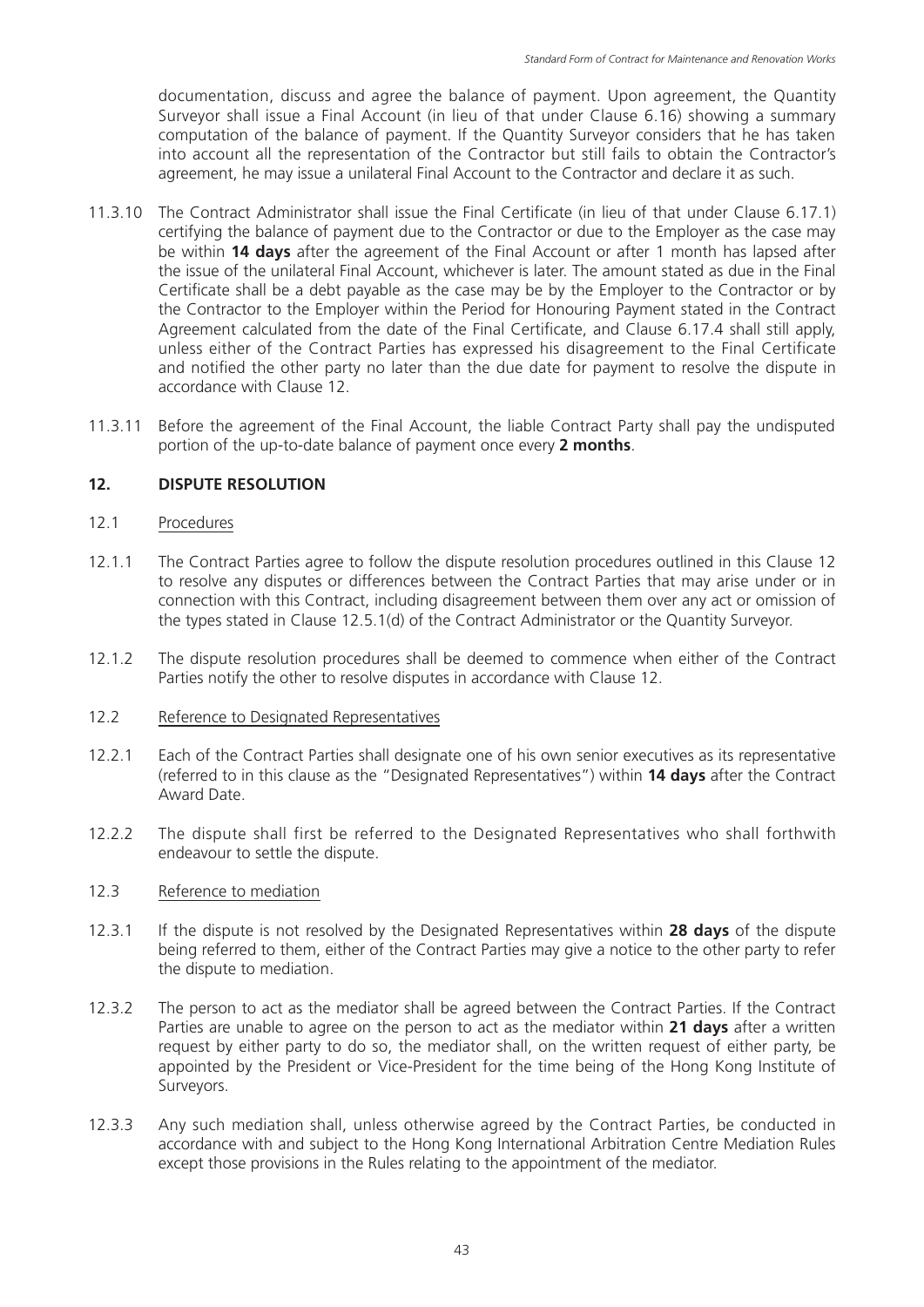#### 12.4 Reference to arbitration

- 12.4.1 If the dispute is not settled by mediation within **28 days** of the commencement of the mediation, either Contract Party may give a notice to the other party to refer the dispute to arbitration.
- 12.4.2 The person to act as the arbitrator shall be agreed between the Contract Parties. If the Contract Parties are unable to agree on the person to act as the arbitrator within **21 days** after a written request by either party to do so, the arbitrator shall, on the written request of either party, be appointed by the President or Vice-President for the time being of Hong Kong Institute of Surveyors. The President or Vice-President may, at his discretion, request the Hong Kong International Arbitration Centre to appoint the arbitrator.
- 12.4.3 The arbitration shall be a domestic arbitration conducted in accordance with the Arbitration Ordinance (Chapter 609, Laws of Hong Kong) and, unless otherwise agreed by the Contract Parties, with the Domestic Arbitration Rules of the Hong Kong International Arbitration Centre except those provisions in the Rules relating to the appointment of the arbitrator.

#### 12.5 Arbitrator's powers

- 12.5.1 The arbitrator's powers include:
	- (a) rectifying the Contract to accurately reflect the true agreement made by the Contract Parties;
	- (b) directing measurements or valuations to determine the rights of the Contract Parties;
	- (c) assessing and awarding any sum which ought to have been the subject of or included in a certificate; and
	- (d) opening up, reviewing and revising, without limitation, the giving, submitting or issuing of any agreement, approval, assessment, authorisation, certificate, confirmation, consent, decision, delegation, direction, dissent, determination, endorsement, instruction, notice, notification, opinion, request, requirement, statement, term
- 12.5.2 The place of arbitration shall be Hong Kong.

#### 12.6 Contractor to continue to proceed diligently

The Contractor shall continue to proceed regularly and diligently with the Works despite a dispute having arisen, and shall continue to give effect to all instructions from the Contract Administrator unless and until revised by agreement between the Designated Representatives, by mediation or in arbitration under this Clause 12.

### 12.7 Governing law

This Contract shall be governed by and construed according to the laws for the time being in force in Hong Kong.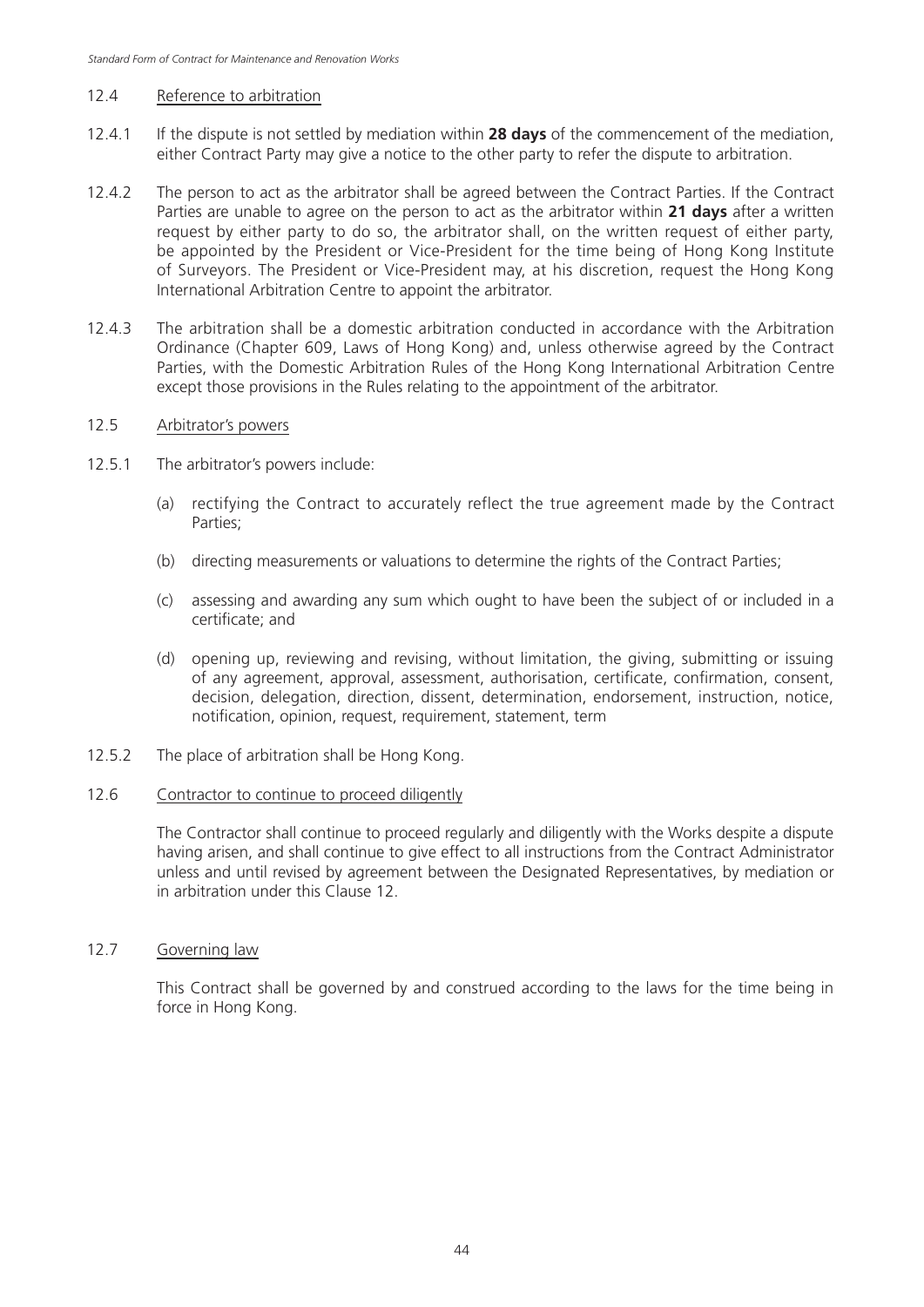### **APPENDIX A - SURETY BOND (PRO-FORMA)**

|    | <u> 1989 - Johann Barbara, markazar margolaria (h. 1989).</u>                                                                                                                                                                                                                                                                     |
|----|-----------------------------------------------------------------------------------------------------------------------------------------------------------------------------------------------------------------------------------------------------------------------------------------------------------------------------------|
|    | $\left(\text{Note } 3\right)$                                                                                                                                                                                                                                                                                                     |
|    |                                                                                                                                                                                                                                                                                                                                   |
|    | ('the Contractor')                                                                                                                                                                                                                                                                                                                |
|    |                                                                                                                                                                                                                                                                                                                                   |
|    | $\sqrt{ }$ (the Surety')                                                                                                                                                                                                                                                                                                          |
|    |                                                                                                                                                                                                                                                                                                                                   |
|    |                                                                                                                                                                                                                                                                                                                                   |
|    |                                                                                                                                                                                                                                                                                                                                   |
|    | which sum the Contractor and the Surety bind themselves, their successors and assigns, jointly and severally<br>by these presents.                                                                                                                                                                                                |
|    | Sealed with our respective seals / Signed and sealed respectively (Note 5) and dated this ________ day of<br>$\begin{array}{c} \begin{array}{c} \begin{array}{c} \end{array} \\ \begin{array}{c} \end{array} \end{array} \end{array}$                                                                                             |
|    | Whereas [By a contract dated the _______ day of _________________________________ made between the Employer<br>of the one part and the Contractor of the other part] [By a letter dated the ______ day of ______________<br>20 _____ sent by {the Contract Administrator on behalf of} the Employer to the Contractor to accept a |
|    | (the Contract'), the Contractor has agreed to                                                                                                                                                                                                                                                                                     |
|    | execute the Works as therein defined until the issue of the Defects Rectification Certificate and to perform<br>the Contract in conformance with the provisions thereof;                                                                                                                                                          |
|    | and whereas pursuant to the terms of the Contract, the Contractor has agreed to obtain the guarantee of<br>a surety to be bound unto the Employer in the sum of Hong Kong Dollars _____________________________                                                                                                                   |
|    | Contractor;                                                                                                                                                                                                                                                                                                                       |
|    | and whereas at the request of and for the account of the Contractor, the Surety has agreed to guarantee<br>to the Employer the due performance by the Contractor of his obligations under the Contract.                                                                                                                           |
|    | <b>Now</b> the conditions of the above written Bond are:                                                                                                                                                                                                                                                                          |
| 1. | The words and expressions in this Bond shall have the same meaning as in the Contract.                                                                                                                                                                                                                                            |
| 2. | The Contractor shall duly perform and observe all the terms, provisions, conditions, obligations,<br>stipulations and specification of the Contract according to the true purport intent and meaning                                                                                                                              |

- stipulations and specification of the Contract according to the true purport intent and meaning thereof and to the reasonable satisfaction of the Contract Administrator appointed by the Employer in respect of the Works or if on default by the Contractor the Surety shall satisfy and discharge the damages sustained by the Employer thereby as certified by the said Contract Administrator up to the amount of the above written Bond then his obligation shall be null and void but otherwise his obligation shall be and remain in full force and effect.
- 3. No alterations in the terms of the Contract made by agreement between the Employer and the Contractor or in the extent or nature of the Works to be executed and no allowance or extension of time given or to be given by the Employer under the Contract nor any indulgence, forbearance, forgiveness, payment or concession to the Contractor in or in respect of any matter or thing concerning the Contract on the part of the Employer or any failure of supervision to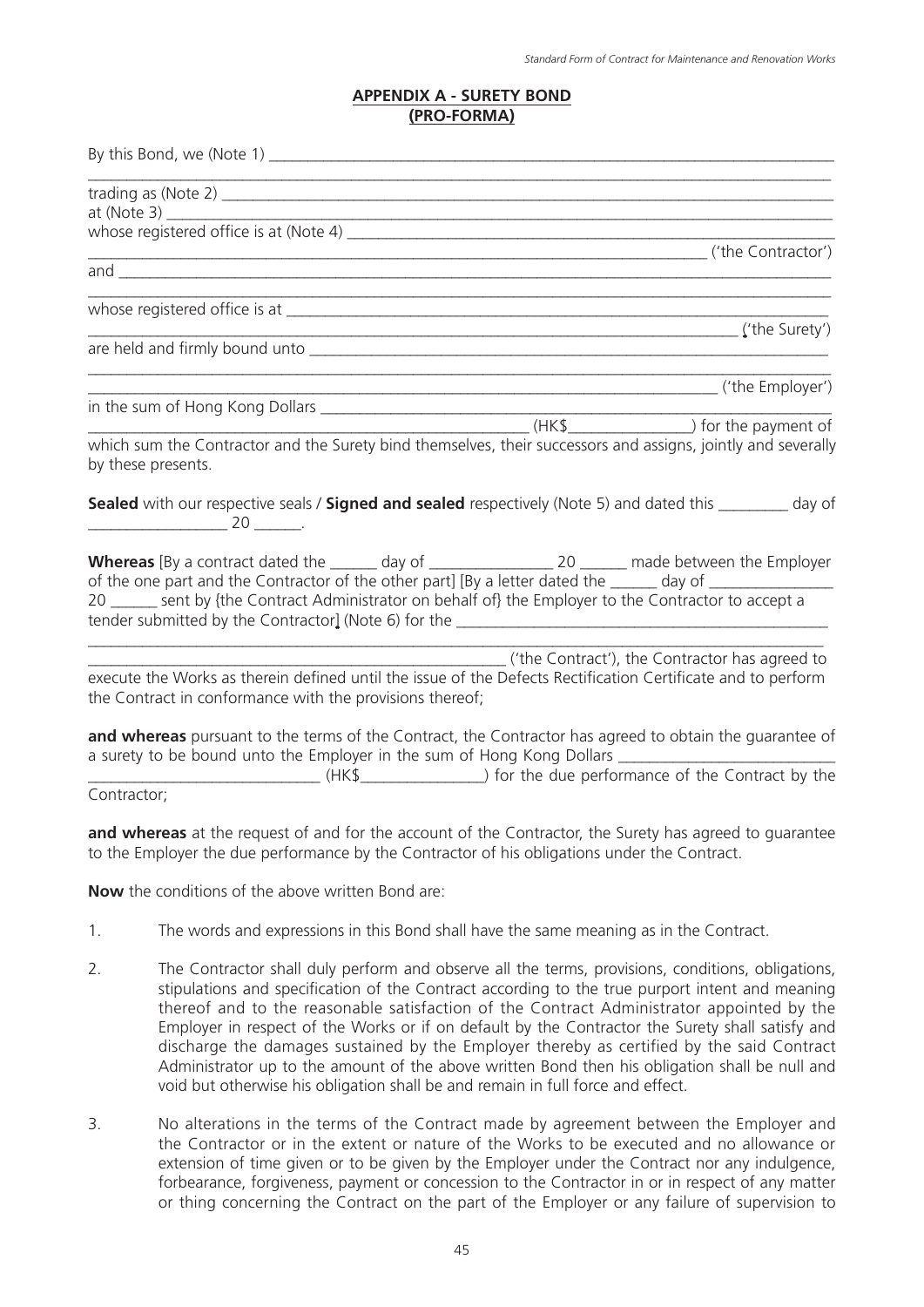prevent any fault by the Contractor shall in any way release the Surety from any liability under the above written Bond.

- 4. This Bond shall be binding upon the Contractor and the Surety and their respective successors and assigns jointly and severally (provided that the Contractor and Surety may not assign their respective rights and liabilities hereunder without the prior written consent of the Employer) and shall inure to the benefits of the Employer and his successors and assigns.
- 5. This Bond shall remain valid for receipt of claims as aforesaid until the date of issue of the Defects Rectification Certificate for the whole of the Works pursuant to the Contract and any release of the Surety from the Bond shall be expressly subject to any claims made before this date.
- 6. This Bond shall be governed and construed in accordance with the laws of the Hong Kong Special Administrative Region and the Surety hereby agrees to the non-exclusive jurisdiction of the Courts of the Hong Kong Special Administrative Region.

| SIGNED, SEALED AND DELIVERED by the Contractor in the<br>presence of :         | ) (Note 7) |  |
|--------------------------------------------------------------------------------|------------|--|
|                                                                                |            |  |
| (Signature of witness)                                                         |            |  |
|                                                                                |            |  |
|                                                                                |            |  |
|                                                                                |            |  |
|                                                                                |            |  |
| (Name and occupation of witness)                                               |            |  |
| <b>OR</b>                                                                      |            |  |
| THE COMMON SEAL of the Contractor was hereunto affixed in the<br>presence of : | ) (Note 8) |  |
|                                                                                |            |  |
|                                                                                |            |  |
|                                                                                |            |  |
| (Signature of witness)                                                         |            |  |
|                                                                                |            |  |
|                                                                                |            |  |
|                                                                                |            |  |
|                                                                                |            |  |
|                                                                                |            |  |

OR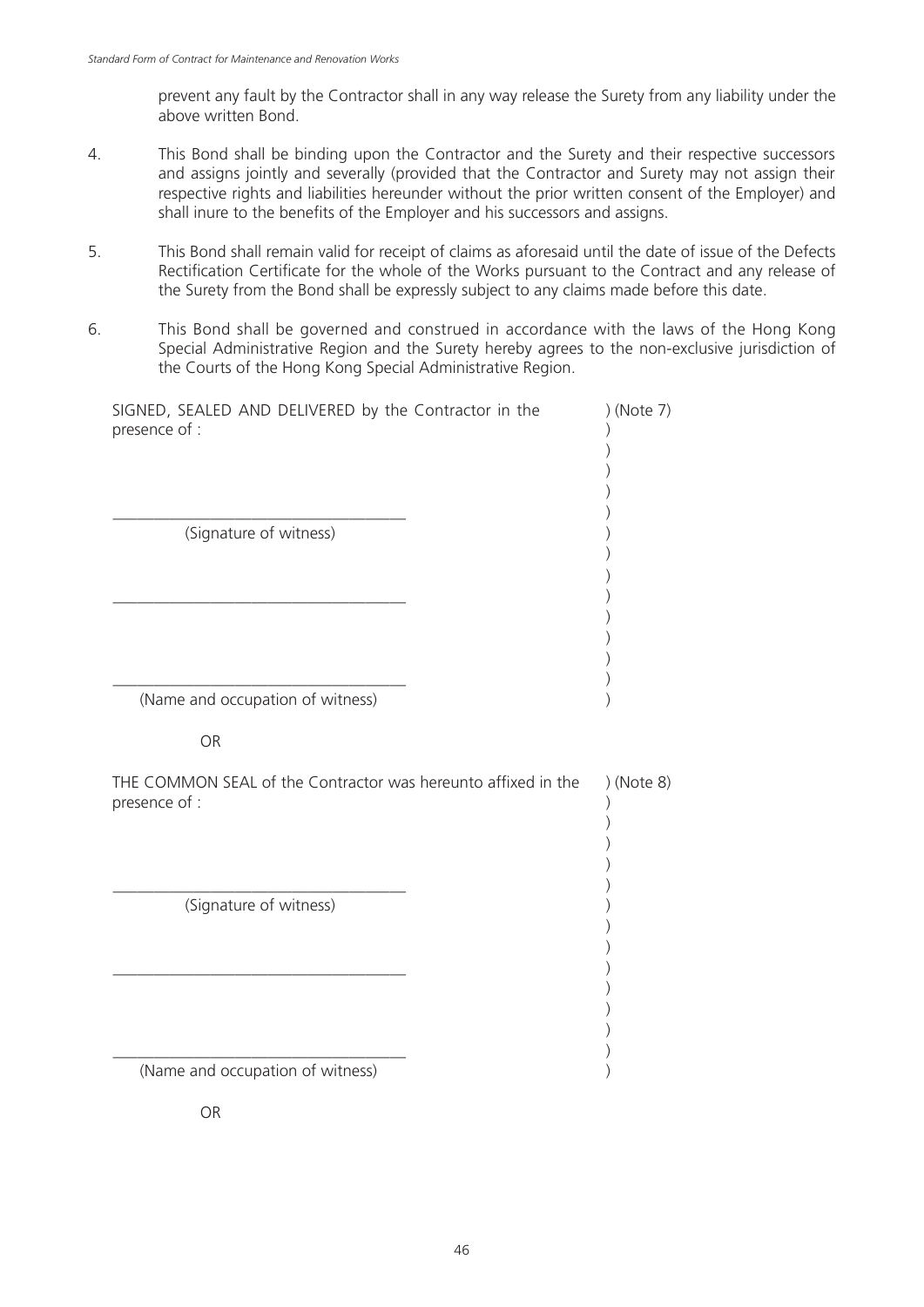| SIGNED, SEALED AND DELIVERED for and on behalf of and as<br>lawful attorney of the Contractor under Power of Attorney dated | ) (Note 9) |
|-----------------------------------------------------------------------------------------------------------------------------|------------|
|                                                                                                                             |            |
|                                                                                                                             |            |
| in the presence of:                                                                                                         |            |
| (Signature of witness)                                                                                                      |            |
| (Name and occupation of witness)                                                                                            |            |
| THE COMMON SEAL of the Surety was hereunto affixed in the<br>presence of :                                                  | ) (Note 8) |
| (Signature of witness)                                                                                                      |            |
|                                                                                                                             |            |
| (Name and occupation of witness)                                                                                            |            |
| <b>OR</b>                                                                                                                   |            |
| SIGNED, SEALED AND DELIVERED for and on behalf of and as<br>lawful attorney of the Surety under Power of Attorney dated     | ) (Note 9) |
|                                                                                                                             |            |
| in the presence of:                                                                                                         |            |
| (Signature of witness)                                                                                                      |            |
|                                                                                                                             |            |
|                                                                                                                             |            |
| (Name and occupation of witness)                                                                                            |            |